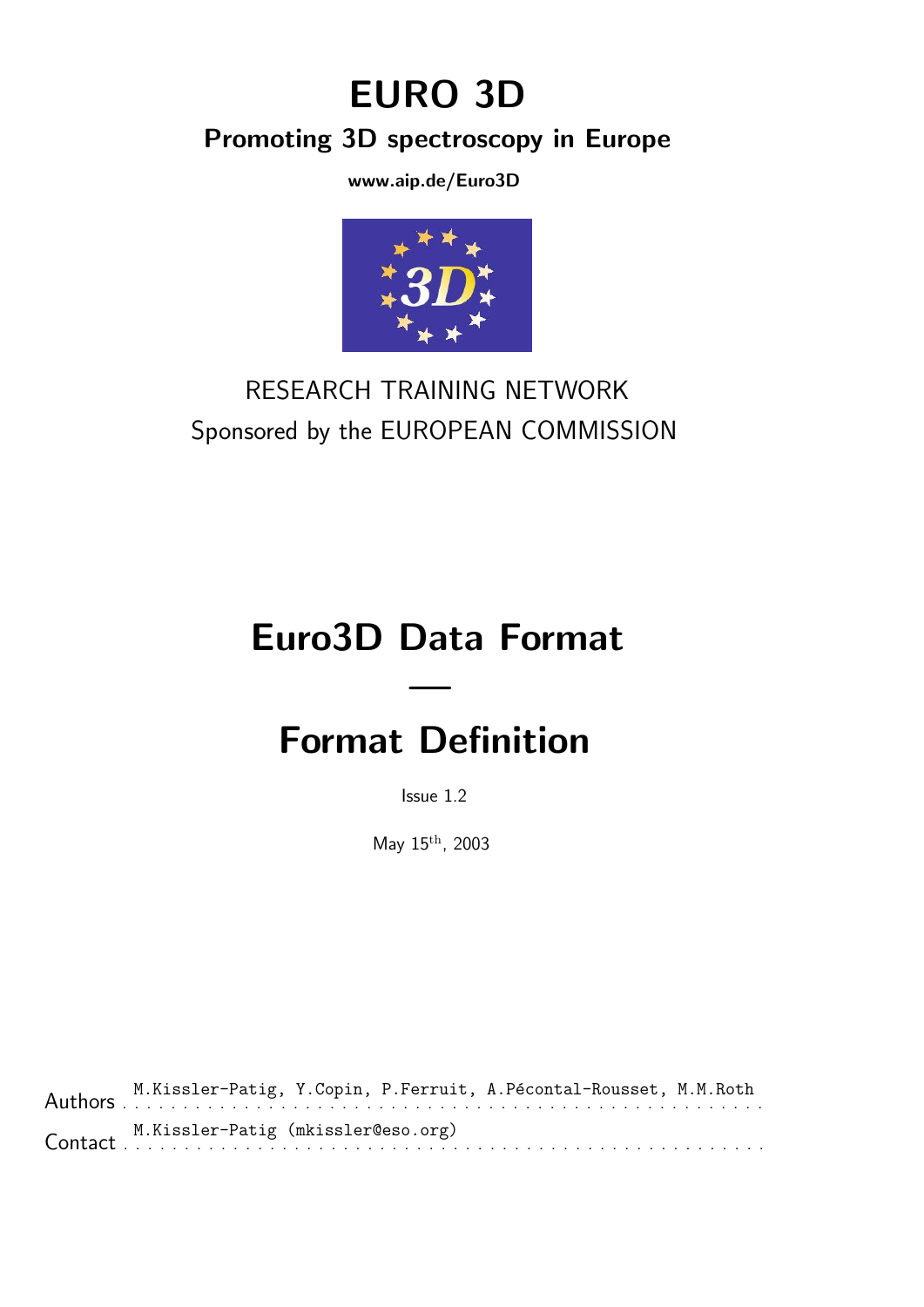This page was intentionally left blank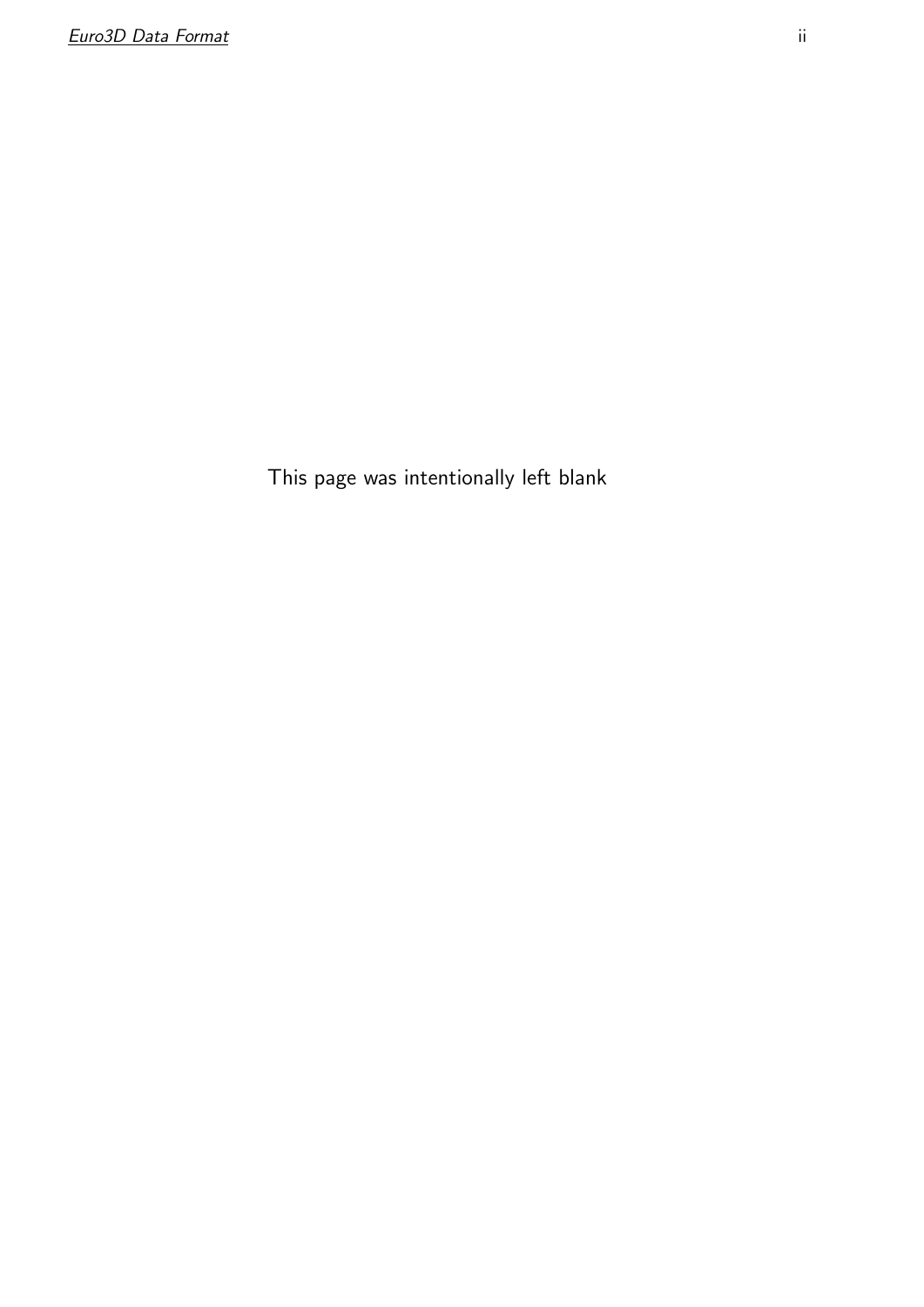#### Special Acknowledgements

The definition of the format was developped within the frame of the "3D Spectroscopy Working Group" supported by OPTICON (The Optical Infrared Coordination Network). OPTICON is a project funded by the European Commission as part of its Fifth Framework Programme. OPTICON brings together providers and users of European astronomical infrastructures to identify common approaches and improve access for the benefit of all European astronomy.

The members of the "3D Spectroscopy Working Group" and of the Euro3D Research Training Network are very grateful to OPTICON and the European Commission for supporting their early efforts that helped preparing for the Euro3D Research Training Network.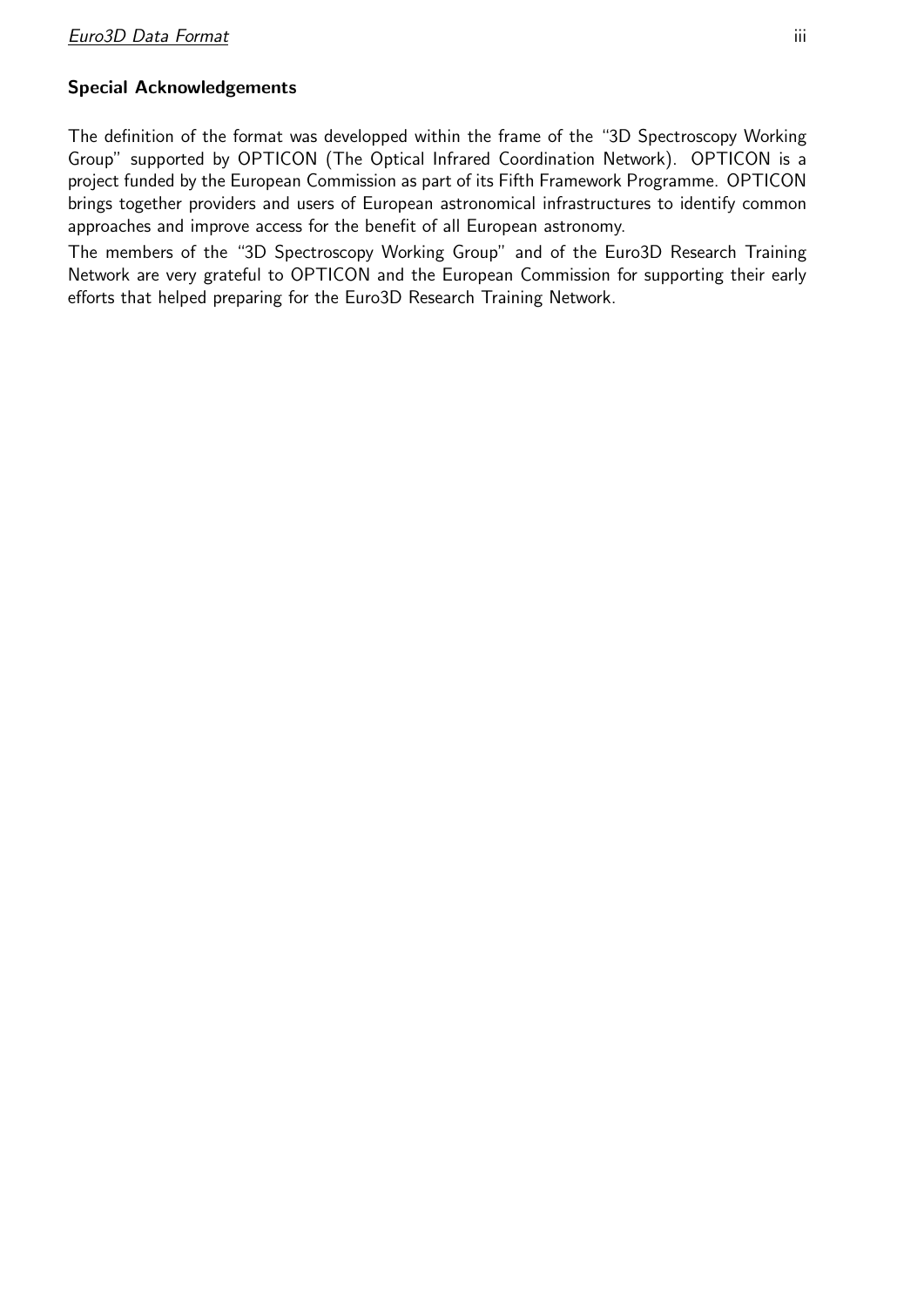This page was intentionally left blank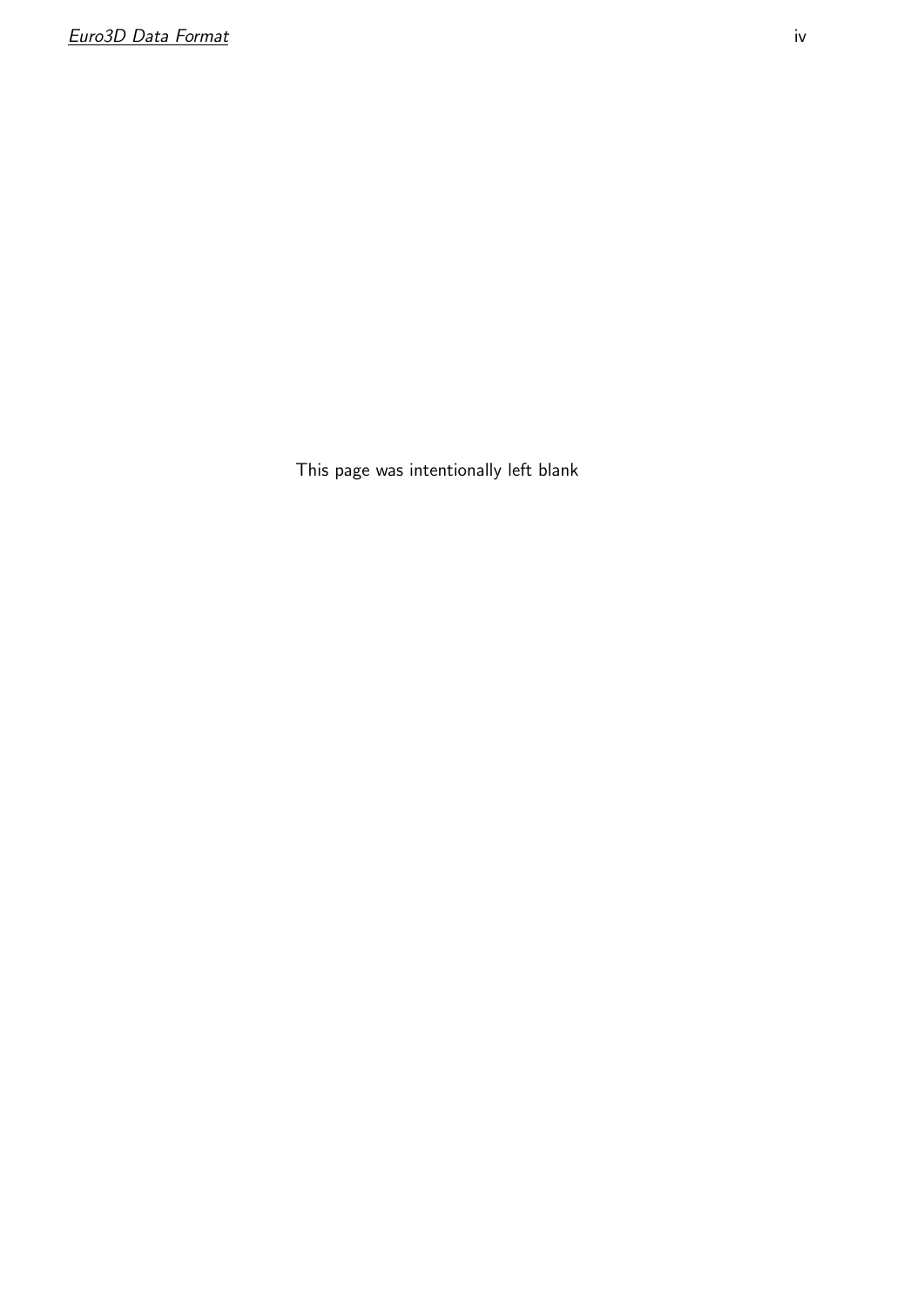| <b>Issue</b>      | Date                                 | Section affected                                     | Reason/Initiation/Documents/Remarks                                                                                                                           |
|-------------------|--------------------------------------|------------------------------------------------------|---------------------------------------------------------------------------------------------------------------------------------------------------------------|
| 0.1<br>0.2<br>0.3 | Dec 2001<br>Jan 2002<br>May 14, 2002 | all<br>all<br>all, added Group and<br>Compound table | first draft issue, Milano Euro3D meeting<br>second draft issue, Marseille Euro3D meeting<br>third draft issue                                                 |
| 0.4<br>0.5        | June 4, 2002<br>June 17, 2002        | all<br>sect 3.1,3.5                                  | fourth draft issue, base for pratical tests<br>minor corrections to v0.4 after software library de-                                                           |
| 1.0<br>1.1        | Oct 15, 2002<br>Dec 15, 2002         | all                                                  | cision<br>first release, examples updated from v0.5<br>Total restructuring of the format in order to pack<br>the same information into a more flexible binary |
| 1.2               | May 15, 2003                         | all                                                  | table, rather than into extensions. Information<br>and philosophy remain unchanged.<br>updates on 1.1 with input from $i$ /o library coding                   |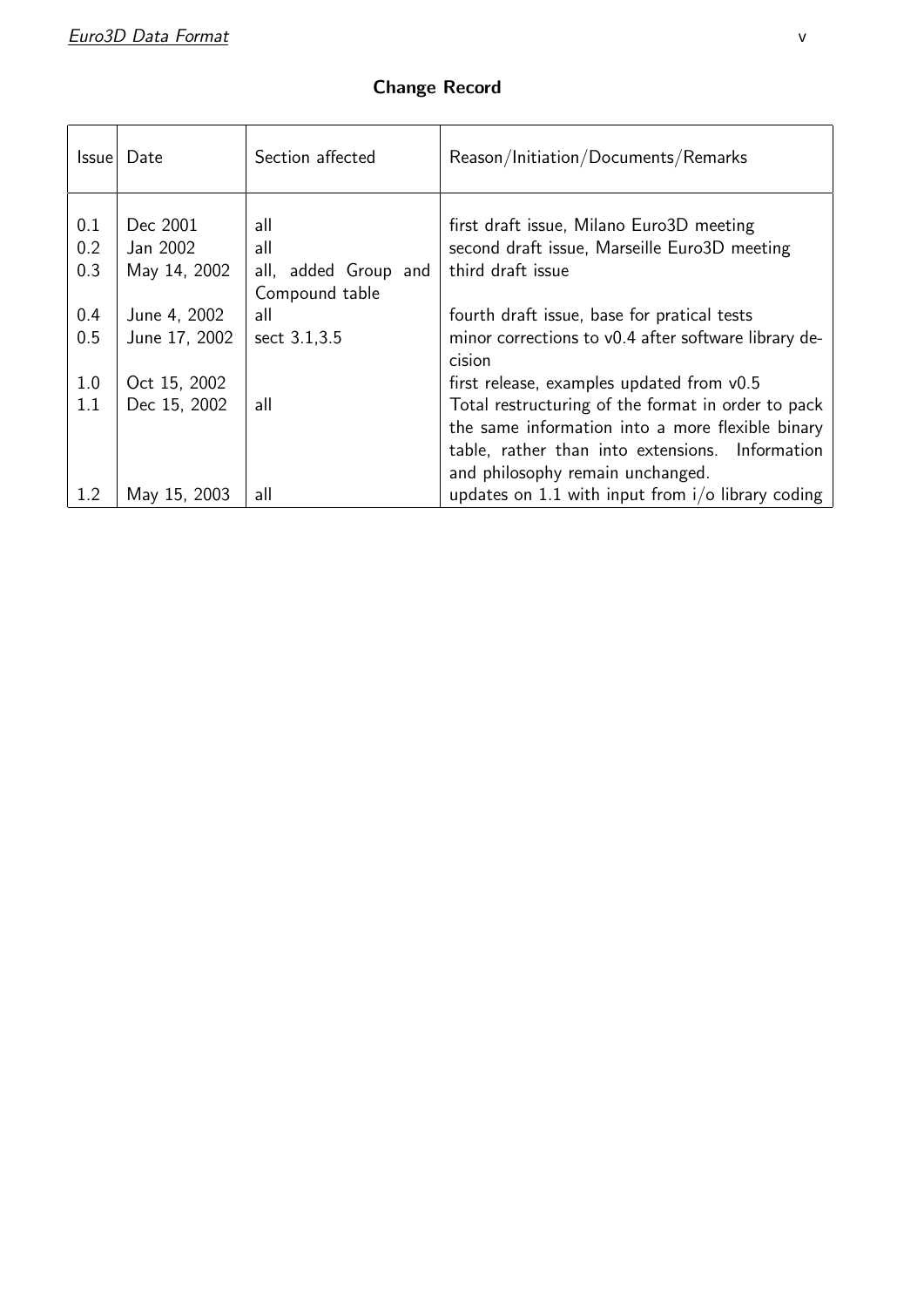This page was intentionally left blank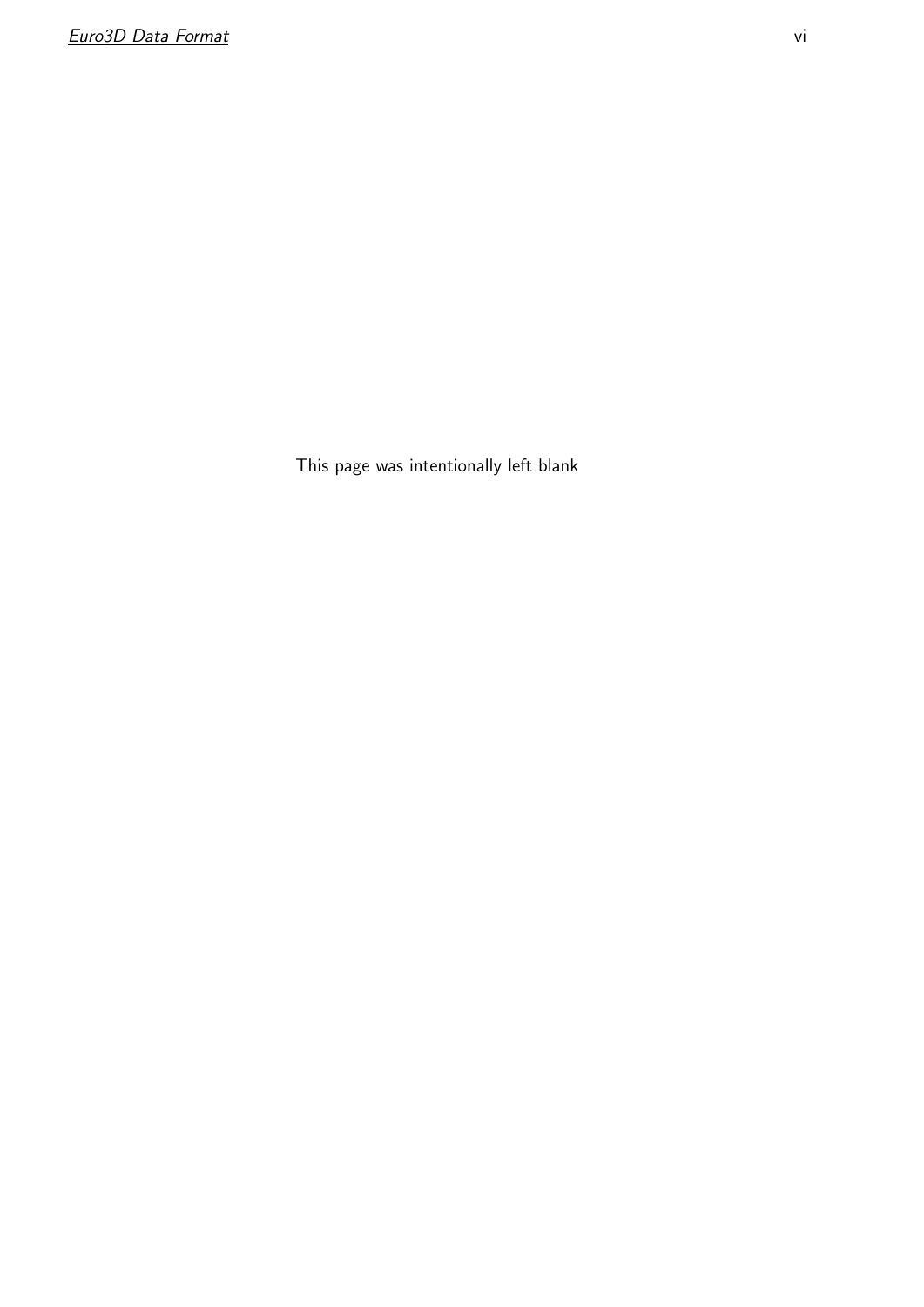# **Contents**

| $\mathbf{1}$   |     | <b>Introduction</b> |                                                                                                                                                                                                                                      |  |  | $\mathbf{1}$   |
|----------------|-----|---------------------|--------------------------------------------------------------------------------------------------------------------------------------------------------------------------------------------------------------------------------------|--|--|----------------|
|                | 1.1 |                     |                                                                                                                                                                                                                                      |  |  | $\mathbf{1}$   |
|                |     | 1.1.1               | Purpose received and a series of the contract of the contract of the contract of the contract of the contract of the contract of the contract of the contract of the contract of the contract of the contract of the contract        |  |  | $\mathbf{1}$   |
|                |     | 1.1.2               | Scope distribution and a state of the state of the state of the state of the state of the state of the state of the state of the state of the state of the state of the state of the state of the state of the state of the st       |  |  | $\mathbf{1}$   |
|                | 1.2 |                     |                                                                                                                                                                                                                                      |  |  | $\overline{2}$ |
|                | 1.3 |                     |                                                                                                                                                                                                                                      |  |  | $\overline{2}$ |
| $\overline{2}$ |     |                     | <b>Overview of the Euro3D format</b>                                                                                                                                                                                                 |  |  | 3              |
| 3              |     |                     | The Euro3D FITS file                                                                                                                                                                                                                 |  |  | 4              |
|                | 3.1 |                     |                                                                                                                                                                                                                                      |  |  | 4              |
|                |     | 3.1.1               |                                                                                                                                                                                                                                      |  |  | $\overline{4}$ |
|                |     | 3.1.2               | Announcing (the Euro3D) extensions Announcing (the Euro3D) extensions Announcing Announcing Announcing Announcing Announcing Announcing Announcing Announcing Announcing Announcing Announcing Announcing Announcing Announcin       |  |  | $\overline{4}$ |
|                |     | 3.1.3               | Special Euro3D keywords in the primary header                                                                                                                                                                                        |  |  | $\overline{4}$ |
|                |     | 3.1.4               | Summary of mandatory information in the Euro3D primary header                                                                                                                                                                        |  |  | 5              |
|                |     | 3.1.5               | Standard FITS keywords in the Euro3D primary header                                                                                                                                                                                  |  |  | 5              |
|                |     | 3.1.6               |                                                                                                                                                                                                                                      |  |  | 6              |
|                | 3.2 |                     |                                                                                                                                                                                                                                      |  |  | $\overline{7}$ |
| 4              |     |                     | <b>The Data extension</b>                                                                                                                                                                                                            |  |  | 8              |
|                | 4.1 |                     |                                                                                                                                                                                                                                      |  |  | 8              |
|                |     | 4.1.1               | Mandatory header keywords for the Data extension                                                                                                                                                                                     |  |  | 11             |
|                |     | 4.1.2               | Beginning the example of a data table header.                                                                                                                                                                                        |  |  | 13             |
|                | 4.2 |                     | The IDs and flags entertainment is a series of the intertainment of the IDs and flags                                                                                                                                                |  |  | 14             |
|                |     | 4.2.1               |                                                                                                                                                                                                                                      |  |  | 14             |
|                |     | 4.2.2               |                                                                                                                                                                                                                                      |  |  | 14             |
|                |     | 4.2.3               | The spaxel ID <b>Entrance International Contract Contract Contract Contract Contract Contract Contract Contract Contract Contract Contract Contract Contract Contract Contract Contract Contract Contract Contract Contract Cont</b> |  |  | 14             |
|                |     | 4.2.4               | Mandatory header keywords for IDs and Flags                                                                                                                                                                                          |  |  | 14             |
|                |     | 4.2.5               | Example of the data table header continued <b>Example of the data table header continued</b>                                                                                                                                         |  |  | 15             |
|                | 4.3 |                     |                                                                                                                                                                                                                                      |  |  | 16             |
|                |     | 4.3.1               | Mandatory header keywords for the position information with the state of the Mandatory header keywords for the position information                                                                                                  |  |  | 16             |
|                |     | 4.3.2               |                                                                                                                                                                                                                                      |  |  | 17             |
|                |     | 4.3.3               | Mandatory header keywords for WCS transformation Alberts Alberts Alberts Alberts Alberts Alberts Alberts Alber                                                                                                                       |  |  | 17             |
|                |     | 4.3.4               |                                                                                                                                                                                                                                      |  |  | 18             |
|                |     | 4.3.5               |                                                                                                                                                                                                                                      |  |  | 19             |
|                | 4.4 |                     |                                                                                                                                                                                                                                      |  |  | 20             |
|                |     | 4.4.1               | Examples of a data table with compound spaxel table <b>Examples</b> of a data table                                                                                                                                                  |  |  | 21             |
|                | 4.5 |                     |                                                                                                                                                                                                                                      |  |  | 23             |
|                |     | 4.5.1               | Mandatory header keywords for the data spectrum                                                                                                                                                                                      |  |  | 23             |
|                |     | 4.5.2               | Example of the data table header continued Alberts Alberts Alberts and Theorem and Theorem and Theorem and The                                                                                                                       |  |  | 23             |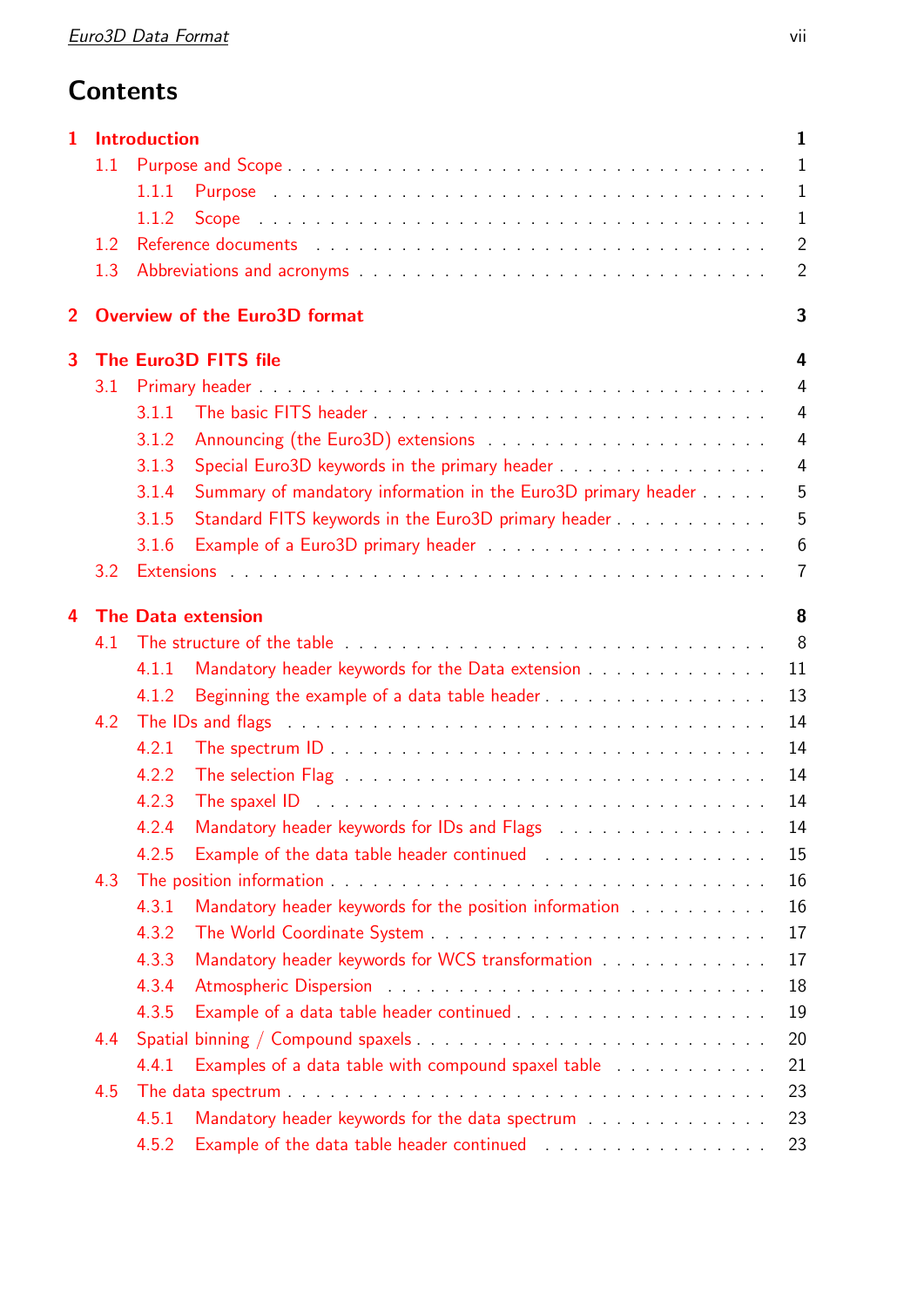## **Euro3D Data Format** viii

|   | 4.6 |                                                                                                                                                                                                                                | 25 |
|---|-----|--------------------------------------------------------------------------------------------------------------------------------------------------------------------------------------------------------------------------------|----|
|   |     | 4.6.1                                                                                                                                                                                                                          | 25 |
|   |     | 4.6.2<br>Mandatory header keywords for the data quality spectrum entitled in the set of the Mandatory header                                                                                                                   | 25 |
|   |     | Example of a data quality info in the header<br>4.6.3                                                                                                                                                                          | 26 |
|   | 4.7 |                                                                                                                                                                                                                                | 27 |
|   |     | Mandatory header keywords for the data quality spectrum<br>4.7.1                                                                                                                                                               | 27 |
|   |     | Example of a statistical error information in the header<br>4.7.2                                                                                                                                                              | 27 |
| 5 |     | <b>Group table extension</b>                                                                                                                                                                                                   | 28 |
|   | 5.1 |                                                                                                                                                                                                                                | 28 |
|   | 5.2 |                                                                                                                                                                                                                                | 30 |
|   | 5.3 | Examples of a group table (header and content) results and subset of the set of the set of the set of the set of the set of the set of the set of the set of the set of the set of the set of the set of the set of the set of | 31 |
| 6 |     | Science table(s) extension                                                                                                                                                                                                     | 34 |
|   | 6.1 |                                                                                                                                                                                                                                | 34 |
|   |     | A Example of a data extension header                                                                                                                                                                                           | 35 |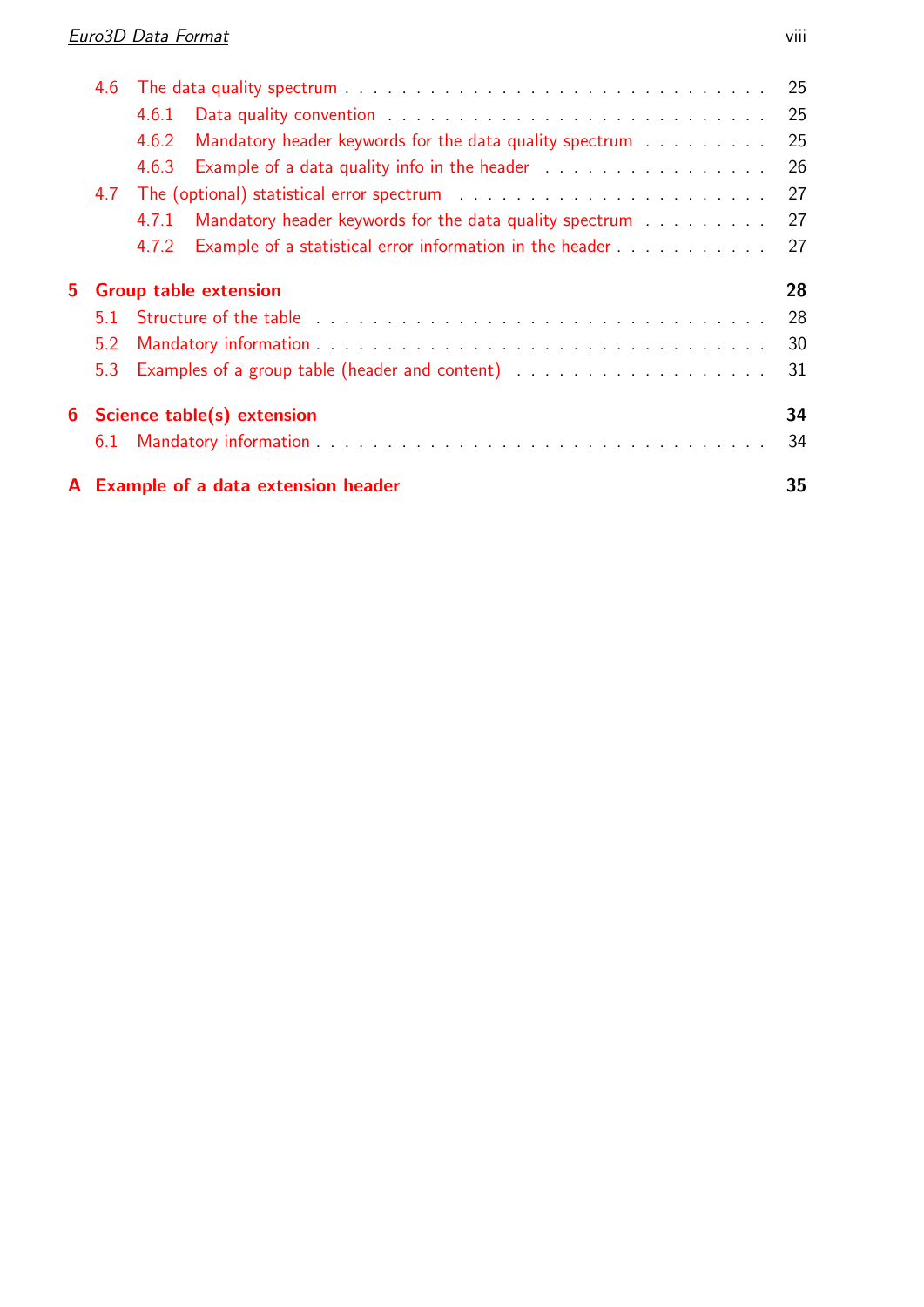# <span id="page-8-0"></span>1 Introduction

### <span id="page-8-1"></span>1.1 Purpose and Scope

#### <span id="page-8-2"></span>1.1.1 Purpose

This document defines a data format for Integral Field Spectroscopy. The format was proposed and introduced by the OPTICON 3D Spectroscopy Working Group and implemented within the Euro3D Research Training Network.

The general layout of the Data Format was discussed and endorsed by the working group meetings in Lyon (25-26.6.2001), Milano (3-4.12.2001) and Marseille (20-21.03.2002), a restructuring of the information into binary tables occurred on kind recommendation of F.Valdes and P.Grosbøl.

#### <span id="page-8-3"></span>1.1.2 Scope

The goal of the Euro3D research training network is to convert integral field spectroscopy from a technique reserved for experts into a powerful common user tool. To achieve this goal, the objectives are twofold. On the one hand, we need to develop common, easy-to-use tools that will allow the data from 3D instruments to be exploited. On the other hand, these data need to be used to conduct forefront scientific research, in order to attract users.

In order to introduce new, young researchers into using this quickly growing, yet relatively new technique, a common format for the data of all 3D instruments is clearly the most important milestone. Such a format, satisfying the requirements of all integral field instruments, was not available and had thus to be agreed upon.

The OPTICON 3D spectroscopy working group debated the nature of this format and decided to introduce a format based on 2D images and associated tables. The 2D images would be used to store the spectra (one spectrum per row) while the tables would serve to store additional information on the spectra (e.g. their position). The arguments for this choice are summarized in the minutes of the Euro3D meeting held in Lyon on June 25-26, 2001 (available through the Euro3D web pages). Briefly, the choice was made between a pure 3D cube, a 2D image+table and a 2D image+cube. The condition that no information shall be lost (i.e. resampling shall not be mandatory) excluded the pure 3D cube, given the non-square pixels of several instruments. Between a 2D image+table and 2D image+cube, the 2D image+table was considered the more flexible for irregular patterns, mosaicing etc... especially in view of the much larger IFUs to come.

The first practical implementation of the Euro 3D data format followed strictly this idea and the Euro 3D fits files contained image extensions for the spectra and table extensions. However, in order to solve various practical issues (flexibility, data access times for large data volumes) and following the advises of F. Valdes and P. Grosbøl, it was decided to to store the spectra as vectors in columns of binary tables instead of stacking theme into an image. Therefore, in the current implementation of the Euro3D format, both the data and the information on the spectra are stored in a single FITS binary table.

The Euro3D format is not originally thought as the format used within an instrument, but rather the format in which the data are stored and circulated once the instrumental signature has been removed. Its main aim is to facilitate the data exchange and inter-instrument data combination of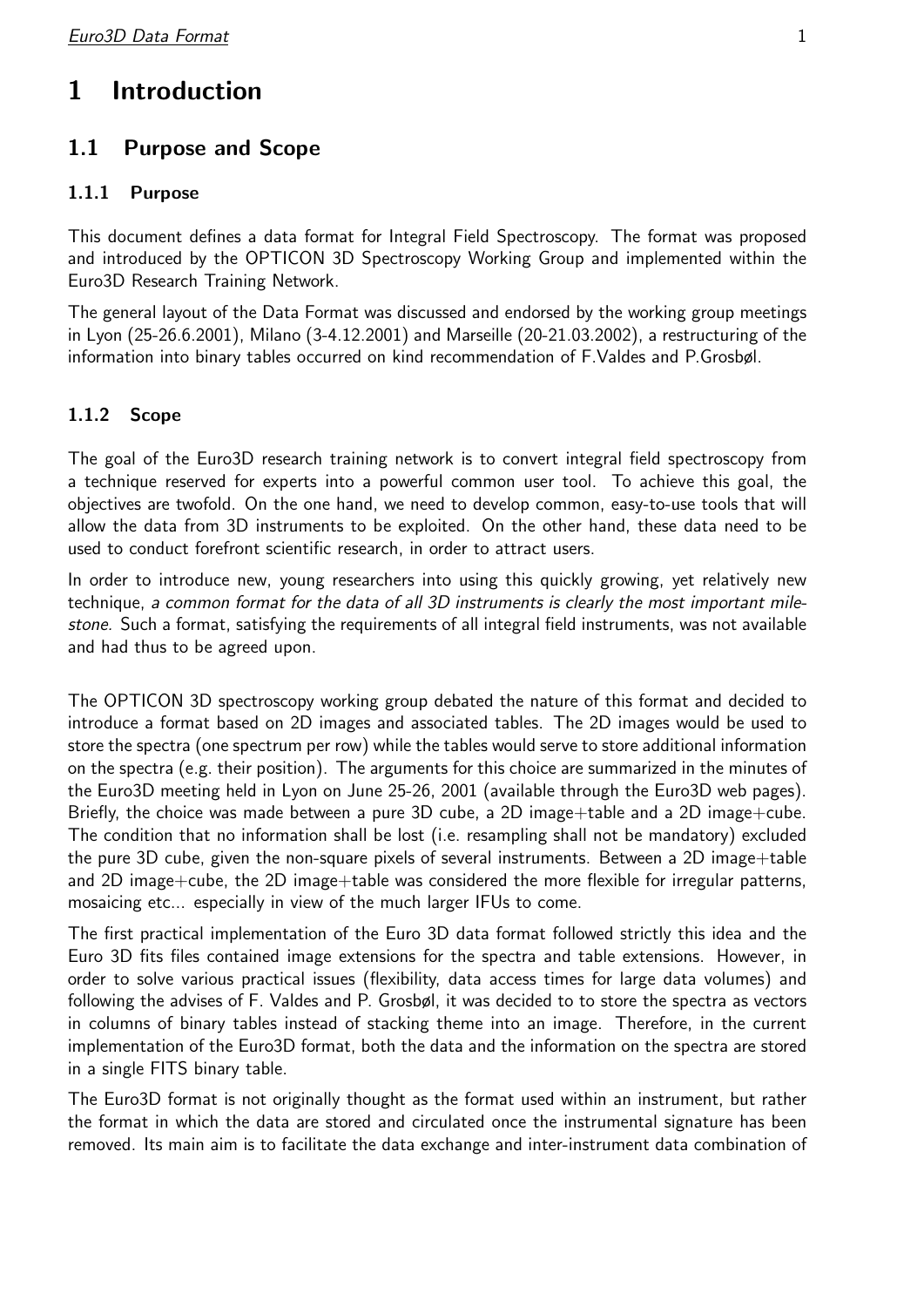#### Euro3D Data Format 2

calibrated data, as well as to allow to share analysis software.

The present document defines the adopted Euro3D FITS format.

## <span id="page-9-0"></span>1.2 Reference documents

| $[1]$ | A User's Guide to the Flexible Image Transport System (FITS) | issue 4.0, 14.04.97     |
|-------|--------------------------------------------------------------|-------------------------|
| $[2]$ | Definition of the Flexible Image Transport System (FITS)     | Standard<br><b>NOST</b> |
|       |                                                              | 100-2.0, 19.03.99       |
| $[3]$ | Representations of world coordinates in FITS                 | Greisen &<br>Cal-       |
|       |                                                              | abretta, 2002, A&A      |
|       |                                                              | 395, 1061               |
| $[4]$ | Representations of celestial coordinates in FITS             | Calabretta<br>&         |
|       |                                                              | Greisen, 2002, A&A      |
|       |                                                              | 395, 1077               |
| $[5]$ | Report on the Meeting of the OPTICON 3D Spectroscopy Work-   | J.Walsh,<br>3.<br>July  |
|       | ing Group held in Lyon, June 25-26, 2001                     | 2001                    |
| [6]   | Binary table extension to FITS                               | &<br>Cotton,<br>Tody    |
|       |                                                              | Pence, 1995, A&AS       |
|       |                                                              | 113, 159                |

Documents [1] and [2] are available at http://heasarc.gsfc.nasa.gov/docs/heasarc/fits.html. Documents [3] and [4] can be downloaded from http://fits.gsfc.nasa.gov/documents.html#WCS. Document [5] can be found on http://www.aip.de/Euro3D.

#### <span id="page-9-1"></span>1.3 Abbreviations and acronyms

| AIP         | Astrophysikalisches Institut Postdam              |
|-------------|---------------------------------------------------|
| DIT         | Detector Integration Time                         |
| DQ          | Data Quality                                      |
| ESO         | European Southern Observatory                     |
| <b>FITS</b> | Flexible Image Transport System                   |
| <b>FWHM</b> | Full Width at Half Maximum                        |
| HDU         | Header and Data Unit                              |
| <b>IFS</b>  | Integral Field Spectroscopy                       |
| IFU         | Integral Field Unit                               |
| <b>MPE</b>  | Max-Planck Institut für extraterrestrische Physik |
| <b>NIR</b>  | Near Infra-Red                                    |
| <b>NOST</b> | NASA / Science Office of Standards and Technology |
| РA          | Position Angle                                    |
| <b>PSF</b>  | Point Spread Function                             |
| <b>RD</b>   | Reference Document                                |
| <b>RON</b>  | Read-Out Noise                                    |
| <b>RMS</b>  | Root Mean Square                                  |
| SPAXEL      | SPAtial piXture ELement                           |
| S/N         | Signal-to-Noise ratio                             |
| <b>TBD</b>  | To Be Determined                                  |
| <b>WCS</b>  | World Coordinate System                           |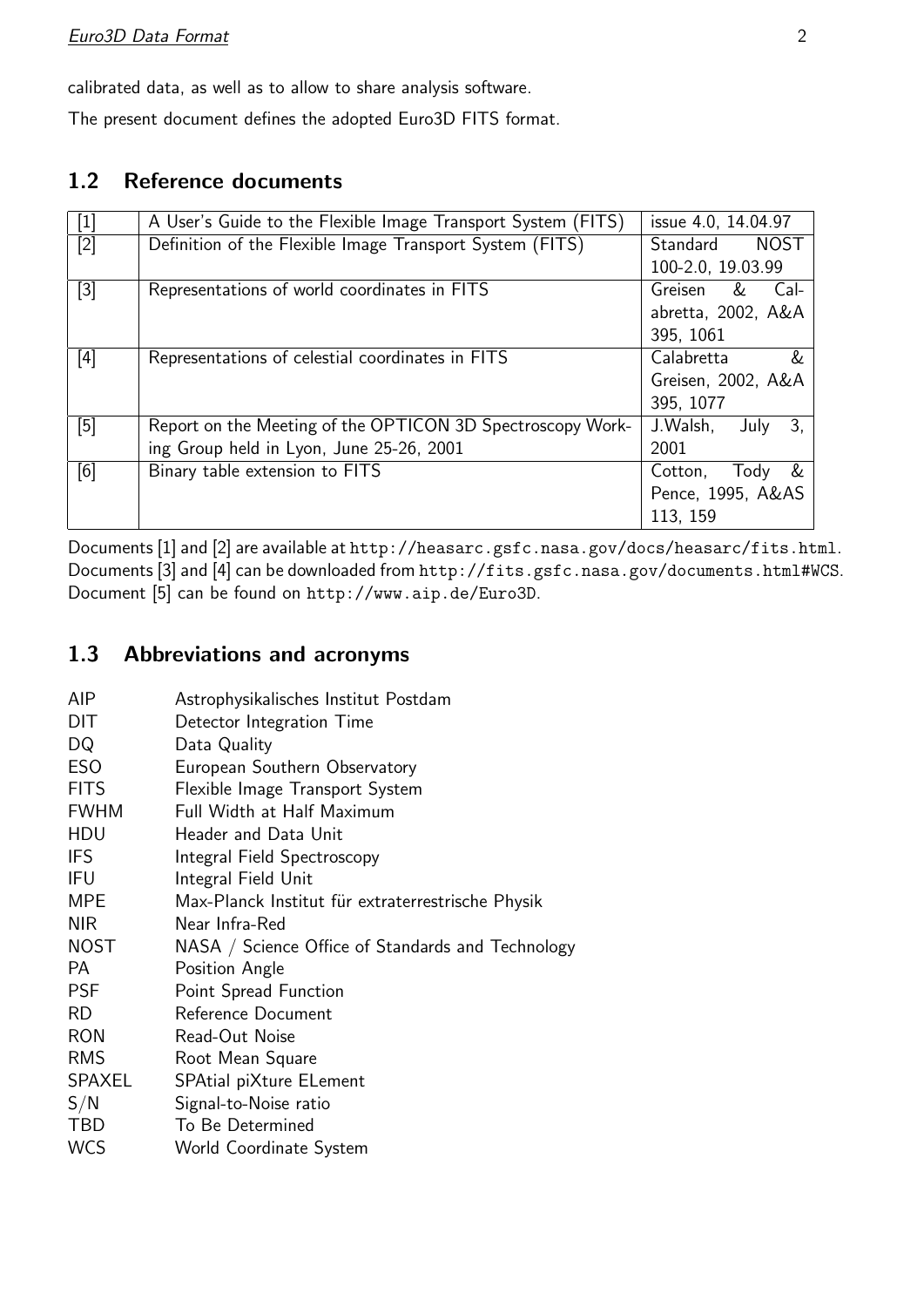# <span id="page-10-0"></span>2 Overview of the Euro3D format

The Euro3D format is defined as a FITS file including several extensions, all of them are binary FITS tables. The most important extension is the Data table, that contains in each row the information for a single spectrum, including the position information, information on binning, the spectrum itself as well as the corresponding data quality information and (optionally) statistical information. In addition, an extension describing the shape of the genuine spatial elements on sky must be attached (the group table). Further tables containing results from the scientific analysis can be attached.

The proposed format for the FITS file is the following:

| Content                                                   | <b>Extension</b>                |
|-----------------------------------------------------------|---------------------------------|
| Primary header (with empty primary data array)            | 0                               |
| Data table (containing position and spectral information) | 1                               |
| Group table (defining the Spaxel shapes)                  | $\lceil 2 \rceil$               |
| Science table (1)<br>Science table (2)<br>.               | 3 Optional<br>[4] Optional<br>. |

Note: FITS does not support a preferred order of the extensions. Accordingly, the extensions in the Euro3D format are not identified by their position in the file, but by their name (FITS keyword: EXTNAME) and could in principle appear in any order within the file. The above order is just the suggested one.

Note: We refer to SPAXEL or spaxel as the SPAtial piXture ELement of the instrument (e.g. fibre, lens, fraction of a slicer, ...), in order to avoid confusion with the detector pixels. Accordingly, we use the term compound spaxel for a 'binned' spaxel composed of a number of genuine instrument spaxels. Note, however, that the binning does not need to be regular, thus the use of the term compound rather than binned.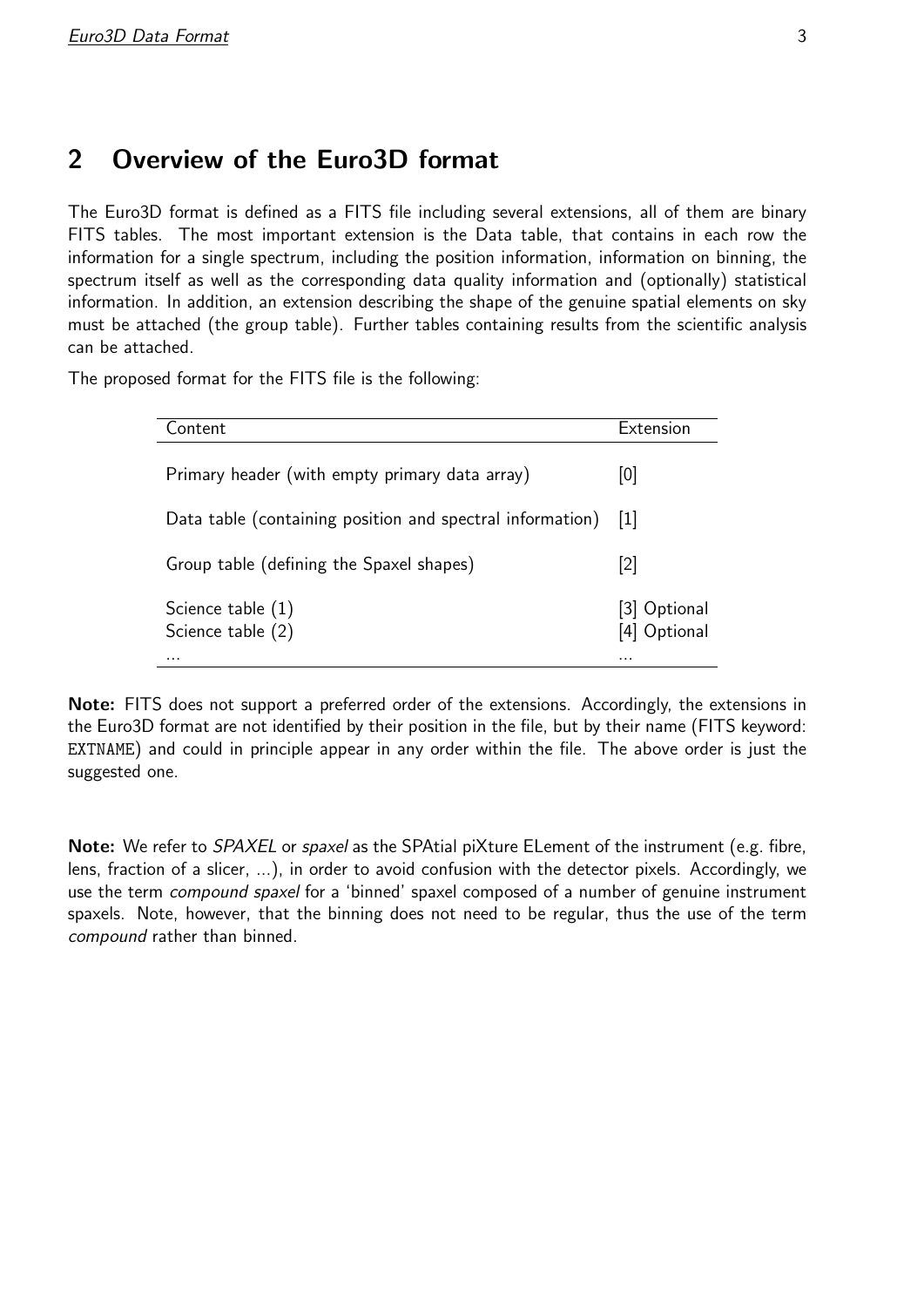# <span id="page-11-0"></span>3 The Euro3D FITS file

In the following sections, we describe in more detail the different extensions of the Euro3D format.

The Euro3D format strictly follows the standard FITS convention. As such, no subsequent rule defining the Euro3D format shall violate the FITS convention as defined in [1],[2].

# <span id="page-11-1"></span>3.1 Primary header

#### <span id="page-11-2"></span>3.1.1 The basic FITS header

The primary header, following the FITS standard, must contain and in this order the following keywords:

SIMPLE BITPIX NAXIS ... END

In the Euro3D format, the following primary data array shall be empty, i.e. NAXIS, the dimension of the associated data array set to 0.

#### <span id="page-11-3"></span>3.1.2 Announcing (the Euro3D) extensions

In addition to these keywords, the existence of extensions in the Euro3D format must be 'announced' (following the FITS standard) by adding *immediately behind* the last NAXIS keyword the keyword:

 $EXTEND = T$ 

In order to identify a Euro3D file, a FITS file written in the Euro3D format should contain (anywhere between EXTEND and END) the following keyword set to logical value True:

 $EURO3D = T$ 

This last keyword shall be used if all mandatory extensions are present in the file and correspond to the Euro3D format.

#### <span id="page-11-4"></span>3.1.3 Special Euro3D keywords in the primary header

A number of special keywords are used in the Euro3D format. They must be included in the primary header.

• If the data have been corrected for atmospheric refraction, the keyword E3D ADC must be present in the primary header and set to true. This may be applicable if an instrument incorporates an atmospheric dispersion corrector, if the atmospheric refraction was corrected for during the data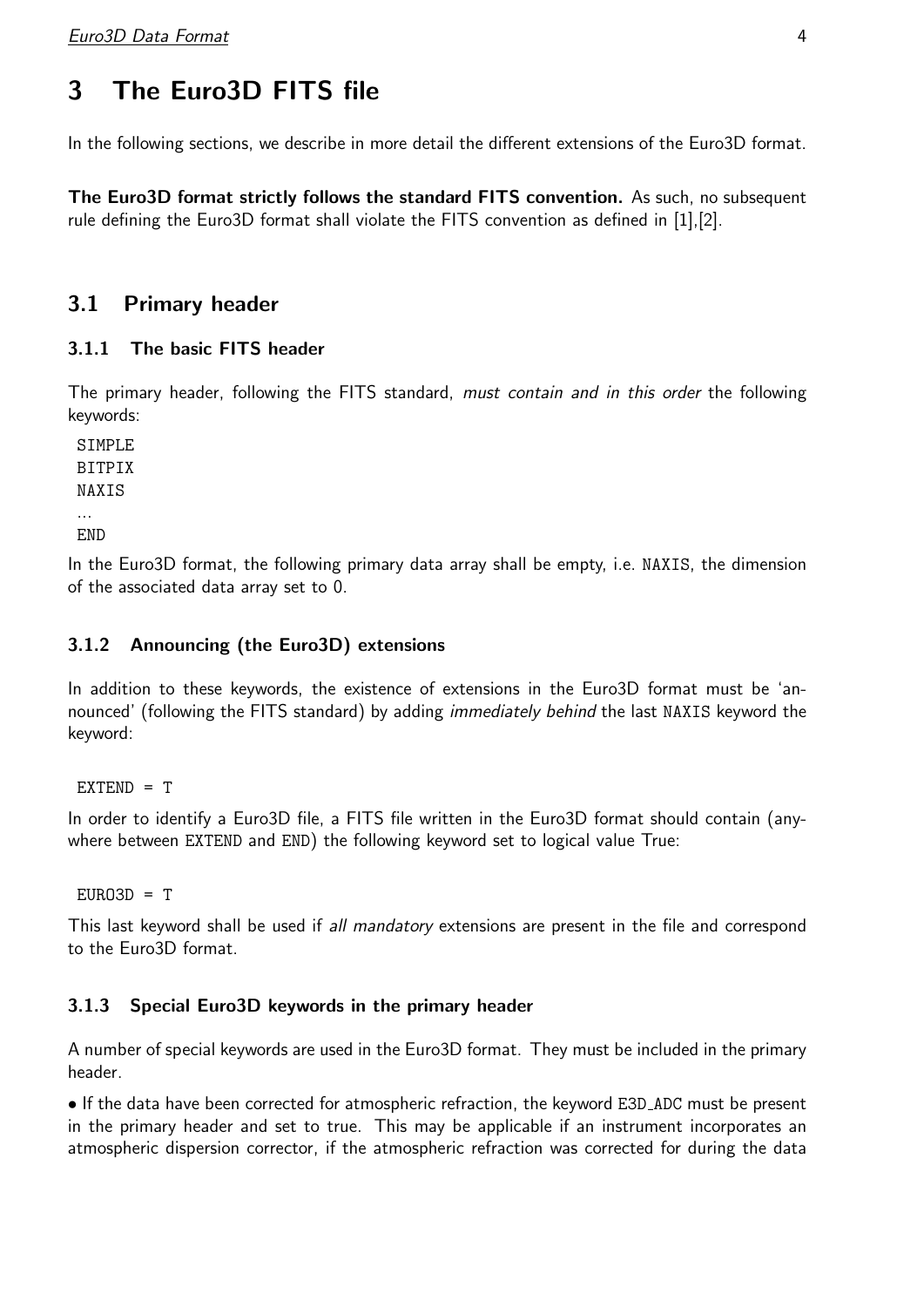reduction, or simply if the effect is negligible (e.g. in the NIR). If none of the latter is the case, i.e. if a correction is needed the keyword must be set to  $false$ ,  $E3D$  ADC = F. In this case, further information is required in the group table (see sect. [5\)](#page-35-0).

E3D ADC = F or T : false if the data have *not* been corrected for atmospheric dispersion

• The version number of the format E3D VERS should be recorded in the header. This is to allow later software switches in the data reduction and analysis software, in case significant modifications to the format are performed.

E3D VERS= [STRING] : version number of the format

#### <span id="page-12-0"></span>3.1.4 Summary of mandatory information in the Euro3D primary header

In summary, the following keywords must be present (in this order for the first four, and with these values for the first five) to comply with the Euro3D format. The primary data array must be empty, which is set by  $NAXIS = 0$ .

| SIMPLE                                  |          |  | T / file conforms to FITS standard                                                 |
|-----------------------------------------|----------|--|------------------------------------------------------------------------------------|
| BITPIX                                  | $=$      |  | 8 / number of bits per pixel                                                       |
| NAXIS                                   | $\equiv$ |  | 0 / number of image axes                                                           |
| $EXTEND =$                              |          |  | T / file contains extensions                                                       |
| $\ddotsc$<br>$EURO3D =$                 |          |  | T / file conforms with Euro3D standard                                             |
| $\ddotsc$<br>$E3D$ $ADC =$<br>E3D_VERS= |          |  | T / data corrected for atm dispersion<br>1.0 / version number of the Euro3D format |
| $\ddotsc$<br><b>END</b>                 |          |  |                                                                                    |

#### <span id="page-12-1"></span>3.1.5 Standard FITS keywords in the Euro3D primary header

Beside the above keywords, the user is encouraged to add the following standard FITS keywords (listed and explained at http://heasarc.gsfc.nasa.gov/docs/fcg/standard dict.html)

```
AUTHOR : name of the person that created this file
COMMENT : columns 9-80 may contain any ASCII text for comments
DATE : date on which this file was created
DATE-OBS: date of the observation
EPOCH : epoch in years for the system in which the position is expressed
EQUINOX : equinox in years for the system in which the position is expressed
HISTORY : columns 9-80 contain any ASCII text describing the history of the file
INSTRUME: instrument used to acquire the data
OBJECT : name of the object observed
OBSERVER: name of the person who acquired the data
ORIGIN : name of the institution responsible for creating this file
REFERENC: reference where the data associated with the header are published
TELESCOP: name of the telescope used to acquire the data
```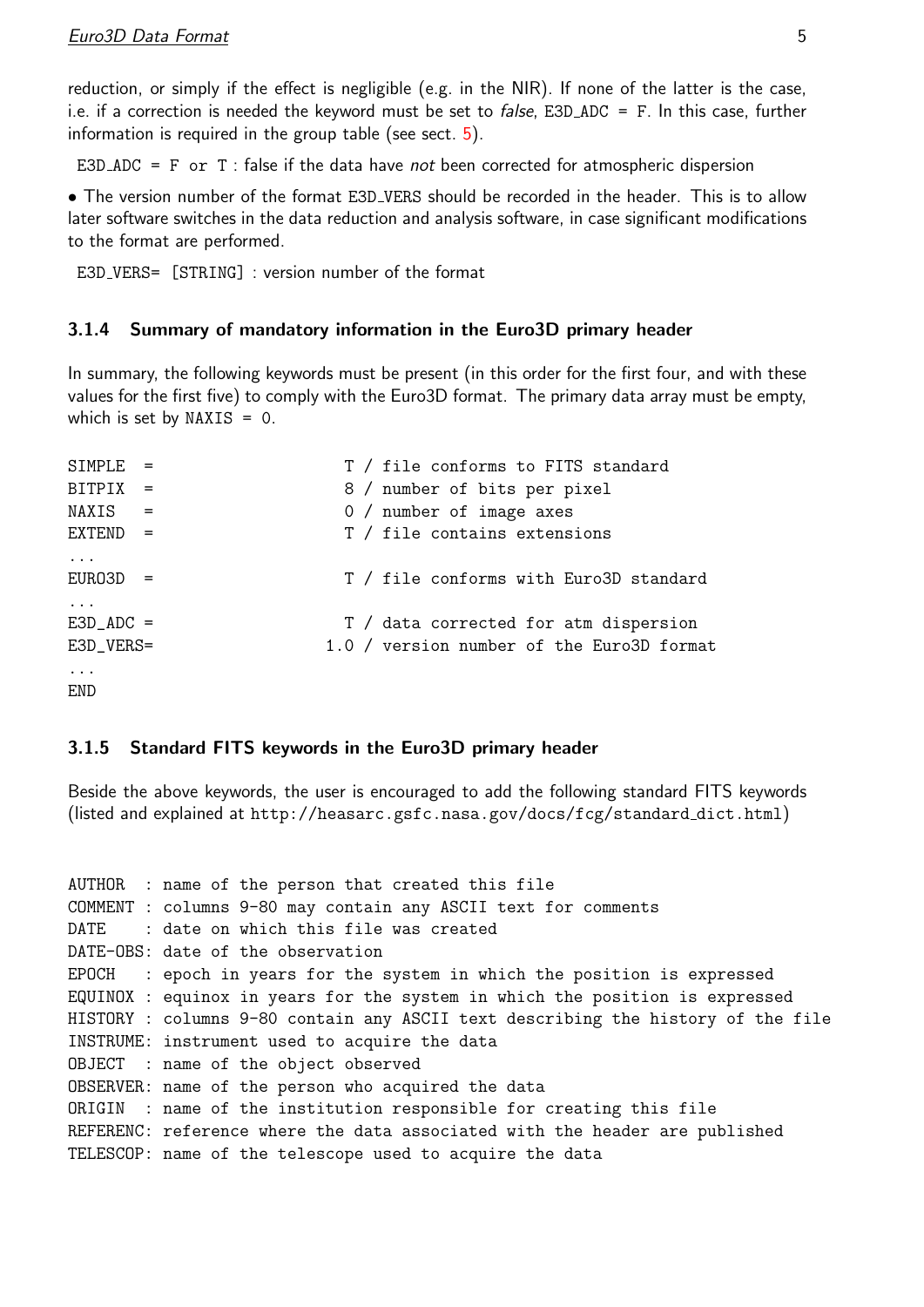For DATE and DATE-OBS the FITS format (from 2000 on) is 'yyyy-mm-dd' or 'yyyy-mm-ddTHH:MM:SS[.sss]'.

In addition to these, the user can add any number of keywords complying with the FITS standard.

#### <span id="page-13-0"></span>3.1.6 Example of a Euro3D primary header

Note: this examples includes standard/usual FITS comments after the  $/$  sign.

A typical primary header is shown in the following example which will accompany us through this document:

Luke Skywalker observed the Death Star using the 'Ultimate 3D Spectrograph' on the OWL telescope owned by the Jedi Council. The data comply (of course) with the Euro3D format. Obi-Wan Kenobi did the data reduction and analysis (using the Power-auto-reduction software Euro3D), and published the results in the Jedi Journal of Science (Kenobi et al. 2011, JJoS 3475, 237).

```
SIMPLE = T / file conforms to FITS standard
BITPIX = 8 / number of bits per pixel
NAXIS = 0 / number of axesEXTEND = T / file contains extensions
EURO3D = T / file conforms with Euro3D standard
E3D_ADC = T / data corrected for atm dispersion
E3D_VERS= 1.0/ version number of the Euro3D format
AUTHOR ='Kenobi, Obi-Wan (Ben)'/ author of the data
COMMENT = 'Use the Force, Luke!'/descriptive comment
\text{DATE} = \text{2010-06-01}'/ date of file creation
DATE-OBS= '2010-04-23'/ date of the observation
EPOCH = 2000/ equinox of celestial coordinate system
EQUINOX = 2000/ equinox of celestial coordinate system
HISTORY = 'Power-auto-reduced with Euro3D' / processing history of the data
INSTRUME= 'Ultimate 3D Spec'/ name of instrument
OBJECT = 'Death Star'/ name of the observed object
OBSERVER= 'Luke Skywalker'/ observer who acquired the data
ORIGIN = 'Jedi Council'/ organization responsible for the data
REFERENC='Jedi Journal of Science'/ bibliographic reference
TELESCOP= 'OWL'/ name of telescope
...
```
END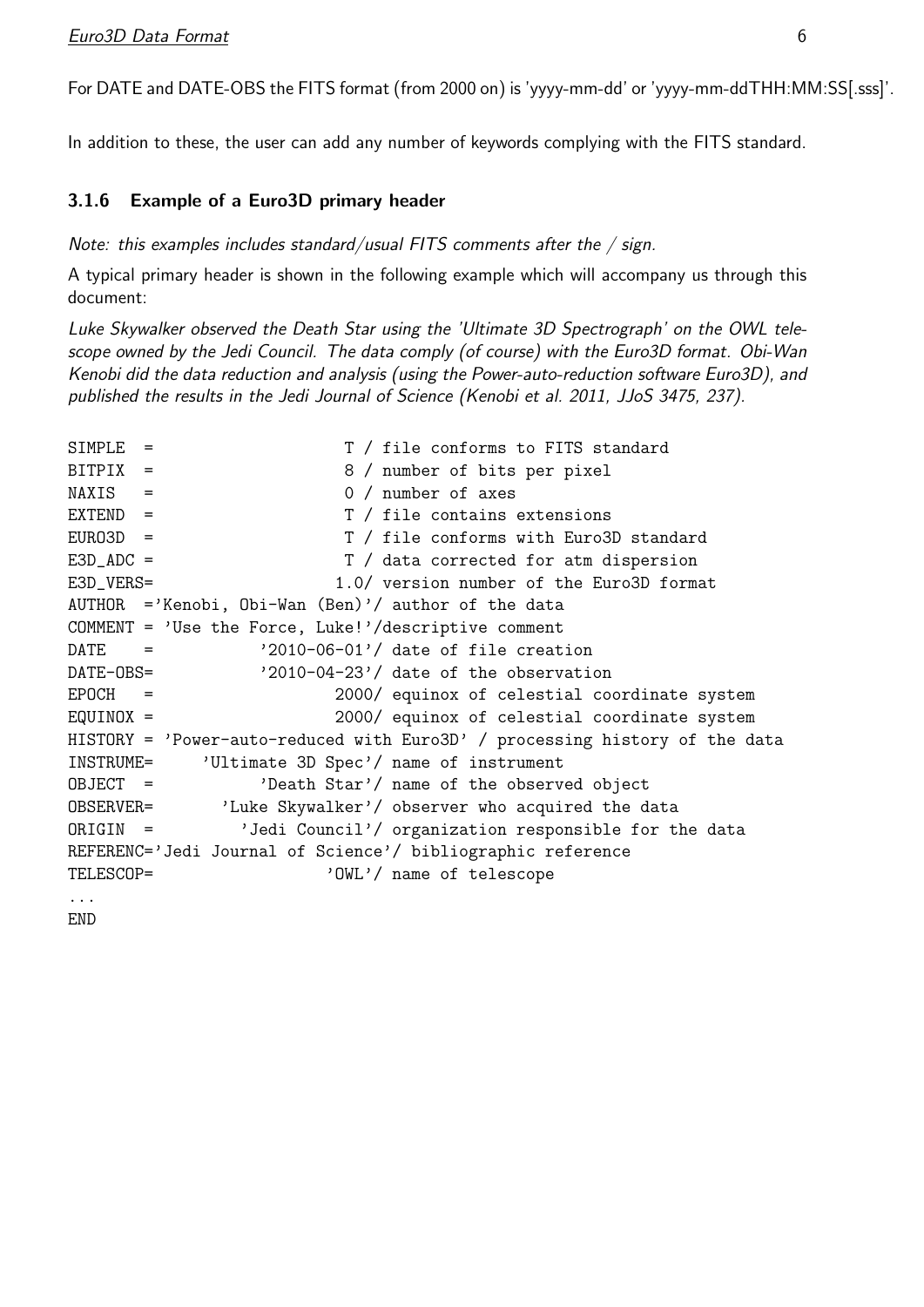### <span id="page-14-0"></span>3.2 Extensions

This section gives some general remarks on the extensions, which are then discussed in more details in the following sections.

The Euro3D format includes at least two extensions in addition to the primary header (see Sect. [2\)](#page-10-0):

- the Data table
- and the Group table.
- Further, it may include Science tables.

All extensions are binary FITS tables.

Following the FITS standard, each extension must include the following keywords (similar to the primary header but replacing SIMPLE by XTENSION):

XTENSION BITPIX NAXIS NAXISn ... PCOUNT GCOUNT ... END

The keywords PCOUNT and GCOUNT specify the size of the extension. For binary tables, GCOUNT is 1 and the total number of bytes is PCOUNT  $+$  NAXIS1 $\times$ NAXIS2. The value of PCOUNT is equal to the number of bytes in the binary table extension following the main table (i.e. usually data are stored in the table only,  $PCOUNT=0$ ; but in certain cases data can follow the table within the extension in which case PCOUNT>0). When no table entries of variable length are defined (as it is the case in the Euro3D format), PCOUNT will in general be equal to 0.

In addition, the following keywords are reserved for extension headers and should be used as described in the sections below:

EXTNAME =  $\langle$ STRING $\rangle$ , gives a unique name to the extension EXTVER  $= 1$  (default), gives the version of the extension EXTLEVEL  $= 1$  (default), gives the level of the extension

Note that extensions can appear in any order within the FITS file, after the primary header. As such, no order is imposed but we recommend to use the order proposed in Sect. [2.](#page-10-0) We discuss the extensions in turn.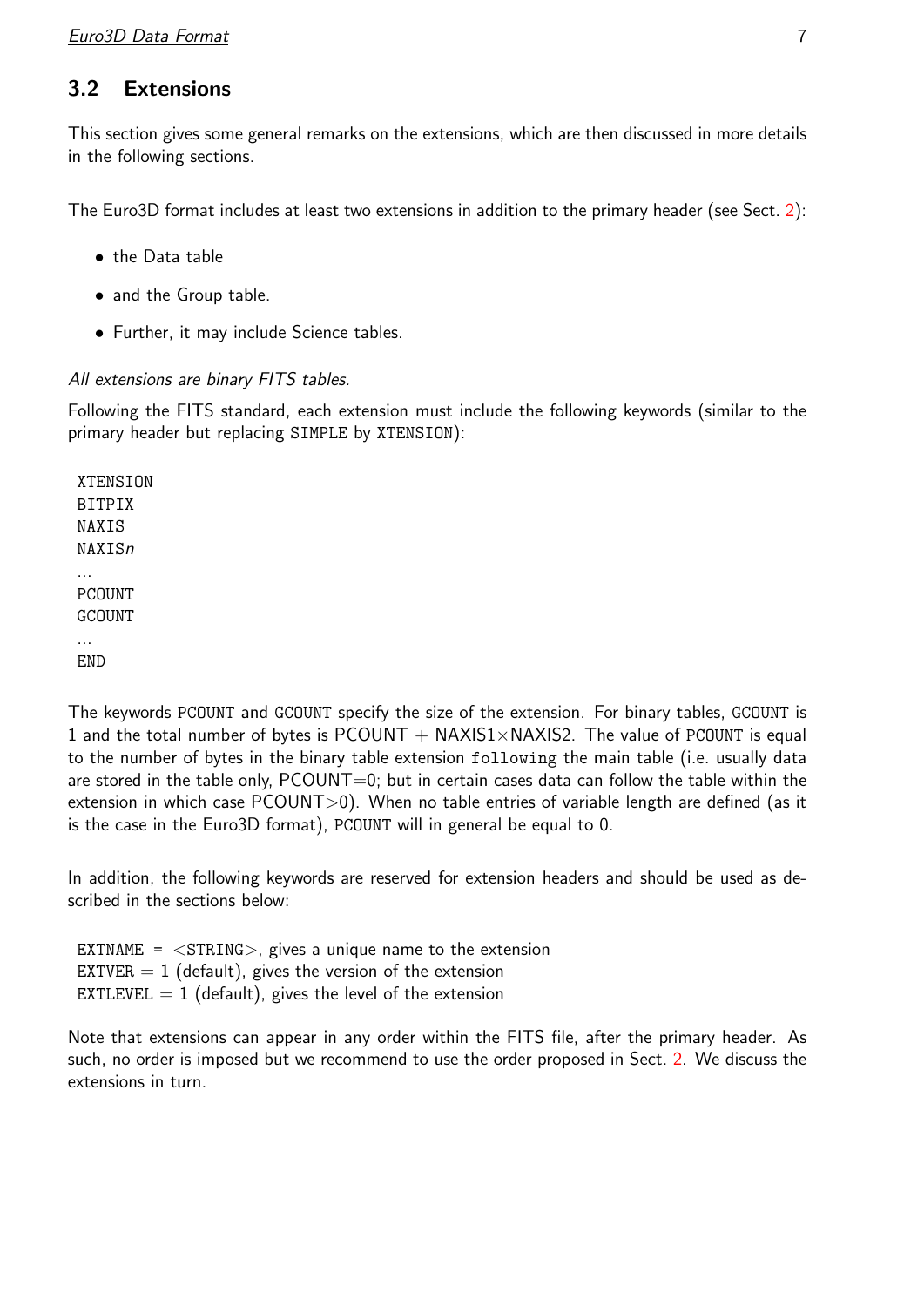# <span id="page-15-0"></span>4 The Data extension

This extension is mandatory.

This extension contains all positional and spectral information within a binary table. Remember that binary tables accept vectors and arrays as table element entries. The Euro3D format makes heavy use of this option.

The Data table contains 1 row for each spectrum. In this row, the first entries serve to define an ID, the corresponding position on the sky, and eventual binning. The next entries in the row contain the spectrum (as 1 dimensional vector in wavelength), a data quality (DQ) spectrum (1D vector), and optionally a statistical error spectrum (1D vector).

Some important notes:

- All columns hosting spectra (and that means ALL incl. data, data quality and statistical error spectra in all rows) have the same length in number of vector elements. However, the actual useful spectra within these columns can be shorter (i.e. use only a fraction of the column length).
- All spectra share the same wavelength unit (CTYPES), reference value (CRVALS) and step (vector element) size (CDELTS) defined as keywords in the spectra. Note, however, that no CRPIXS is not defined, i.e. the spectra do not need to all start with the same wavelength, as long as they start with an integer number of steps (CDELTS) from the reference value (CRVALS). This integer number of steps in given in column 5 (SPEC STA).
- For a given spectrum ID (column 1), the data, the data quality and the statistical error (if present) spectra must start with the same wavelength and have an identical number of useful vector elements.
- All data spectra and statistical error spectra share the same pixels (vector element) units, defined as in the keyword CUNITS in the header.

## <span id="page-15-1"></span>4.1 The structure of the table

The Data extension is a FITS binary table which, for each spectrum (i.e. row) contains 11 or 12 entries (Note that column 12 is optional even if strongly recommended), namely:

- Column 1: SPEC<sub>-ID</sub>, a spectrum identifier [long integer].
- Column 2: SELECTED, a selection flag [logical]
- Column 3: NSPAX, the number of instrument spaxels composing the spectrum [integer]
- Column 4: SPEC LEN, the length in vector elements of the useful spectrum [positive long integer]
- Column 5: SPEC STA, defines the starting wavelength (wavelength of the first vector element) by an integer number of steps (CDELTS) from the reference value (CRVALS) [long integer]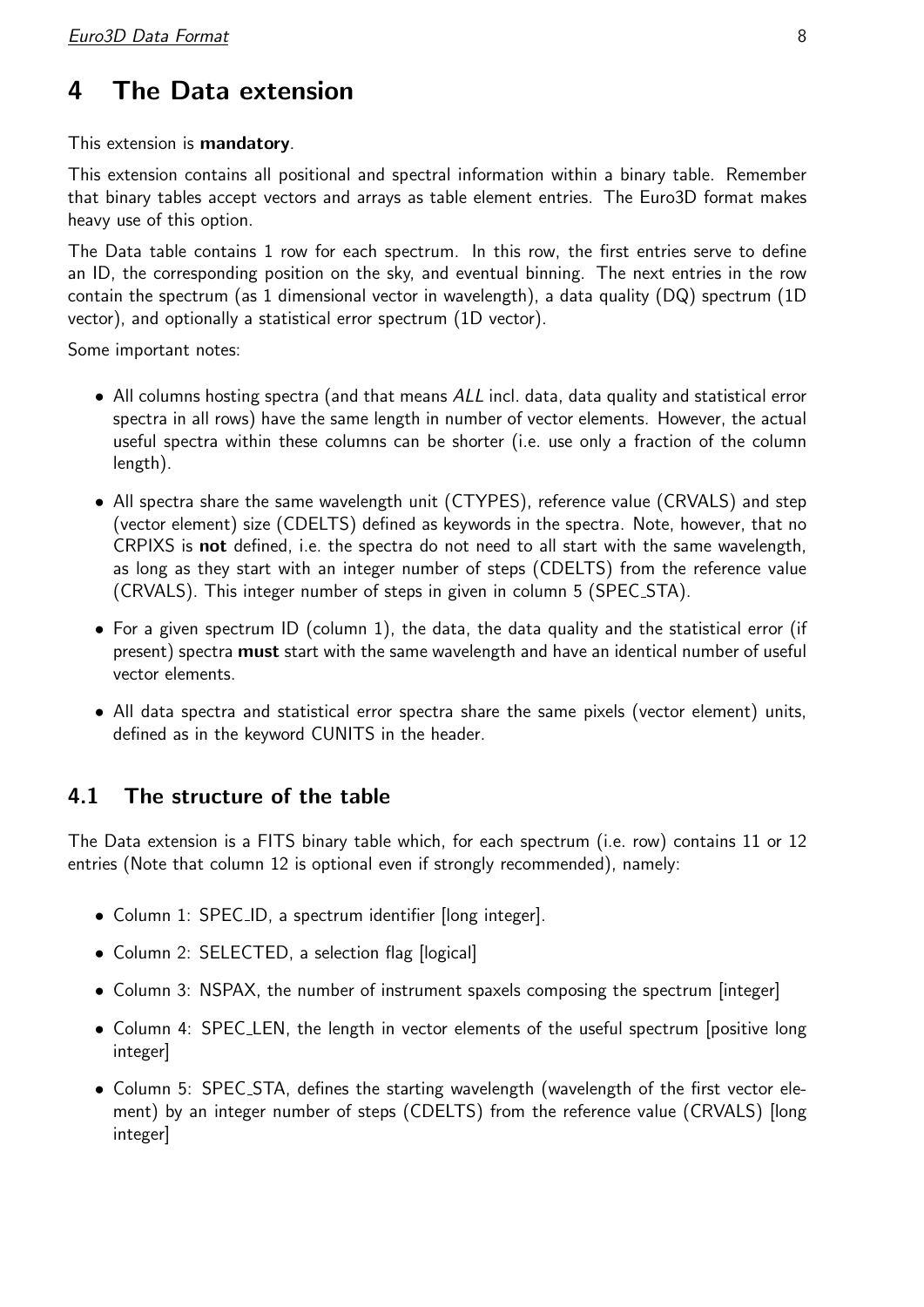- Column 6: XPOS, the spaxel coordinate(s) along spatial axis 1 (a vector when the data are spatially binned) [(vector of) doubles]
- Column 7: YPOS, the spaxel coordinate(s) along spatial axis 2 (a vector when the data are spatially binned) [(vector of) doubles]
- Column 8: GROUP\_N, the group number  $[$ (vector of) long integer
- Column 9: SPAX ID, a spaxel identifier [character string] (a vector of ASCII strings when the data are spatially binned)
- Column 10: DATA\_SPE, the data spectrum [vector of short/integers/long integers/floats/doubles]
- Column 11: QUAL SPE, the associated data quality spectrum [vector of long integers]
- Column 12 (optional): STAT SPE, the associated statistical error spectrum [type must be identical to the one of column 10]



Figure 1: Schematic overview of the data extension. Reach row describes one (1) spectrum. Note that column 12 is optional. The details on each column are given below. The squares mark columns that can be vectors, in which case columns 6,7,8,9 have the same dimension, as well as columns 10,11,12. Filled dots mark an example of valid data for the first spectrum and illustrate that not all vector elements need to contain valid data.

Each column is described briefly below and in more details in the next sections.

• Column 1: the spectrum ID is used to associate an (long) integer value to each spectrum in the file. It must be unique in the data table. It does not need to start with a given value nor to have increments of 1, nor to be sorted in the table (although all these would be good practice). It is the only reference for the science tables in order to associate the science information with the right spectra and shall therefore be treated rigorously.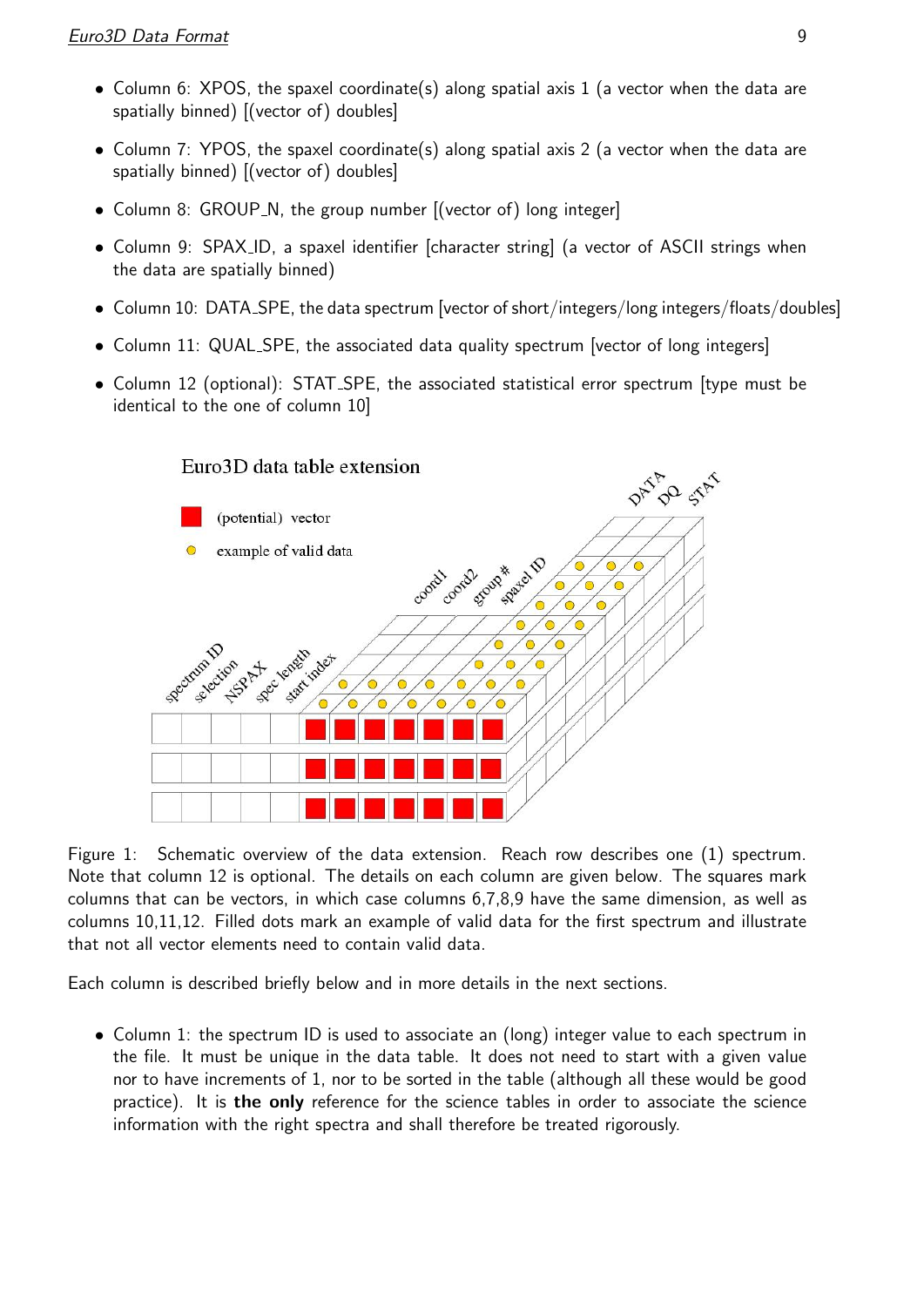- Column 2: the selection flag (as a logical value) allows to store a selection performed during the data analysis directly into the file. It has proven to be very useful to the Lyon group in the past during the data analysis and was thus included in the format. The flag is set, i.e. the spectrum selected, on TRUE. By default, all spectra should be selected, i.e. all rows in column 2 set to TRUE.
- Column 3: Nspax is the number of genuine spaxels (real instrumental spatial resolution elements) from which the spectrum in this row was obtained, i.e. the number of instrument spaxels that compose this spaxel. Its value will be 1 when the spectrum in this row was obtained from 1 spatial resolution element of the instrument (typically when the data are unbinned), or alternatively when the user does not want to carry along the information on individual spaxels at the origin of the spectrum. Nspax is greater than 1 when several spaxels got combined to a compound spaxel, i.e. when spectra of several spatial resolution elements were combined, or the spectra were spatially binned. Then  $N$ spax $> 1$  allows to carry the information on the individual spaxels at the origin of the spectrum.

The maximum Nspax in the table defines the dimension of columns 6,7,8,9. For Nspax  $> 1$ , these columns host then vectors as explained below. The value in column 3 defines the number of useful elements in the columns 6,7,8,9.

• Columns 4 and 5: In order to keep the format compact and the access on disk fast, it was decided to avoid heaps (data physically stored below the table when a column contains elements of different length, see [1]). This assumes that in most cases all spectra have roughly the same length in terms of spectral resolution elements. Thus, the dimension of columns 10,11,12 is fixed for all rows and corresponds to the length of the longest spectra (in terms of resolution elements). All other spectra will fill all or only part of the columns 10,11,12.

For a given spectrum in row <code>SPEC\_ID</code>, the wavelength associated with the  $n^{th}$  element (where  $1 \le n \le$  SPE\_LEN<sub>SPEC\_ID</sub>) in column 10, 11 or 12 is:

 $\lambda_{\text{SPEC\_ID}}^n = \text{CRVALS} + \left( \text{(SPE\_STA}_{\text{SPEC\_ID}} + (n-1) \right) \times \text{CDELTS}$ 

Let's assume that your file includes 100 spectra of different length, the longest has 300 resolution elements. In that case, the columns 10,11,12 will be dimensioned to host a vector of 300 elements. And the longest spectrum will use the full length of the column and have an entry in column 4, SPE LEN, of 300. Another spectrum that covers only 2/3 of that wavelength range (has a length of 200 elements) will only fill the first 200 elements in columns 100,11,12. Its 'useful' length, the entry in column 4, SPE LEN will be 200. It fill always fill the first n elements of columns 10,11,12. So how will we know the wavelength of its first element that can vary from spectrum to spectrum? To do this, we use column 5, defining the starting index, SPE\_STA.

In the header, there is defined a reference value (CRVALS) and a step size (CDELTS). Column 5 gives the (integer) number of steps away from the reference value at which the spectra in columns 10,11,12 start.

For example, let's assume that CTYPES is set to 'nanometers', CRVALS to 550 (nm), and CDELTS to 0.5 (nm). The longest spectrum spans 300 elements (steps), i.e. 150nm. For that spectrum, the value in column 5 is 0, i.e. it starts 0 steps from the reference values, i.e. at the reference value 550nm, and thus covers 550nm to 700nm. The other spectrum spans the range 570nm to 670nm (indeed 100nm that is 200 steps, remember the step size is fixed for all spectra). It starts 20nm, i.e. 40 steps above the reference values, its entry in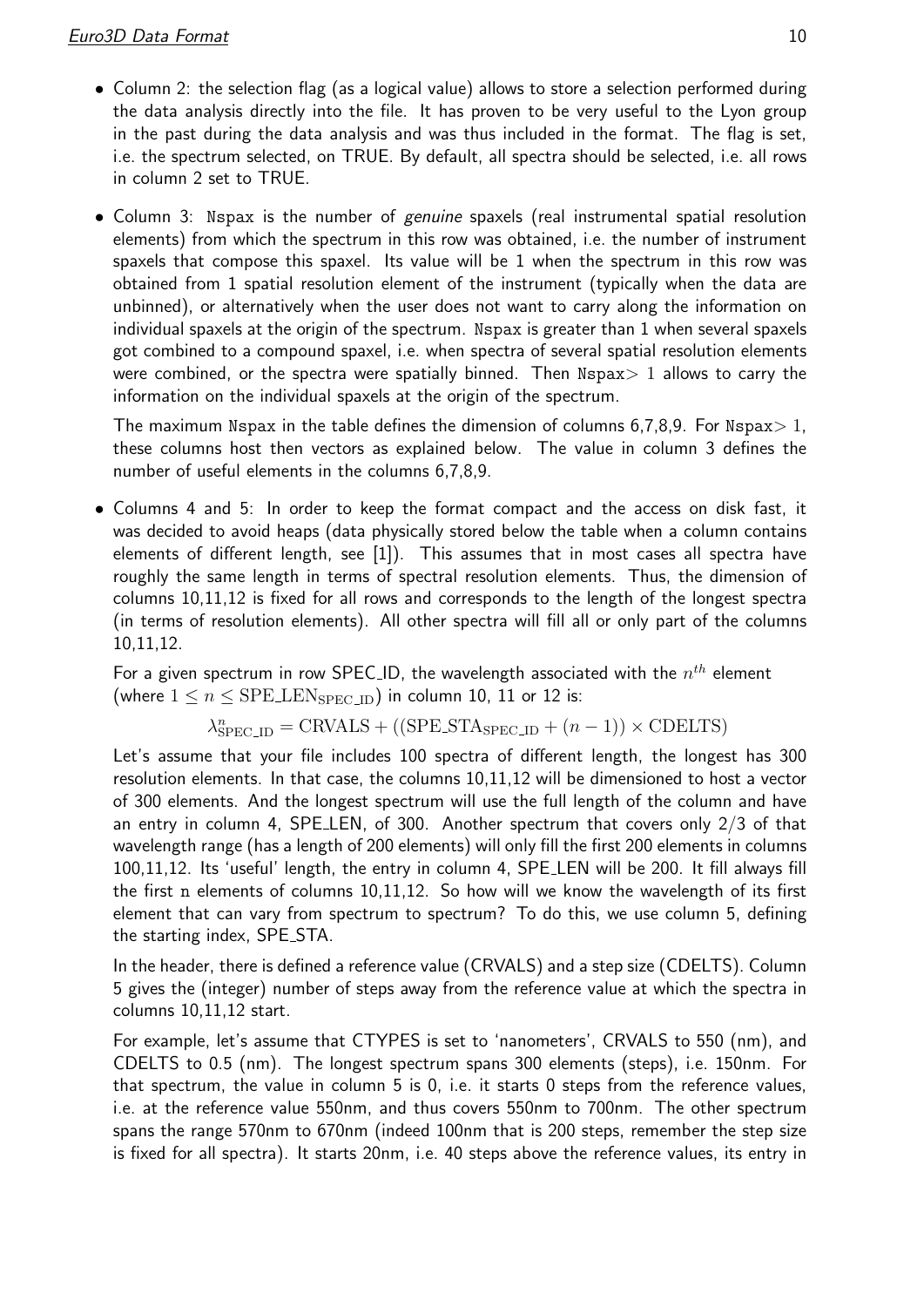column 5 is  $(+)$ 40. The first 200 entries in columns 10,11,12 are useful, the last 100 will be ignored (set in the data quality spectrum to NaN). To extend the example, another spectrum spanning 450nm to 580nm will have the entries 260 in column 4 (length is 130nm / (0.5  $nm/steps) = 260$  steps), and -200 in column 5 (starting at the reference 550nm - (200 $\times$ 0.5) nm/step)).

• Column 6 and 7: this column gives the coordinates along the two axis of the (list of) spaxel(s) to which the spectrum is associated. Typically,  $Nspax= 1$  and it will contain only one value in each column (e.g. X in column 6 and Y in column 7). However, if the spaxel is a compound one (Nspax  $> 1$ ), the two columns will each list the X and Y coordinates of a number Nspax of genuine spaxels, i.e. the coordinates of all individual spaxels that were used to produce this one spectrum are listed.

For example, for  $2\times2$  spatially binned spaxels, the coordinates of the compound spaxel will be defined by 4 pairs of coordinates (X,Y)s, and column 6 and 7 will each contain a vector of dimension 4 (i.e. in column 6 the 4 Xs, in column 7 the 4 Ys).

- Column 8: the group number identifies to which group the spaxel(s) belong. The group information is then to be taken from the group table (see Sect. [5\)](#page-35-0). Again, in the case of compound spaxels, the same applies as for the coordinates: the column contains a list of Nspax group numbers.
- Column 9: the spaxel ID allows each genuine spaxel to carry an ID as ASCII character string(s). This allows to carry along a spaxel ID coming directly from the instrument, and to identify the physical origin of each spaxel. And again, in the case of compound spaxels, the same applies as for the coordinates: the column contains a *list* of Nspax spaxel IDs.
- Column 10: contains the data spectrum as a vector. It can contain a vector of short/long integers, floats or doubles. The wavelength unit (CTYPES), the unit of the vector element (CUNITS) and fixed increment between each vector element (CDELTS) are defined as header keywords. The dimension of the column is set as the number of spectral resolution elements of the longest spectrum in the file. The wavelength of the first element and number of valid elements for a given spectrum are given in columns 4 and 5 (see above).
- Column 11: contains as a vector the associated data quality spectrum. The data quality spectrum allows to attach a specific data quality code/flag (long integer, see Sect. [4.6\)](#page-32-0) to each pixel of the data spectrum. The wavelength of the first element and number of valid elements are the same as for the data spectrum.
- Column 12 (optional): contains as a vector the associated statistical error spectrum. The statistical error spectrum allows to carry along the different reduction steps the statistical error attached to each pixel in the data spectrum. The units of the vector elements (CUNITS), as well as the wavelength of the first element and number of valid elements are the same as for the data spectrum.

#### <span id="page-18-0"></span>4.1.1 Mandatory header keywords for the Data extension

As all columns will be described in more detail in the following sections, we will progressively built up a full header for the Data table extension. Here we start with the main header.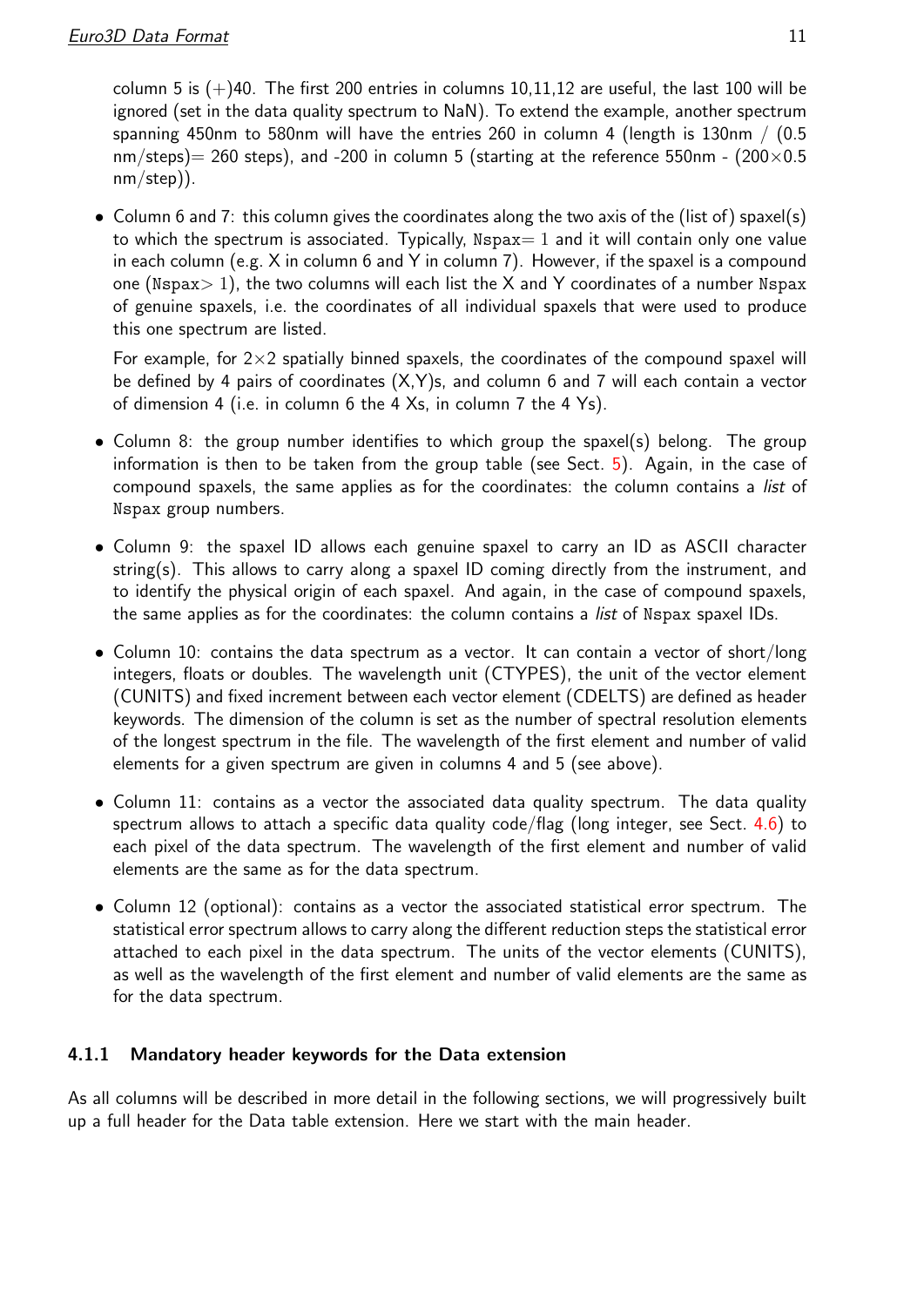The following keywords (and values when indicated) are mandatory at the beginning of the Data table extension header:

 $XTENSION = 'BINTABLE' : type of extension (binary table)$  $BITPLY = 8 : binary table$  $NAXIS = 2$  : table with rows and columns NAXIS1 = [INTEGER]: number of bytes per row NAXIS2 = [INTEGER]: number of rows (equal to the number of spectra) PCOUNT = [INTEGER]: number of bytes in the extension after the binary table  $GCOUNT = 1:$  always 1 for binary tables TFIELDS = 11 or 12 : number of columns EXTNAME = E3D DATA : extension name for Euro3D position table ...

here follow all the column definitions, etc (see next sections)

... END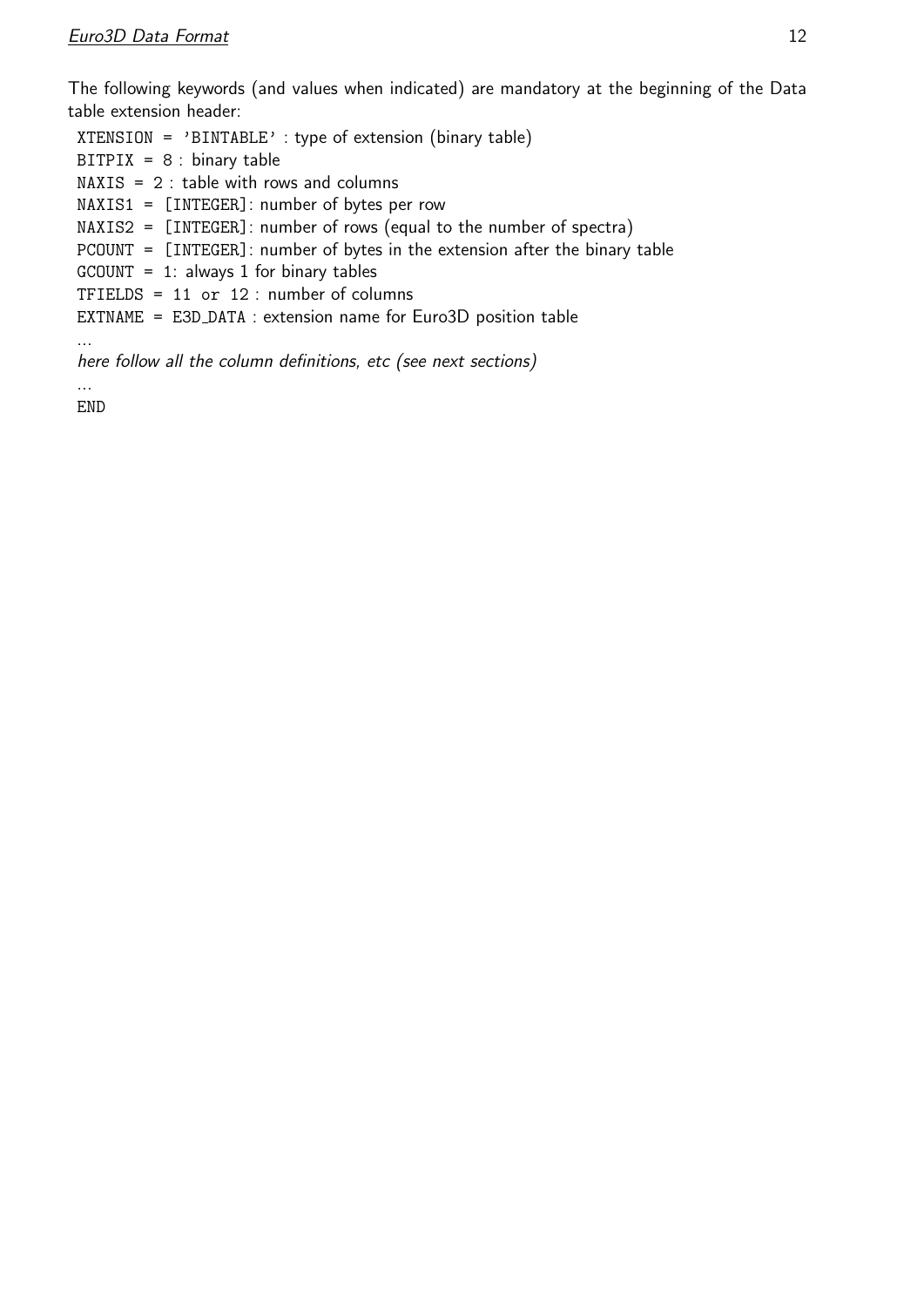#### <span id="page-20-0"></span>4.1.2 Beginning the example of a data table header

The are starting here the example of a data table header. The example will be continued in the next sections as we describe the content of the data table. The full header is given in the Appendix.

Recall that Luke Skywalker observed the Death Star using the 'Ultimate 3D Spectrograph' on the OWL telescope owned by the Jedi Council. The data comply (of course) with the Euro3D format. Obi-Wan Kenobi did the data reduction and analysis (using the Power-auto-reduction software Euro3D), and published the results in the Jedi Journal of Science (Kenobi et al. 2011, JJoS 3475, 237).

Luke's 'Ultimate 3D Spectrograph' has 64×64 spaxels, each spectrum occupying 2048 detector pixels. He observed the Death Star in the optical light (4197.80  $\text{\AA} < \lambda <$ 9604.21  $\text{\AA}$ ).

The corresponding header of the data table of Luke's 'Ultimate 3D Spectrograph' exposure looks the following:

| XTENSION=   | BINTABLE / type of extension (binary table)         |
|-------------|-----------------------------------------------------|
| $BITPLY =$  | 8 / must be 8 for a binary table                    |
| $NAXIS =$   | 2 / table with rows and columns                     |
| $NAXIS1 =$  | 32784 / number of bytes per row 16+(8+4+4)x2048     |
| $NAXIS2 =$  | 4096 / number of rows (spectra) here 64x64          |
| $PCOUNT =$  | 0 / no data in the extension after the binary table |
| $GCOUNT =$  | 1 / always 1 for binary tables                      |
| TFIELDS =   | 12 / 12 and only 12 columns in the data table       |
| $EXTNAME =$ | E3D_DATA / extension name for Euro3D position table |
| $\cdots$    |                                                     |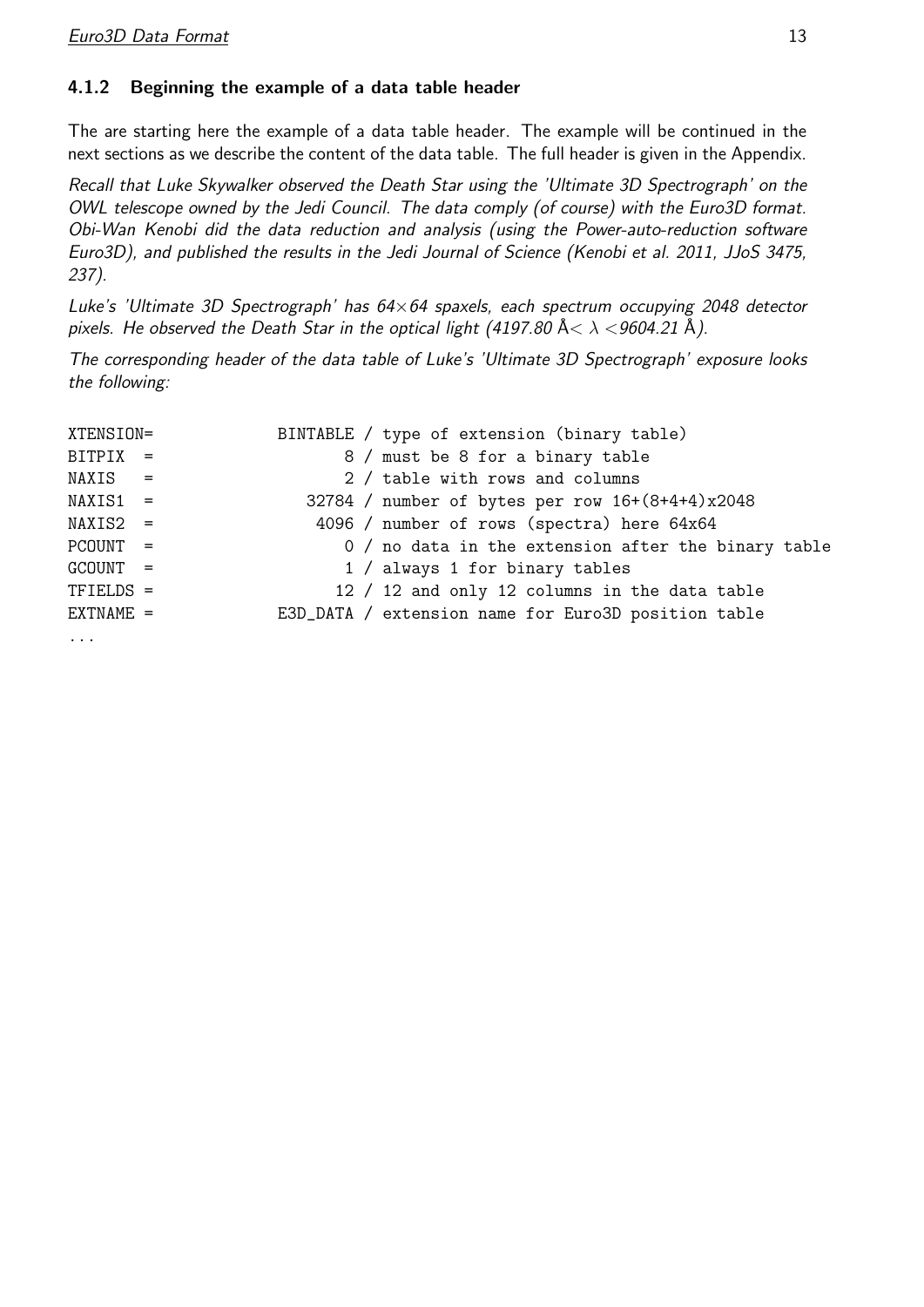# <span id="page-21-0"></span>4.2 The IDs and flags

#### <span id="page-21-1"></span>4.2.1 The spectrum ID

Column 1 defines an ID independently of the spectrum position in the spectra extension. It must be unique in the data table.

This ID is used as reference for the science tables in order to associate the science information with the right spectra. It can further be used to carry along the ID from the raw data while working on a subset of processed spectra, etc... It identifies the spectrum as opposed to the ID in column 9 that identify the spaxel(s) from which the spectrum originated.

#### <span id="page-21-2"></span>4.2.2 The selection Flag

Column 2 is used by the Euro3D software to store a selection together with the data. It consist of a logical value (set to True if that particular spectrum is selected, False if not). By default it shall initially be set to True for all spectra.

#### <span id="page-21-3"></span>4.2.3 The spaxel ID

...

Column 9, the spaxel ID allows to carry along a user ID, independently of the ID in column 1. While the ID in column 1 is associated with the spectrum in that row, the ID in column 9 is used to identify the spaxel itself. Thus, when a compound spaxel is made out of several genuine spaxels, the ID is allowed to be a vector carrying IDs for all genuine spaxels composing the new compound spaxel.

#### <span id="page-21-4"></span>4.2.4 Mandatory header keywords for IDs and Flags

The following header keywords are mandatory to define these columns in the header of the extension.

... TFORM1 =  $1J$ : field 1 contains one signed 32-bit integer TTYPE1 = 'SPEC ID ': spectrum ID TFORM2 = 1L : field 2 contains one logical value TTYPE2 = 'SELECTED ': Selection flag ... TFORM9 = rA : field 9 contains one 8-bit ASCII character string TTYPE9 =  $'SPAXID':$  identifier for each spaxel

where r is fixed for the entire table and is equal to the largest Nspax in the table. Nspax defines the number of genuine spaxels that compose the compound spaxel to which the data spectrum is associated. In the simplest case, all spectra will come from 1 instrument resolution element only (i.e. 1 spaxel and  $N$ spax = 1) and only one 8-bit ASCII ID will be present in column 9 (TFORM9=1A). However, if one or more spectra are associated with a compound spaxel, and the largest compound is made of e.g. 12 spaxels (Nspax=12, i.e. each columns 6,7,8,9 have vectors of dimension 12), then  $r=12$  and the column 9 entry will host a vector for twelve 8-bit ASCII strings  $(TFORM9=12A)$ .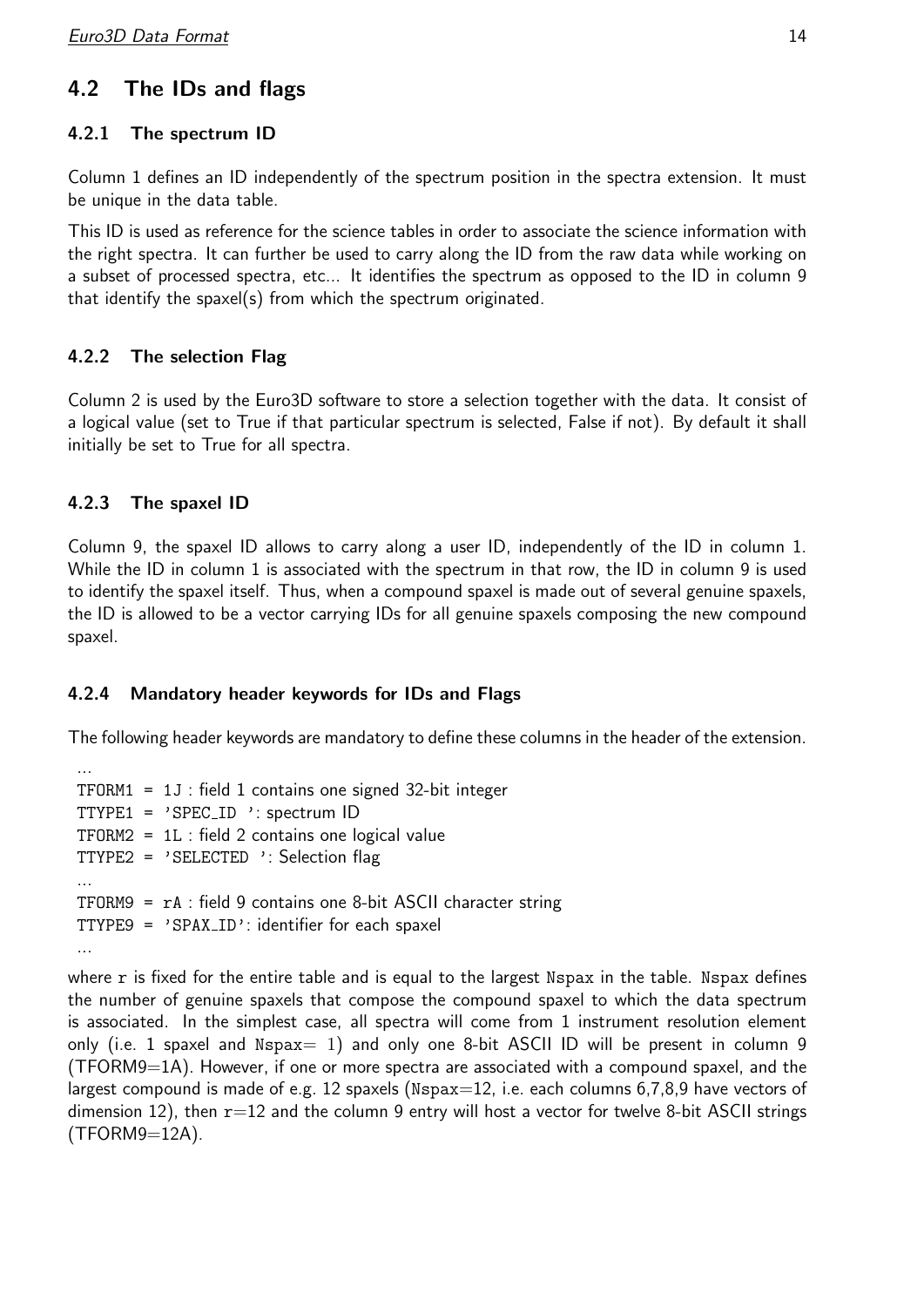#### <span id="page-22-0"></span>4.2.5 Example of the data table header continued

Luke's 'Ultimate 3D Spectrograph' just complies will all the above and the spectra are all from 1 spaxel (no binning applied yet), so that  $NSPAX=1$  throughout the table.

| $\cdots$   |                                                                |
|------------|----------------------------------------------------------------|
| $TFORM1 =$ | 1J / spectrum ID expressed a one signed 32-bit integer         |
| TTYPE1 =   | SPEC_ID / spectrum ID                                          |
| $TFORM2 =$ | 1L / selection flag is a logical value (1bit)                  |
| TTYPE2 =   | SELECTED / selection flag\\                                    |
| $\cdots$   |                                                                |
| TFORM9 =   | 1A / NSPAX=1 thus the entry is only one 8-bit ASCII char strin |
| TTYPE9 =   | SPAX_ID / user ID for each spaxel                              |
| $\cdots$   |                                                                |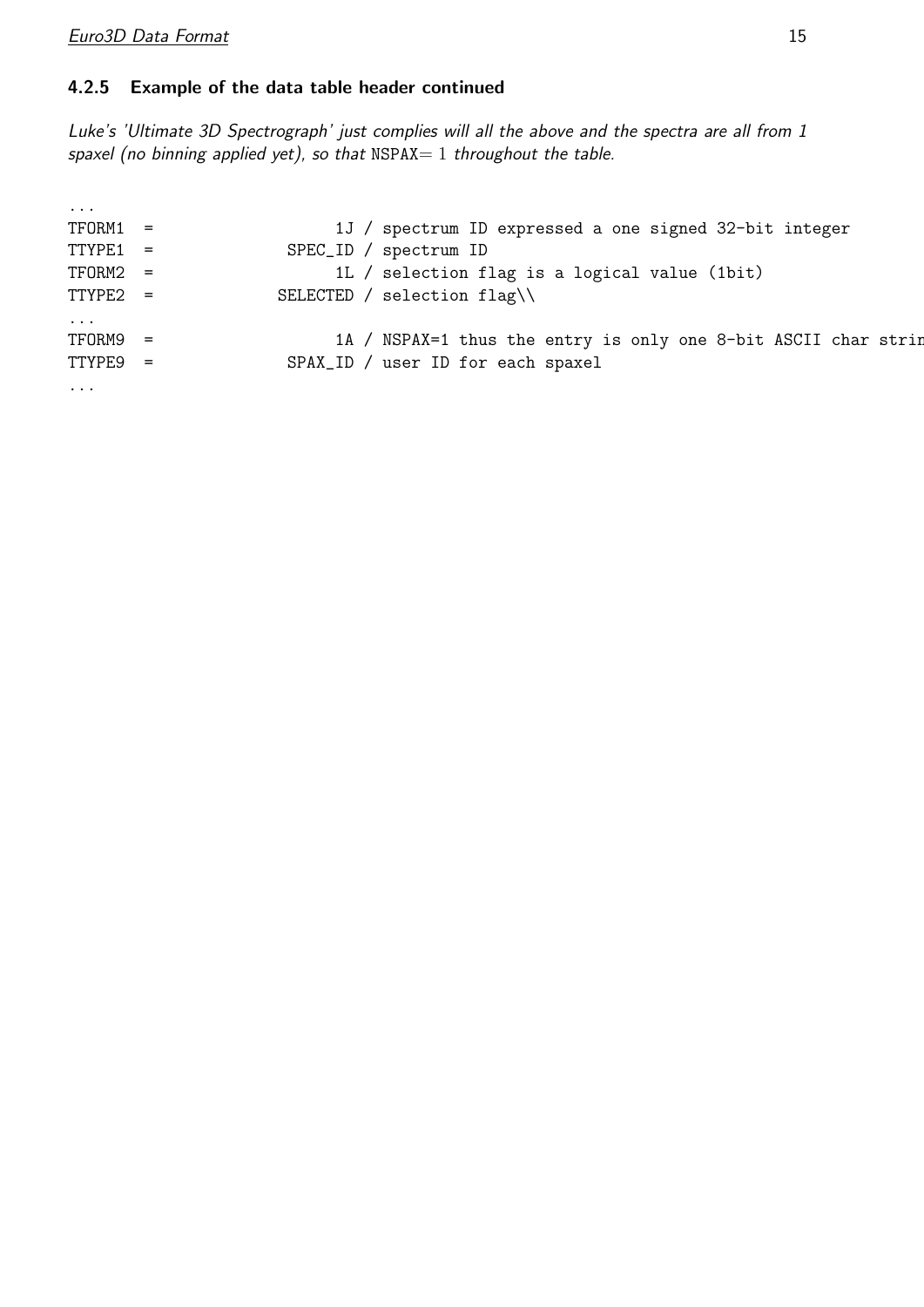# <span id="page-23-0"></span>4.3 The position information

The position information is given by four columns (3, 6, 7, and 8).

• Column 3 is used to identify compound (binned) data. It gives the number of genuine spaxels that were used to compose the spectrum of this spaxel. In the simplest case the described spaxel was obtained from a single instrument spaxel, and this number will be 1. However, if the spectrum in that row was obtain from several instrumental spaxels, it gives the number of spaxels that were combined in order to obtain the spectrum (e.g. a  $2\times 2$  spatial binning will have the number 4 associated with it, or e.g. a spectrum obtained from 12 instrument spaxels will have the number 12). If column 3 hosts values  $> 1$  the entries in column 6,7,8,9 will be vectors, otherwise, if  $NSPAX = 1$ , columns 6,7,8,9 each host a single 64-bit float.

The cases of  $N$ spax $> 1$  are discussed in more detail in Sect. [4.4](#page-27-0) below.

Note that the Euro3D definition of compounds, unlike the familiar understanding of regular binning (e.g. of CCD pixels), allows one to create any spatially heterogeneous combinations of spaxels. Compound spaxels allow adaptive binning, synthetic apertures, creating annuli for sky subtraction, ... (see for further discussion Sect. [4.4\)](#page-27-0).

• Columns 6 and 7 give the position of the associated spectrum in instrumental coordinates. If in column 3  $N$ spax $> 1$ , the values of column 6 and 7 are vectors.

The coordinates refer to the geometric center of the (genuine) spaxel(s). The instrumental coordinates are being converted into the world coordinate system as described below (see Sect. [4.3.2\)](#page-24-0).

The exact shape of the spaxels is defined in the Group table (see Sect. [5\)](#page-35-0).

• Column 8 allows to group in the same file spectra from different exposures (e.g. mosaic) performed with the same IFU, or even merge spectra from different instruments or IFUs. Column 8 contains a group index  $(1,...,n)$  which identifies n groups, each of spectra belonging to the same IFU/exposure. Note, however, that in the case of multiple groups  $i$ ) the wavelength sampling, units, reference value and vector element units must be the same for all groups (only 1 set of CDELTS, CUNITS, CRVALS, CTYPES keywords is allowed in the header) and  $ii$ ) that spatial re-sampling will be required to bring all groups into the same reference system since only one WCS is allowed.

Note further that in the case of compound spaxels, column 8 will be a vector (of same dimension as columns 6 and 7) with one group number per genuine spaxel composing the compound spaxel (see Sect. [4.4\)](#page-27-0).

Keeping track of the group identification is used to allow a visualization tool or data analysis software to distinguish between different deployable IFUs, or to separate the main IFU spectra from special purpose spectra (e.g. calibration spectra).

#### <span id="page-23-1"></span>4.3.1 Mandatory header keywords for the position information

The following keywords (and values when indicated) are mandatory for the column definitions: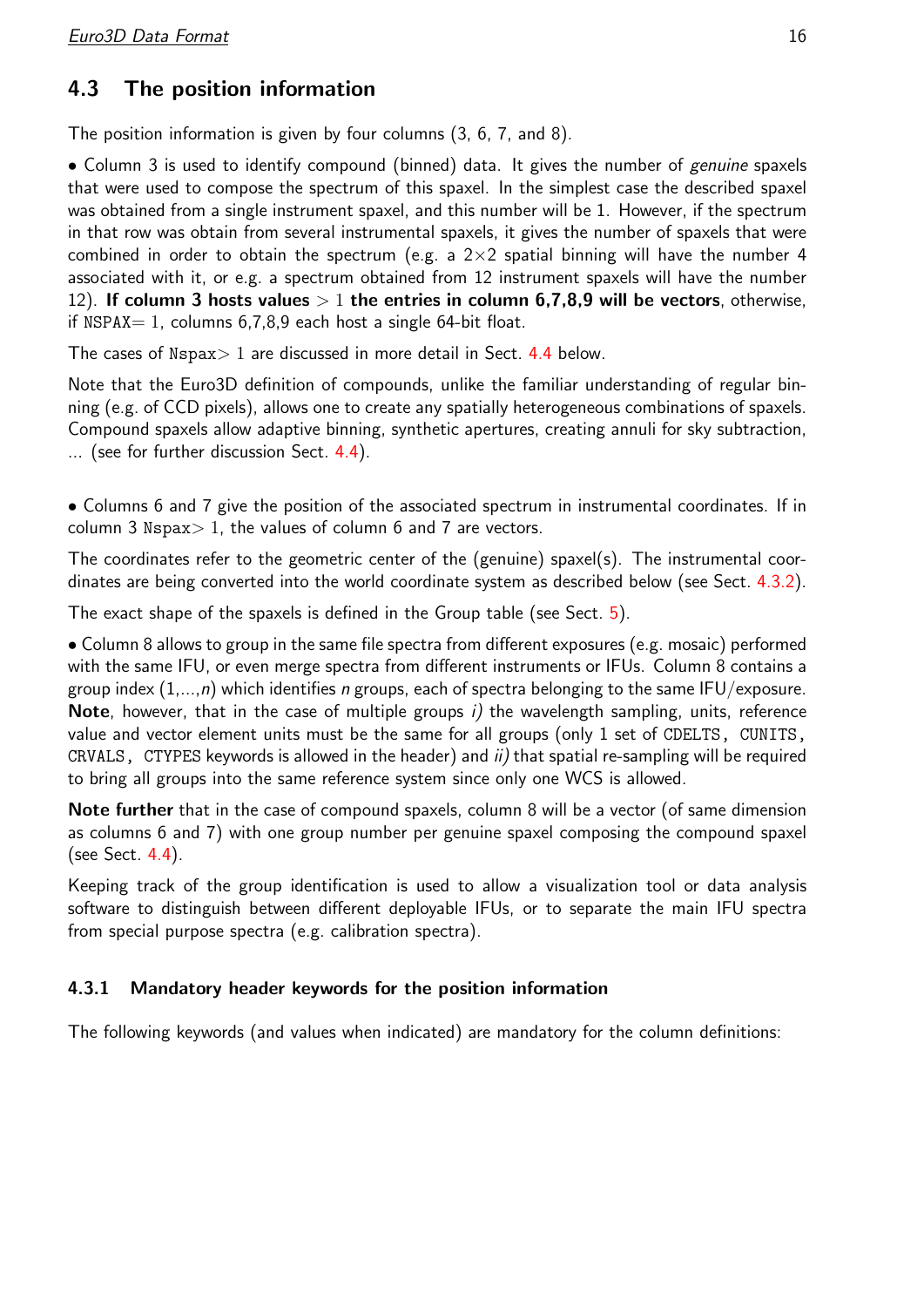|  | $TFORM3 = 1J$ : field 3 contains one signed 32-bit integer             |
|--|------------------------------------------------------------------------|
|  | TTYPE3 = $'$ NSPAX ': number of genuine spaxel composing this spaxel   |
|  | TFORM6 = $rD$ : field 6 contains a number r of 64-bit floats           |
|  | TTYPE6 = $'XPOS$ ': spatial element X position                         |
|  | TUNIT6 = $[STRING]$ : units of the X coordinates                       |
|  | TFORM7 = $rD$ : field 7 contains a number r of 64-bit floats           |
|  | TTYPE7 = $'YPOS$ ': spatial element Y position                         |
|  | TUNIT7 = [STRING] : units of the Y coordinates                         |
|  | TFORM8 = $1J$ : field 8 contains one signed 32-bit integer             |
|  | TTYPE8 = 'GROUP_N ': IFU group number (see also group table extension) |
|  |                                                                        |
|  |                                                                        |

Note: If each spectrum originated from one genuine instrument spaxel (no binning occurred) then all values of column 6 are set to  $N_{\text{group}} = 1$ .

#### <span id="page-24-0"></span>4.3.2 The World Coordinate System

The instrument coordinates in columns 6 and 7 get transformed into the world coordinate system using the information stored in header keywords. These keywords are following the FITS convention as described in [3]. In that particular paper, our case is treated in their Sect. 3.2, as the two spatial dimensions (that we will refer to as  $x$  and  $y$ ) are not stored as different dimensions in the extension but as table columns, that can be vectors.

Note that only one set of keywords is allowed in the headers, i.e. that all coordinates must share the same reference system.

#### <span id="page-24-1"></span>4.3.3 Mandatory header keywords for WCS transformation

For the transformation into world coordinate system (WCS), the following keywords must be specified in the data table header:

```
...
TCTYPn = [STRING] : axis type
TCUNIn = [STRING] : axis unitTCRVLn = [FLOAT] : reference value
TCDLTn = [FLOAT] : coordinate increment
TCRPXn = [FLOAT] : reference point
...
TPn_{-}k = [FLOAT] : transformation matrix
TCn_k = [FLOAT] : transformation matrix
Tvn = [FLOAT] : coordinate parameter
TSn_m = [FLOAT] : coordinate parameter
TWCSn = [FLOAT] : coordinate name
TCRDn = [FLOAT] : random error
TCSYn = [FLOAT] : systematic error
TCROT = [FLOAT] : coordinate rotation
...
END
```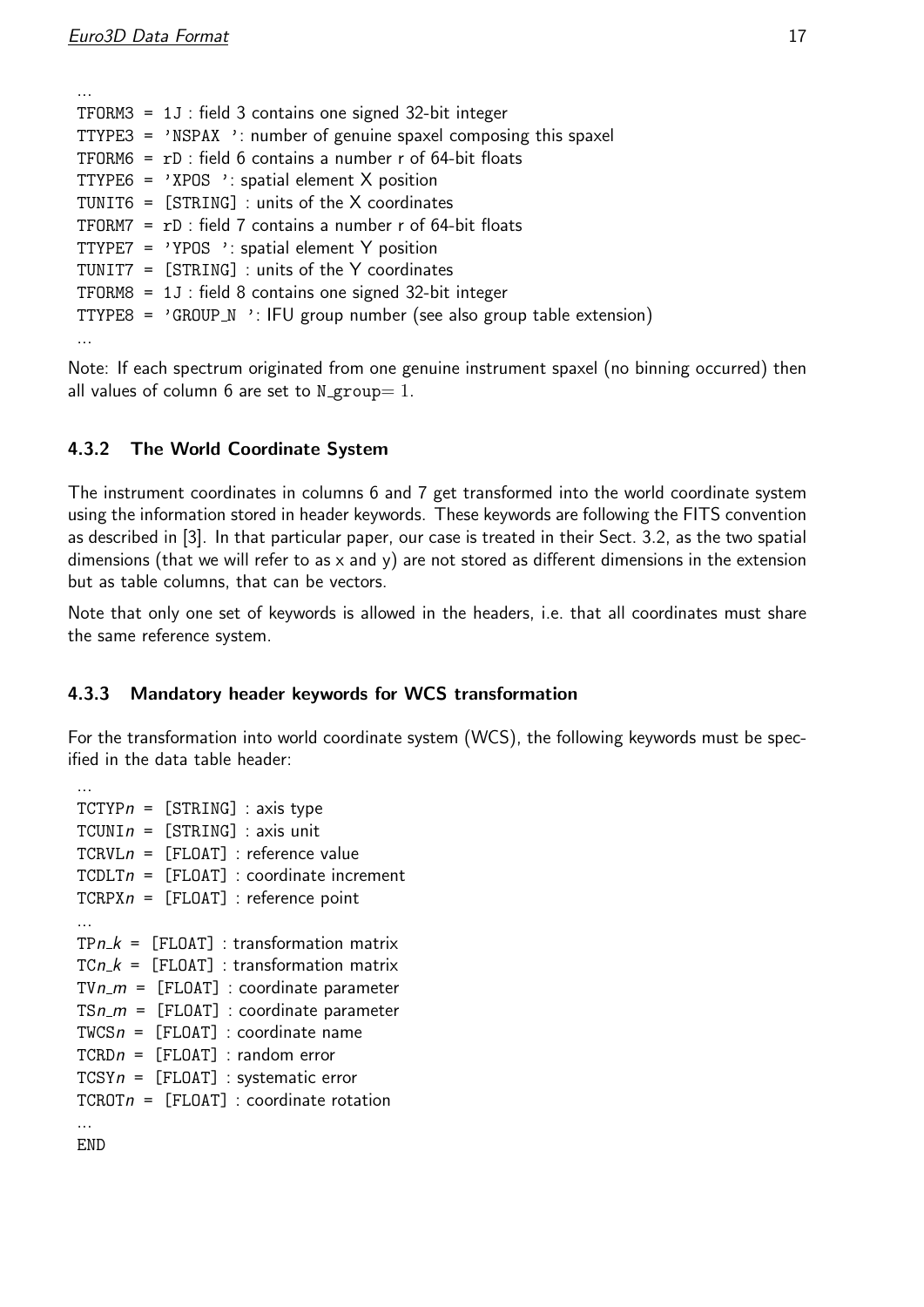Note: For the transformation into WCS,  $n$  and  $k$  denote the column number (6 or 7 for the two spatial axes), m is an integer between 0 and 99. For further details on the transformation we refer to reference [3].

#### <span id="page-25-0"></span>4.3.4 Atmospheric Dispersion

The Euro3D format allows to stored information on atmospheric dispersion in the group table (see Sect. [5\)](#page-35-0). This information shall be used to correct the coordinates prior to transform them into the WCS.

In the most general case the data will be affected  $i$ ) by atmospheric dispersion in the sense that a position is only valid for a given wavelength (e.g. monochromatic images in a data cube will be shifted spatially over a large wavelength range); and *ii*) by differential atmospheric refraction (e.g. over a wide field the image will be distorted since passing through different parts of the atmosphere). If the data have been corrected for atmospheric effects (either within the instrument if it has an atmospheric dispersion compensator, or by the reduction software, or it simply does not require to be corrected as e.g. usually in the near-infrared), the keyword E3D\_ADC is set to true in the primary header. If this is not the case, i.e. if a correction is needed the keyword shall be set to false, E3D\_ADC = F. In this latter case, the transformation to coordinates (for each group) must be specified for a fixed reference wavelength and the keywords to derive the correction (airmass, parallactic angle, pressure and temperature) are given in the group table for each group.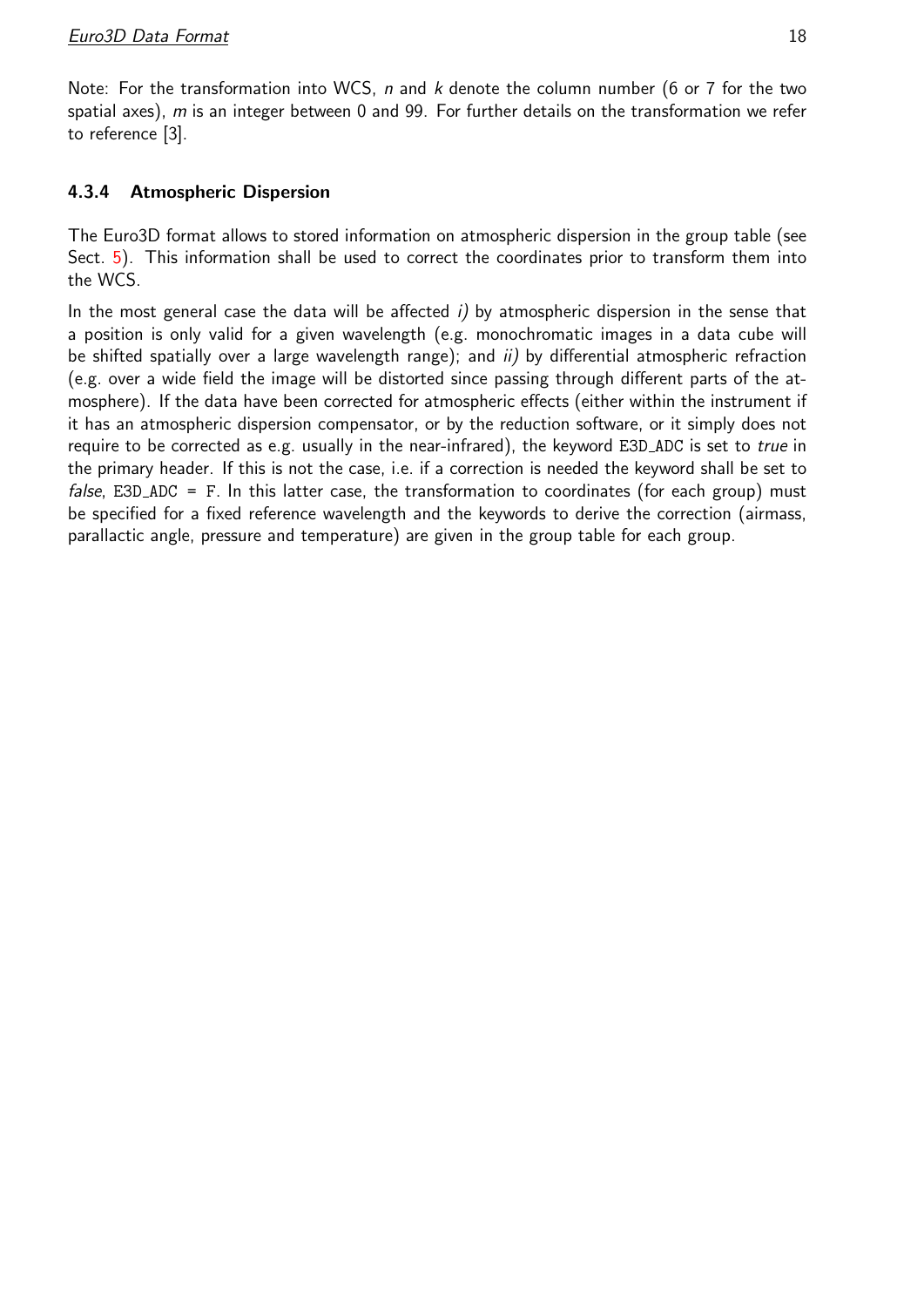#### <span id="page-26-0"></span>4.3.5 Example of a data table header continued

Remember: Luke's 'Ultimate 3D Spectrograph' just complies with all the above and the spectra are all from 1 spaxel (no binning applied yet), so that  $NSPAX=1$  throughout the table and THUS columns 4 and 5 host only 1 scalar each (no vectors as in the case of binned or compound spaxels).

| TFORM3             | $=$               |  | 1J / field 3 contains one signed 32-bit integer          |
|--------------------|-------------------|--|----------------------------------------------------------|
| TTYPE3             | $=$               |  | 'NSPAX' / number of spaxels associated with the spectrum |
| TFORM6             | $=$               |  | 1D / field 6 contains a 32-bit float                     |
| TTYPE6             | $\qquad \qquad =$ |  | 'XPOS' / spatial element X position                      |
| TUNIT6             | $=$               |  | 'ARCSEC' / units of the X coordinates                    |
| TFORM7             | $=$               |  | 1D / field 7 contains a 32-bit float                     |
| TTYPE7             | $=$               |  | 'YPOS' / spatial element Y position                      |
| TUNIT7             | $=$               |  | 'ARCSEC' / units of the X coordinates                    |
| $TFORM8 =$         |                   |  | 1J / field 8 contains one unsigned 8-bit integer         |
| TTYPE8             | $=$               |  | 'GROUP_N' / IFU group number                             |
| $\cdots$<br>TCTYP6 | $=$               |  |                                                          |
| TCTYP7             | $=$               |  | 'RA' / axis type                                         |
| TCUNI6             | $=$               |  | 'DEC' / axis type<br>'ARCSEC' / axis unit                |
| TCUNI7             | $=$               |  | 'ARCSEC' / axis unit                                     |
| TCRVL6             | $\qquad \qquad =$ |  | 1D / reference value                                     |
|                    |                   |  | 1D / reference value                                     |
| TCRVL7 =           |                   |  |                                                          |
| TCDLT6             | $=$               |  | 1D / coordinate increment                                |
| TCDLT7             | $=$               |  | 1D / coordinate increment                                |
| $TCRPX6 =$         |                   |  | 1D / reference point                                     |
| TCRPX7             | $\qquad \qquad =$ |  | 1D / reference point                                     |
| TP66               | $=$               |  | 1D / transformation matrix                               |
| TP67               | $=$               |  | 1D / transformation matrix                               |
| TP76               | $\qquad \qquad =$ |  | 1D / transformation matrix                               |
| TP77               | $=$               |  | 1D / transformation matrix                               |
| TC66               | $=$               |  | 1D / transformation matrix                               |
| TC67               | $=$               |  | 1D / transformation matrix                               |
| TC76               | $=$               |  | 1D / transformation matrix                               |
| TC77               | $=$               |  | 1D / transformation matrix                               |
| TWCS6              | $=$               |  | 'Rest frame' / coordinate name                           |
| TWCS7              | =                 |  | 'Rest frame' / coordinate name                           |
| TCRD6              |                   |  | 1D / random error                                        |
| TCRD7              |                   |  | 1D / random error                                        |
| TCSY6              |                   |  | 1D / systematic error                                    |
| TCSY7              | $=$               |  | 1D / systematic error                                    |
|                    |                   |  |                                                          |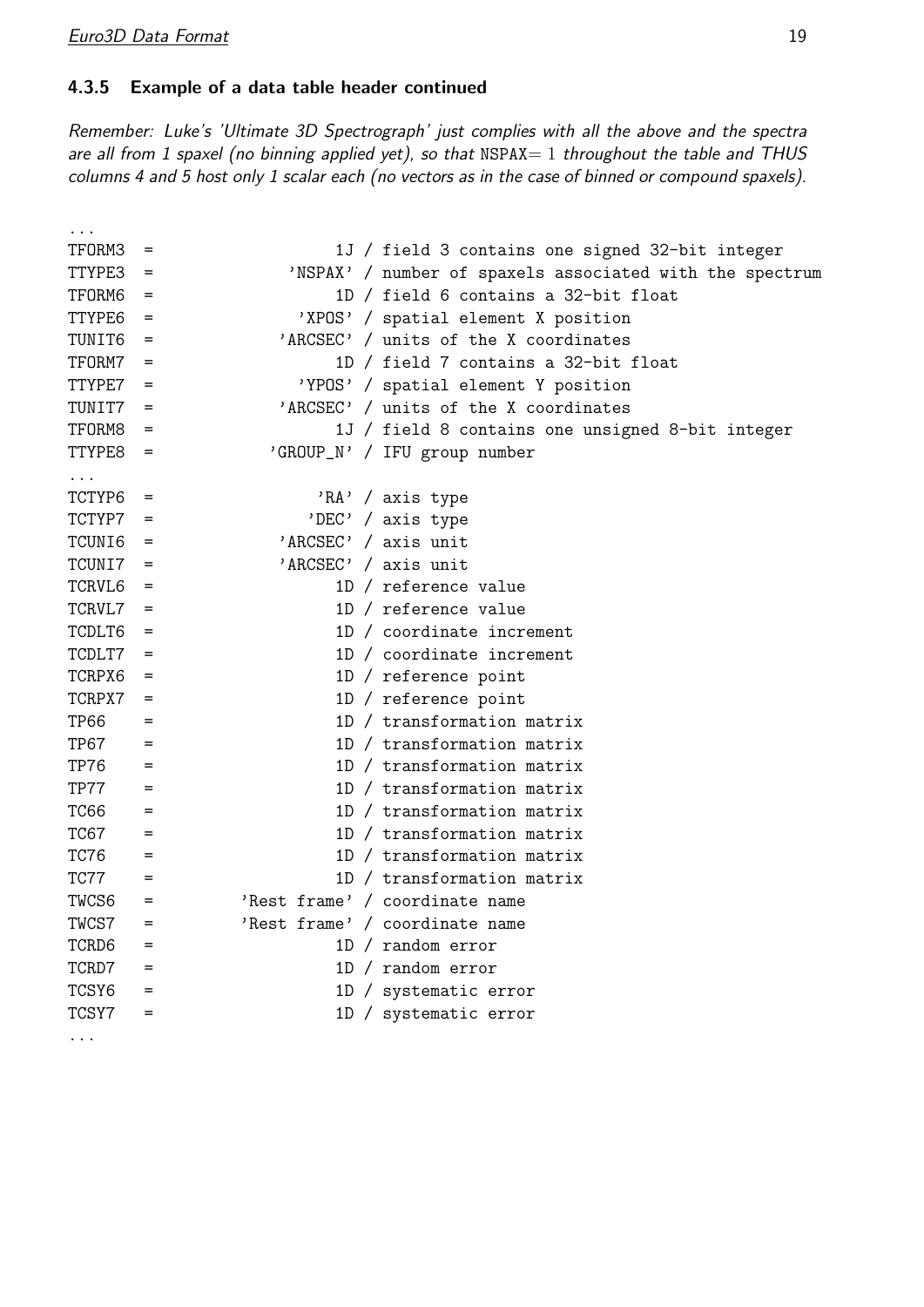## <span id="page-27-0"></span>4.4 Spatial binning / Compound spaxels

You can safely skip over this section if it is your first lecture of this document.

It will happen that, during the data reduction and/or analysis, spectra of different spaxels will get combined to produce a single spectrum. Actually, experience showed that often, e.g. to define a background spectrum, spectra of different regions and non-adjacent spaxels will get combined to one. Alternatively, to increase the signal to noise, spaxel can get binned e.g. 2 by 2. In these cases, the spectrum defined in 1 data table row comes from several spatial positions, i.e. spaxels.

In some cases, the user will not care to carry along the exact knowledge of what happen in the data file, in others the spatial information is no longer of any importance. However, in many cases the user will want to be able to trace back what happened and also be able to associate a reliable position information to the spectra. For these cases, columns 6, 7, 8 and 9 are allowed to host vectors of floats. These vectors carry then the position information for all instrument spaxels that went into building the spectrum of that row.

A few things to remember when using compound spaxels:

- only columns 6, 7, 8, and 9 are affected and the information is only used for the spatial aspect
- since each 'x' must have an associated 'y' and each of these genuine spaxels must have an associated group number and spaxel ID, the vectors in columns 6, 7, 8 and 9 must have the same dimension.
- **important** in the Euro3D case, we do not allow elements in columns to vary their size from row to row. I.e. the header keyword on the vector dimension in each of the columns 6, 7, 8 and 9 is set only once in the header (to the maximum length in the table) and all vectors in the different rows will have this dimension. Vectors are filled with IEEE NaN values (all bits set) for the unused elements. E.g. if in a data table a single spectrum in the whole file comes from a compound spaxels (made of j genuine single spaxels), all others come from single spaxels, the header keyword TFORM will nevertheless have the value jD for columns 6 and 7 and in all rows the position will be stored as vectors.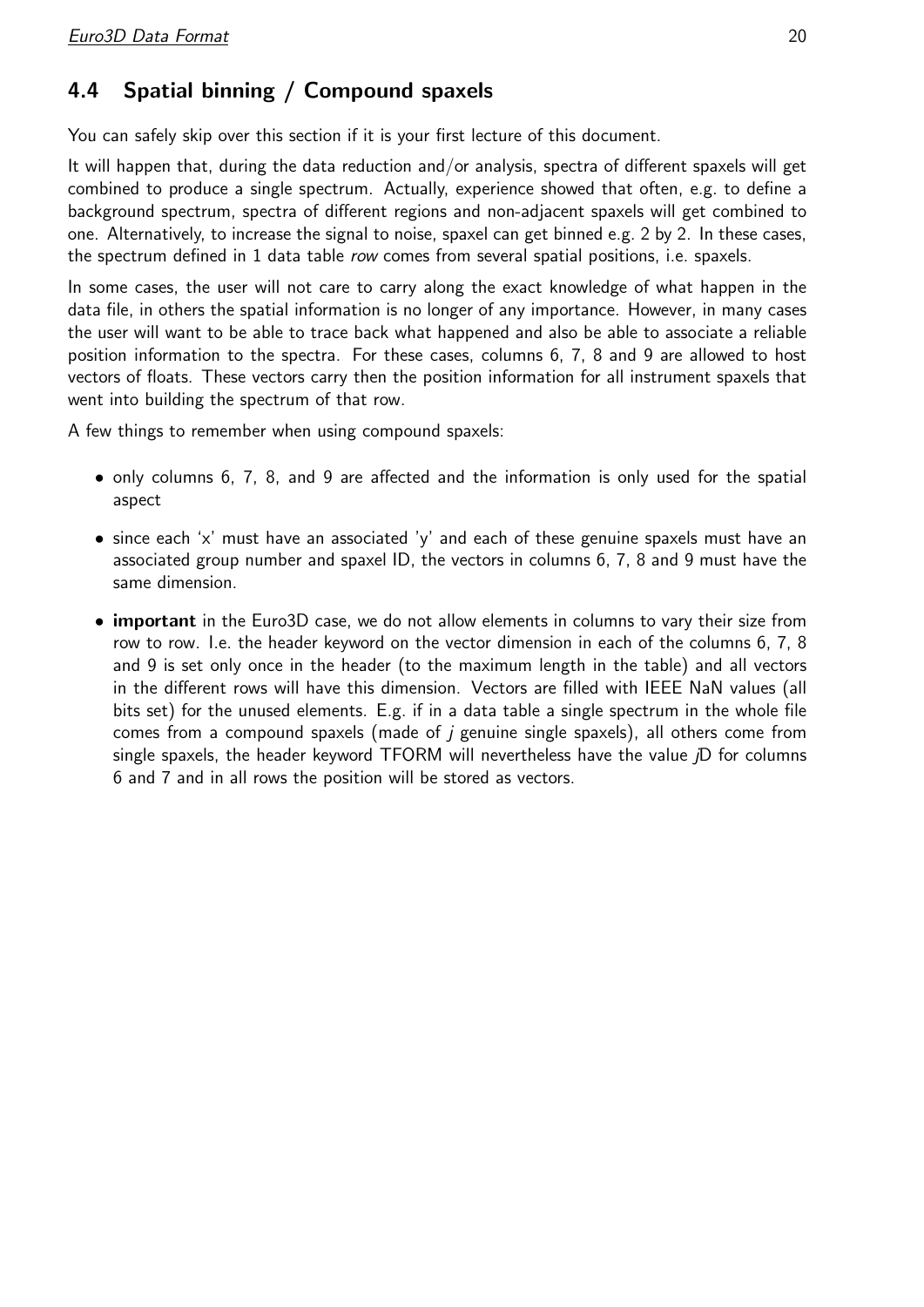#### <span id="page-28-0"></span>4.4.1 Examples of a data table with compound spaxel table

**Example 1:** Obi-Wan used the first of Luke's exposures to apply a  $2 \times 2$  spatial binning and achieve a higher signal to noise in the spectra (used to study the Death's Star composition). The following shows the header of the data table and the associated content of the columns.

The header of the data table of a single 'Ultimate 3D Spectrograph' exposure binned 2 by 2 looks as follows:

| XTENSION=   |                   | BINTABLE / type of extension (binary table)                    |
|-------------|-------------------|----------------------------------------------------------------|
| BITPIX      | $\equiv$          | 8 / must be 8 for a binary table                               |
| NAXIS       | $=$               | 2 / table with rows and columns                                |
| NAXIS1      | $=$               | 32784 / number of bytes per row 16+(8+4+4)x2048                |
| NAXIS2      | $=$               | 4096 / number of rows (spectra) here 64x64                     |
| PCOUNT      | $=$               | 0 / no data in the extension after the binary table            |
| GCOUNT      | $=$               | 1 / always 1 for binary tables                                 |
| TFIELDS =   |                   | 12 / 12 and only 12 columns in the data table                  |
| $EXTNAME =$ |                   | E3D_DATA / extension name for Euro3D position table            |
| .           |                   |                                                                |
| $TFORM3 =$  |                   | 1J / field 3 contains one signed 32-bit integer                |
| TTYPE3      | $=$               | 'NSPAX' / number of spaxels associated with the spectrum       |
| TFORM6      | $=$               | 4D / field 6 contains four (2x2) 64-bit float                  |
| TTYPE6      | $=$               | 'XPOS' / spatial element X position                            |
| TUNIT6      | $=$               | 'ARCSEC' / units of the X coordinates                          |
| TFORM7      | $=$               | 4D / field 7 contains four (2x2) 64-bit float                  |
| TTYPE7      | $=$               | 'YPOS' / spatial element Y position                            |
| TUNIT7      | $=$               | 'ARCSEC' / units of the X coordinates                          |
| TFORM8      | $=$               | 4J / field 8 contains four signed 32-bit integer               |
| TTYPE8      | $=$               | 'GROUP_N' / IFU group number                                   |
| TFORM9      | $\qquad \qquad =$ | 4A / NSPAX=4 thus the entry is four 8-bit ASCII character stri |
| TTYPE9      | $=$               | SPAX_ID / user ID for each spaxel                              |
| $\ddotsc$   |                   |                                                                |

Note that columns 6,7,8,9 host now vectors of 4 elements (of the 2 by 2 binning).

The relevant columns in the table could have the following content:

| <b>NSPAX</b> | <b>XPOS</b> | <b>YPOS</b>                         | <b>GROUP_N</b> | SPAX <sub>-ID</sub> |
|--------------|-------------|-------------------------------------|----------------|---------------------|
|              |             | $(1,1,2,2)$ $(1,2,1,2)$ $(1,1,1,1)$ |                | (a1,a2,b1,b2)       |
| 4            |             | $(3,3,4,4)$ $(1,2,1,2)$ $(1,1,1,1)$ |                | (a3, a4, b3, b4)    |
| 4            |             | $(5,5,6,6)$ $(1,2,1,2)$ $(1,1,1,1)$ |                | (a5, a6, b5, b6)    |
| .            | .           | .                                   | .              | .                   |

Note that all genuine spaxel come from a single exposure and are thus belonging to the same group. That group number in column 8 refers to the group table (see Sect. [5\)](#page-35-0) which could look like this:

| <b>GROUP_N</b> | <b>G_SHAPE</b> | G_SIZE1 | G_ANGLE | $G_SIZE2$  | G_POSWAV | G_AIRMAS | G_PARANG | <b>G_PRESSU</b> | <b>G_TEMPER</b> | G_HUMID |
|----------------|----------------|---------|---------|------------|----------|----------|----------|-----------------|-----------------|---------|
|                | <b>HEXAGON</b> | 0.453   |         | <b>NaN</b> | 5432.78  | 1.21     |          | 926             |                 |         |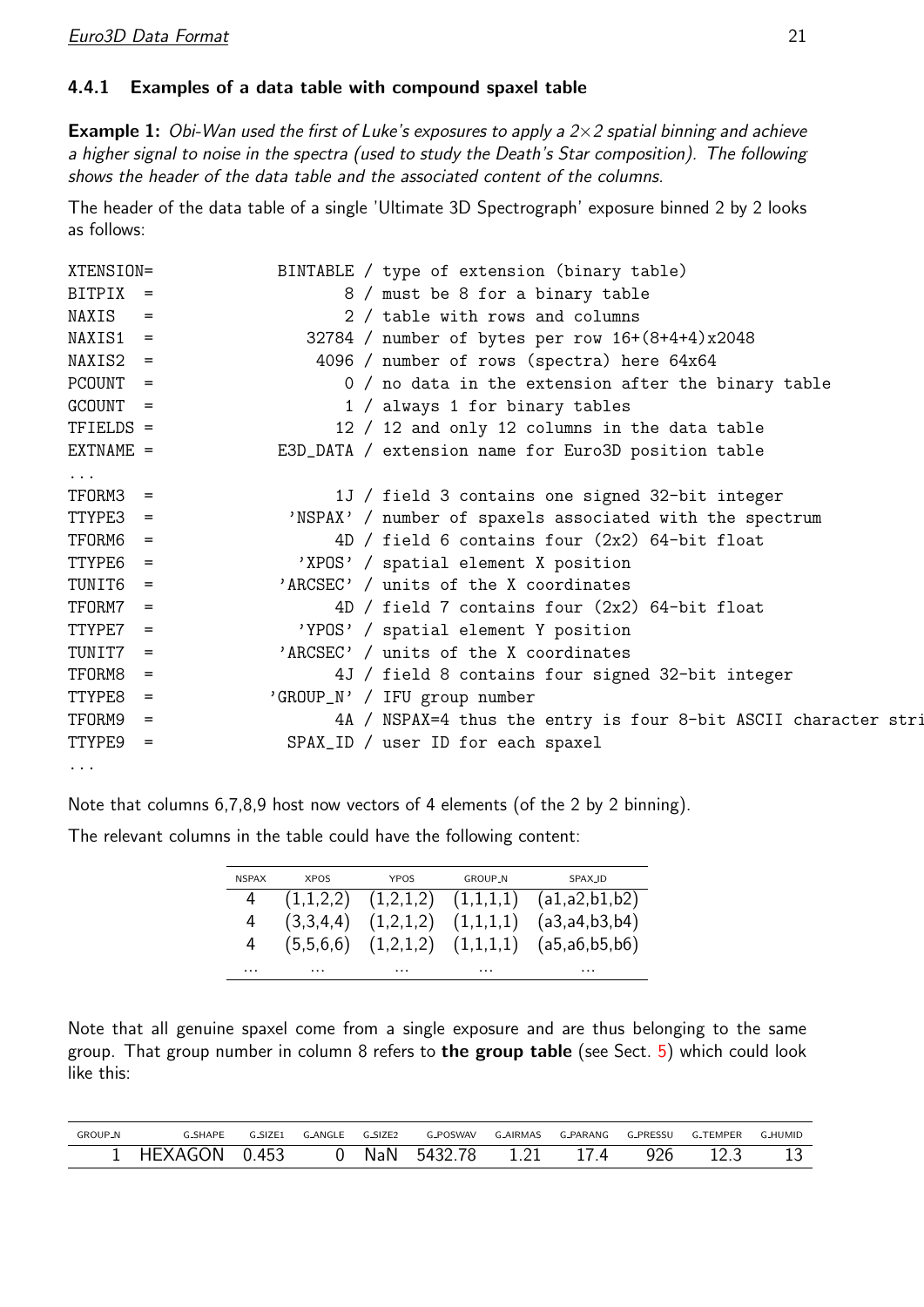#### Euro3D Data Format 22

Example 2: Chewbacca attempts to extract some information from Han Solo's Death Star mosaic (see Sect.  $5$ ). He leaves the survey 3D images untouched, but bins the short range 3D camera image in lines, i.e. collapses each row (10 elements) to one spaxel (somewhat to the surprise of Obi-Wan who, however, wisely avoids any harsh criticism in the presence of Chewbacca).

The header of the data table of the new mosaic exposure looks as follows:

| $\cdot$ $\cdot$ $\cdot$ |          |                                                                 |
|-------------------------|----------|-----------------------------------------------------------------|
| TFORM3                  | $\equiv$ | 1J / field 3 contains one signed 32-bit integer                 |
| TTYPE3                  | $=$      | 'NSPAX' / number of spaxels associated with the spectrum        |
| TFORM6                  | $\equiv$ | 10D / field 6 contains ten 64-bit float                         |
| TTYPE6                  | $=$      | 'XPOS' / spatial element X position                             |
| TUNIT6                  | $\equiv$ | 'ARCSEC' / units of the X coordinates                           |
| TFORM7                  | $=$      | 10D / field 7 contains ten 64-bit float                         |
| TTYPE7                  | $=$      | 'YPOS' / spatial element Y position                             |
| TUNIT7                  | $=$      | 'ARCSEC' / units of the X coordinates                           |
| TFORM8                  | $=$      | 10J / field 8 contains ten signed 32-bit integer                |
| TTYPE8                  | $=$      | 'GROUP_N' / IFU group number                                    |
| $\ddotsc$               |          |                                                                 |
|                         |          |                                                                 |
| TFORM9                  | $=$      | 10A / NSPAX=1 thus the entry is ten 8-bit ASCII character strin |
| TTYPE9                  | $=$      | SPAX_ID / user ID for each spaxel                               |
| $\cdot$ $\cdot$ $\cdot$ |          |                                                                 |
|                         |          |                                                                 |

Note that the largest compound spaxel ( $\sim$  binning) determines the number of elements in each vector of columns 6,7,8,9: here 10 genuine spaxels are binned.

The content of the data table could look as follows:

Each survey 3D Spectrograph covers 20 by 20 circular spaxels on the sky and the two sit next to each other (with a gap equivalent to 4 spaxels). They remain unbinned, thus  $NSPAX = 1$  and form groups 1 and 2. The short range 3D camera has originally a field of view of 10 by 10 rectangular spaxels, reduced now to 10 spaxels (each composed of 10 genuine instrument spaxels). Note also, that all three exposures share the same WCS, but that the short range 3D camera has spaxels that are roughly 6.6 times smaller on the sky than the ones of the survey 3D cameras (see Example 2 in Sect.  $5$ ). This explains the X and Y values in the third block below.

| <b>NSPAX</b> | <b>XPOS</b>                                        | <b>YPOS</b>                                       | <b>GROUP_N</b>                        | SPAX_ID                                  |
|--------------|----------------------------------------------------|---------------------------------------------------|---------------------------------------|------------------------------------------|
|              | $(1.0, \text{NaN}, \text{NaN}, \dots, \text{NaN})$ | (1.0, NaN, NaN,  NaN)                             | $(1, \text{NaN}, \ldots, \text{NaN})$ | (survey1_spec1,NaN,NaN,,NaN)             |
|              | $(2.0, NaN, NaN, \ldots, NaN)$                     | (1.0, NaN, NaN,  NaN)                             | $(1, \text{NaN}, \ldots, \text{NaN})$ | (survey1_spec2,NaN,NaN,,NaN)             |
|              | (3.0, NaN, NaN, , NaN)                             | (1.0, NaN, NaN,  NaN)                             | $(1, \text{NaN}, \ldots, \text{NaN})$ | (survey1_spec3, NaN, NaN, , NaN)         |
|              |                                                    |                                                   |                                       |                                          |
|              | (25.0, NaN, NaN, , NaN)                            | (1.0, NaN, NaN,  NaN)                             | $(2, \text{NaN}, \ldots, \text{NaN})$ | (survey2_spec1,NaN,NaN,,NaN)             |
|              | (26.0, NaN, NaN, , NaN)                            | $(1.0, NaN, NaN, \ldots NaN)$                     | $(2, \text{NaN}, \ldots, \text{NaN})$ | (survey2_spec2,NaN,NaN,,NaN)             |
|              | (27.0, NaN, NaN, , NaN)                            | $(1.0, \text{NaN}, \text{NaN}, \dots \text{NaN})$ | $(2, \text{NaN}, \ldots, \text{NaN})$ | (survey2_spec3,NaN,NaN,,NaN)             |
| $\cdots$     |                                                    |                                                   |                                       |                                          |
| 10           | $(23.55, 23.70, \ldots, 25.05)$                    | $(31.00, 31.00, \ldots, 31.00)$                   | (3,,3)                                | (short_spec1,short_spec11,,short_spec91) |
| 10           | $(23.55, 23.70, \ldots, 25.05)$                    | $(31.15, 31.15, \ldots, 31.15)$                   | (3,,3)                                | (short_spec2,short_spec12,,short_spec92) |
|              |                                                    |                                                   |                                       |                                          |

The first 2 blocks of  $20 \times 20 = 400$  spaxels are unbinned and have each one associated group value. The last 10 spaxels are composed of 10 by 1 genuine spaxels.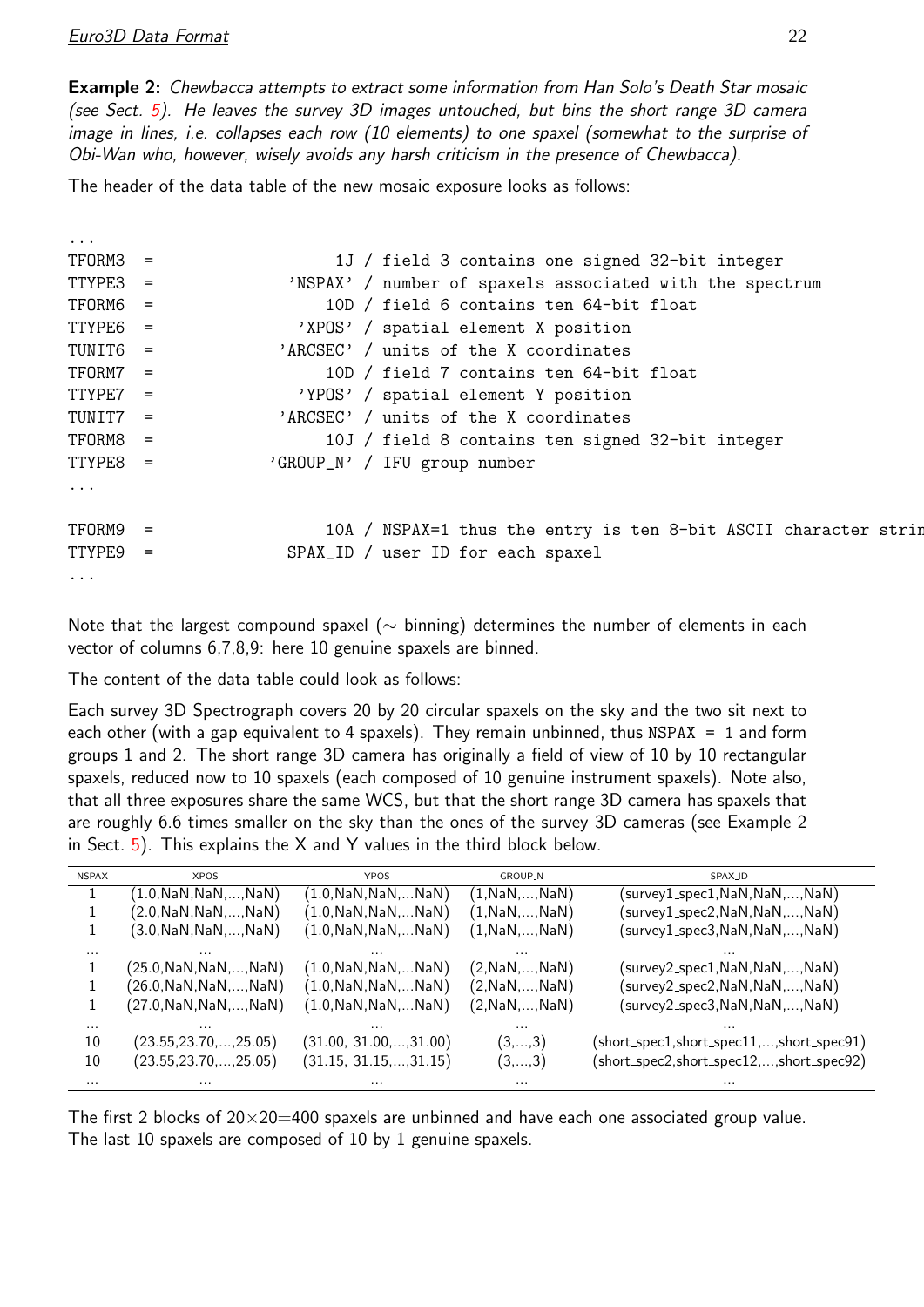### <span id="page-30-0"></span>4.5 The data spectrum

The data spectra are given as vectors of short or long integers, floats or doubles.

Euro3D (as FITS) only allows a single value for the reference wavelength and step size of the spectra. In 2D representations, the wavelength sampling would be described by the keywords CRPIXn, CRVALn, CDELTn, CTYPEn, where n is the axis number in the dispersion direction. These keywords, however, are meaningless here as the spectra are single entries in table rows. Instead, in the Euro3D format, we use the keywords CRVALS, CDELTS, CTYPES, CUNITS where S stands for Spectra; these keywords are unique and apply to all spectra, including science, data quality and statistical error spectra.

The meaning of each keyword was described above. We remind here that CRVALS and CDELTS are used together with columns 4 and 5 to define the wavelength of each vector element. The wavelength is express in units CTYPES, and each vector element is in units CUNITS.

For a given spectrum in row <code>SPEC\_ID</code>, the wavelength associated with the  $n^{th}$  element (where  $1 \le n \le$  SPE\_LEN<sub>SPEC\_ID</sub>) in column 10, 11 or 12 is:

 $\lambda_{\text{SPEC\_ID}}^n = \text{CRVALS} + \left( \text{(SPE\_STA}_{\text{SPEC\_ID}} + (n-1) \right) \times \text{CDELTS}$ 

Regions without data in the science spectra must have the value NaN and be flagged as such in the data quality spectra (see below).

#### <span id="page-30-1"></span>4.5.1 Mandatory header keywords for the data spectrum

The following keywords (and their values when indicated) are mandatory:

CTYPES = [STRING] : wavelength unit (e.g.ANGSTROM, NM, MICRON, ...) CRVALS = [DOUBLE]: reference wavelength CDELTS = [DOUBLE] : wavelength increment per pixel ... TFORM4 = 1J : field 4 contains one signed 32-bit integer TTYPE4 = 'SPEC LEN': length of useful spectrum (in number of vector elements) TFORM9 = 1J : field 5 contains one signed 32-bit integer TTYPE9 =  $'$ SPEC\_STA': starting vector element of the useful spectrum TFORM10 =  $rI/J/E/D$ : field 10 contains a number r of shorts/longs/floats/doubles TTYPE10 = 'DATA SPE': Data spectrum

Note that TUNIT10 is substituted by CTYPES and CUNITS.

#### <span id="page-30-2"></span>4.5.2 Example of the data table header continued

Luke's 'Ultimate 3D Spectrograph' has 64×64 spaxels, each spectrum occupying 2048 detector pixels. He observed the Death Star in the optical light (4197.80  $A < \lambda < 9604.21$  Å).

| $CTYPES =$             | 'ANGSTROM'/ wavelength scale (along NAXIS1)     |
|------------------------|-------------------------------------------------|
| $CRVALS =$             | 4197.80 / reference wavelength                  |
| $CDELTS =$             | 2.63985 / wavelength increment per pixel        |
| $\cdots$<br>$TFORM4 =$ | 1J / field 4 contains one signed 32-bit integer |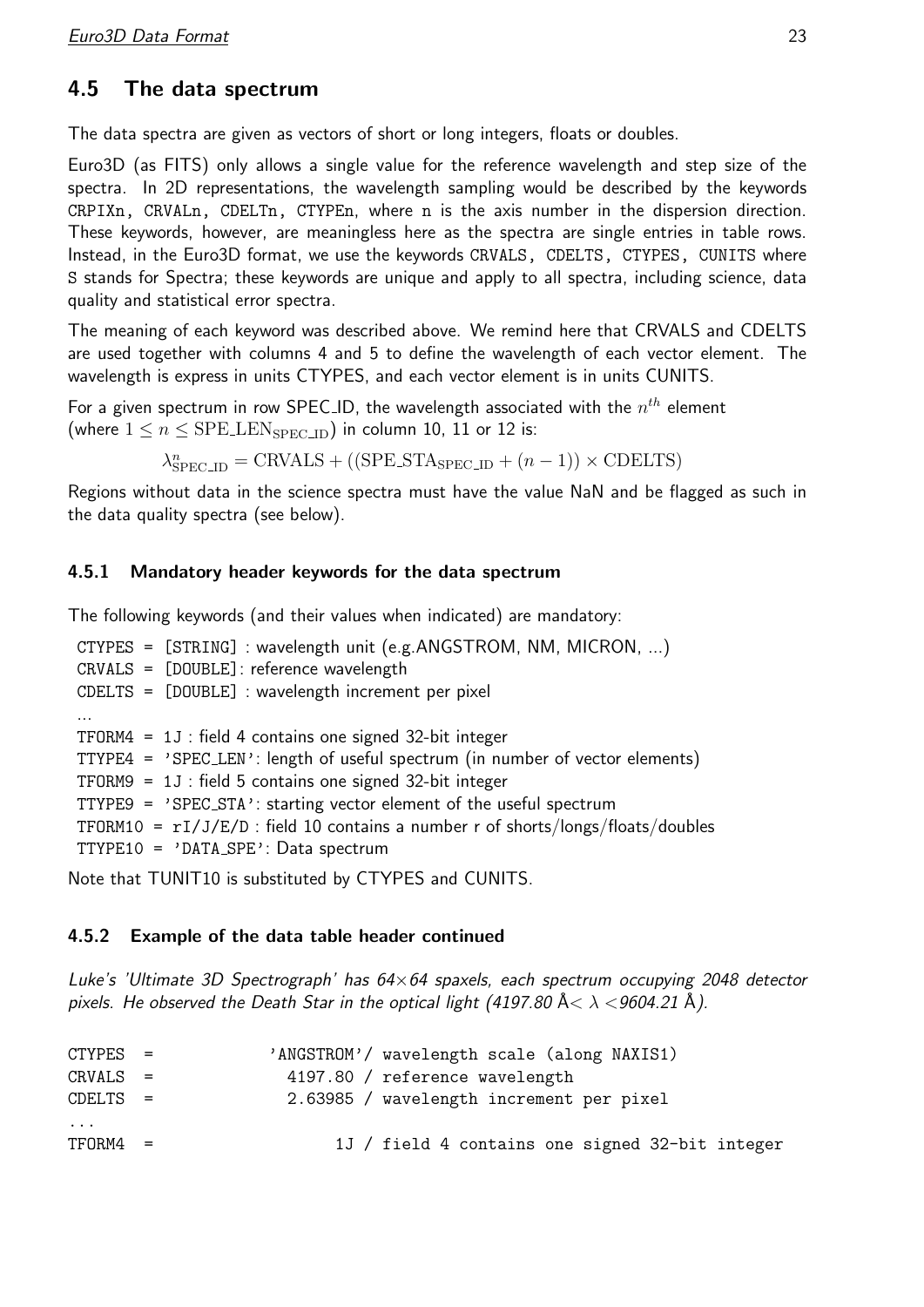| TTYPE4 =    |  | 'SPEC_LEN' / length of useful spectrum                      |
|-------------|--|-------------------------------------------------------------|
| $TFORM5 =$  |  | 1J / field 5 contains one signed 32-bit integer             |
| TTYPE5 =    |  | 'SPEC_STA' / starting vector element of the useful spectrum |
| $TFORM10 =$ |  | 2048D / each spectrum covers 2048 detector pixels           |
| $TTYPE10 =$ |  | 'DATA_SPE' / Data spectrum                                  |
| $\cdots$    |  |                                                             |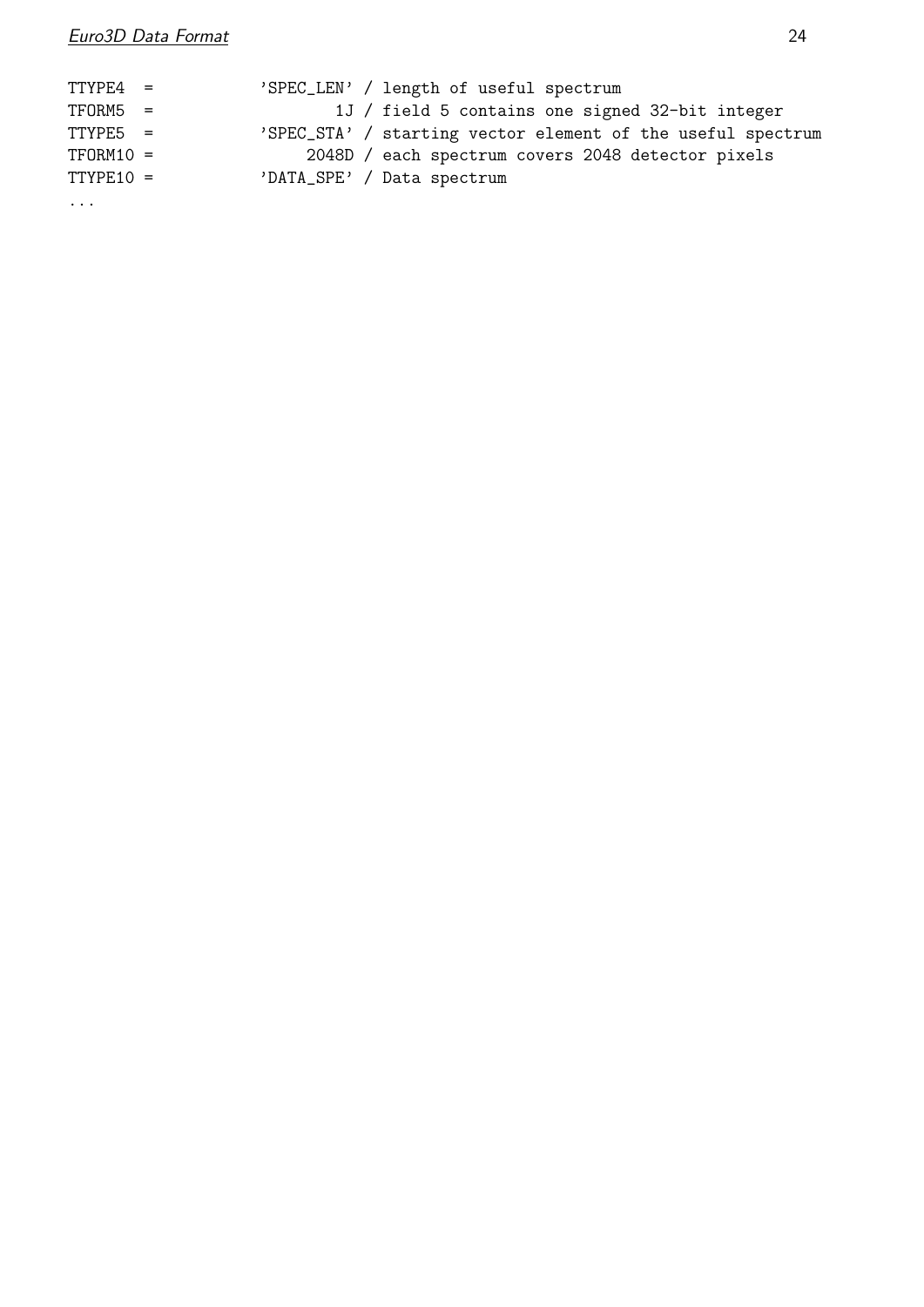# <span id="page-32-0"></span>4.6 The data quality spectrum

This entry is **mandatory**, since it contains, the information on the valid part of each spectrum, i.e. whether its wavelength range spans the entire row or whether a portion at the beginning, in the middle or the end of a row can be ignored. Note that this spectrum allows the user to leave "wavelength holes" in the data, without changing the pixel values in the data.

The data quality spectrum has identical dimensions and wavelength sampling as the data spectrum, but is described by a 32-bit integer values. The data quality is used to set a data quality flag for each pixel. It serves two purposes:  $i$ ) to mask out pixels that do not contain any data (e.g. in the case that not all spectra span the same wavelength range) and  $ii$ ) to flag any pixel affected by one or more anomalies (such as detector flaws, cosmic ray hits, ...).

#### <span id="page-32-1"></span>4.6.1 Data quality convention

The Euro3D format uses the following convention (recognized by the software when the EURO3D keyword is set to True). The higher the value, the more severe is the problem :

| Bit $#$  | Flag value | Quality condition                                                                                             |
|----------|------------|---------------------------------------------------------------------------------------------------------------|
| 0        | $\Omega$   | Good pixel - no flaw detected                                                                                 |
|          | 1          | Affected by telluric feature (corrected)                                                                      |
| 2        | 2          | Affected by telluric feature (uncorrected)                                                                    |
| 3        | 4          | Ghost/stray light at $> 10\%$ intensity level                                                                 |
| 4        | 8          | Electronic pickup noise                                                                                       |
| 5        | 16         | Cosmic ray (removed)                                                                                          |
| 6        | 32         | Cosmic ray (unremoved)                                                                                        |
| 7        | 64         | low QE pixel ( $\lt 20\%$ of the average sensitivity; e.g. defective CCD coating, vignetting)                 |
| 8        | 128        | Calibration file defect (if pixel is flagged in any calibration file)                                         |
| 9        | 256        | Hot pixel ( $> 5\sigma$ median dark)                                                                          |
| 10       | 512        | Dark pixel (permanent CCD charge trap)                                                                        |
| 11       | 1024       | Questionable pixel (lying above a charge trap which may have affected it)                                     |
| 12       | 2048       | Detector potential well saturation (signal irrecoverable, but known to exceed the max. e <sup>-</sup> number) |
| 13       | 4096       | $A/D$ converter saturation (signal irrecoverable, but known to exceed the $A/D$ full scale signal)            |
| 14       | 8192       | Permanent camera defect (such as blocked columns, dead pixels)                                                |
| 15       | 16384      | Bad pixel not fitting into any other category                                                                 |
| $\cdots$ | $\cdots$   | User defined                                                                                                  |
| 31       | $2^{30}$   | missing data (pixel was lost)                                                                                 |
| 32       | $2^{31}$   | outside data range (outside of spectral range, inactive detector area, mosaic gap, )                          |

Since each condition is linked to a bit, several simultaneous conditions can be directly expressed as the sum of all corresponding flag values. Example: a pixel with calibration defects, known as a hot pixel and saturated in this spectrum would have a flag value of  $128 + 256 + 4096 = 4480$ .

#### <span id="page-32-2"></span>4.6.2 Mandatory header keywords for the data quality spectrum

The following keywords (and their values when indicated) are mandatory:

TFORM11 =  $rJ$ : field 11 contains a number r of signed 32-bit integers

TTYPE11 = 'QUAL SPE': Data Quality spectrum

Note that TUNIT11 is substituted by CTYPES.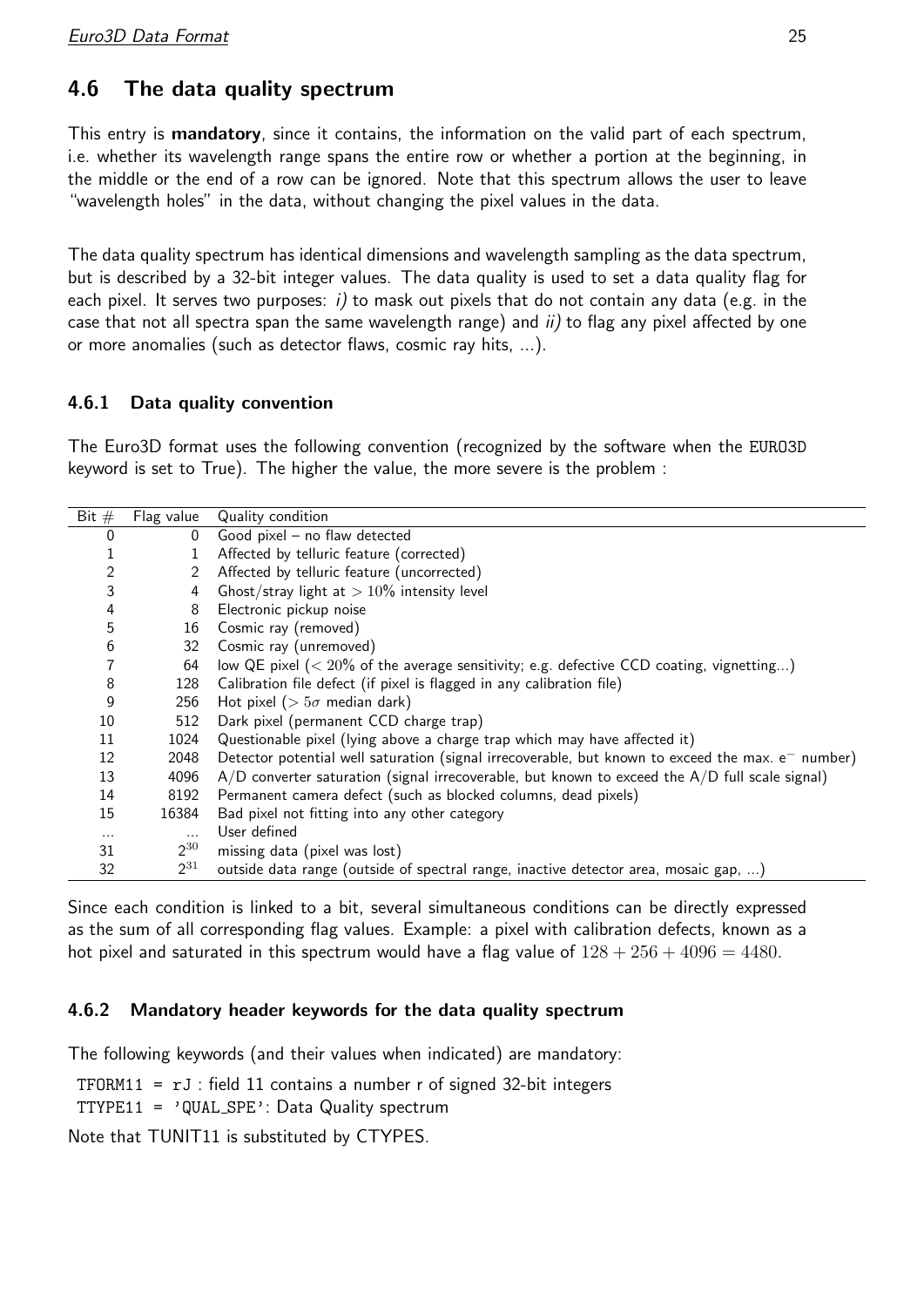#### <span id="page-33-0"></span>4.6.3 Example of a data quality info in the header

Obi-Wan computed the data quality image for Luke's observations and attached it as the DQ spectrum in the Euro3D format. Note that Obi-Wan (in his infinite wisdom) correctly sampled the data quality spectrum to the same dimensions and identical CTYPES, CRVALS, CDELTS values as the data spectrum — an otherwise current source of mistake of younger Jedis.

```
...
CTYPES = 'ANGSTROM'/ wavelength scale (along NAXIS1)
CRVALS = 4197.80 / reference wavelength
CDELTS = 2.63985 / wavelength increment per vector element
...
TFORM11 = 2048J / each spectrum covers 2048 detector pixels
TTYPE11 = 'QUAL_SPE' / Data quality spectrum
...
```
Note that the CTYPES, CRVALS, CDELTS cannot be repeated explicitly for the DQ spectrum. Note further that the length of the DQ spectrum (here 2048 detector pixels) must be identical to the length of the data spectrum.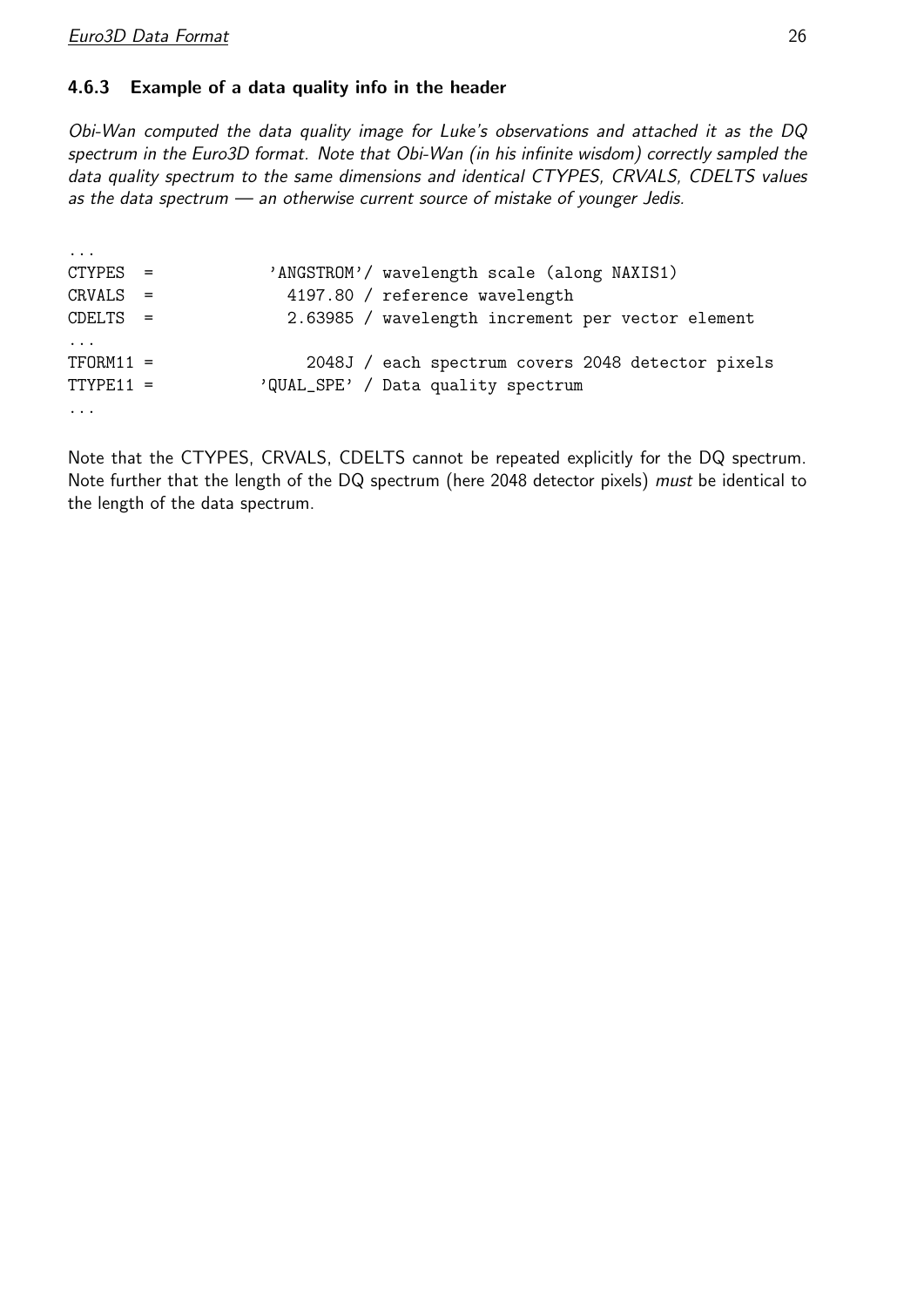...

# <span id="page-34-0"></span>4.7 The (optional) statistical error spectrum

This spectrum is **optional**. Note, however, that it is required by some software packages in order to produce meaningful results.

The statistics spectrum has identical dimensions and wavelength sampling as the data and data quality spectra. It stores for each vector element of the spectrum the statistical properties (standard deviation) carried over from previous reduction process(es). It is stored as a vector of short or long integers, floats or doubles, but of identical type as the data spectrum.

#### <span id="page-34-1"></span>4.7.1 Mandatory header keywords for the data quality spectrum

If the extension is present, the following keywords and values are mandatory information to provide:

TFORM12 =  $rI/J/E/D$ : field 12 contains a number r of shorts/longs/floats/doubles TTYPE12 = 'STAT SPE': Statistical error spectrum

Note that TUNIT12 is substituted by CTYPES.

#### <span id="page-34-2"></span>4.7.2 Example of a statistical error information in the header

Since Obi-Wan meticulously reduced the data, he carefully kept track of the statistical error associated with each detector pixel (unlike e.g. Jabba the Hutt who systematically ignores all errors and thus faces uninterpretable results when using the Euro3D reduction software [unregistered copy on top of that]). The statistical errors are stored in column 12, the header of the data table is updated as given below for a single 'Ultimate 3D Spectrograph' exposure of Luke.

```
CTYPES = 'ANGSTROM'/ wavelength scale (along NAXIS1)
CRVALS = 4197.80 / reference wavelength
CDELTS = 2.63985 / wavelength increment per pixel
...
TFORM12 = 2048D / each spectrum covers 2048 detector pixels
TTYPE12 = 'STAT_SPE' / Statistical error spectrum
...
```
Note that the CTYPES, CRVALS, CDELTS, CUNITS cannot be repeated explicitly for the statistical error spectrum. Note further that the length of the statistical error spectrum (here 2048 detector pixels) must be identical to the length of the data (and DQ) spectrum.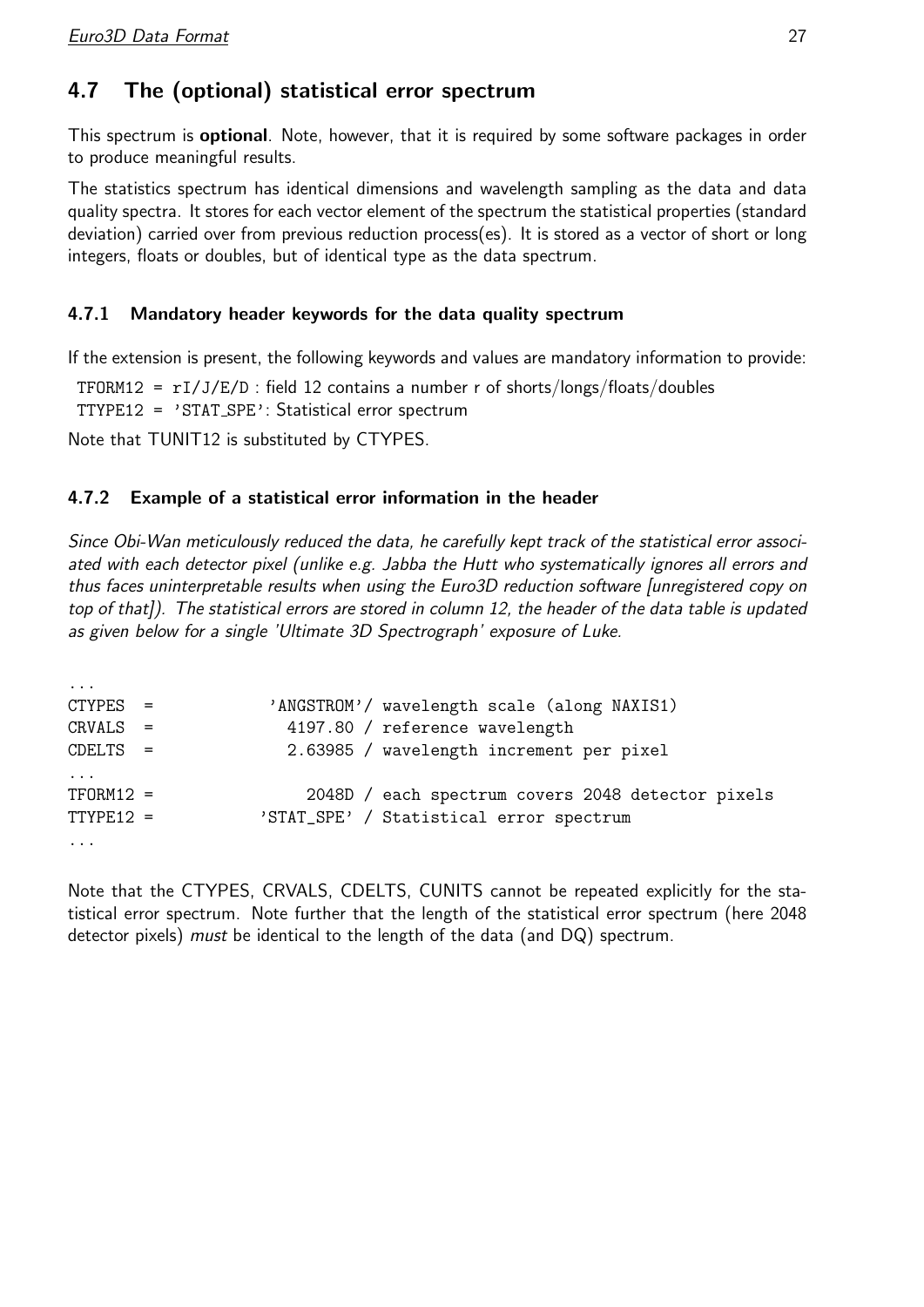# <span id="page-35-0"></span>5 Group table extension

The group table is mandatory. It is associated with the data table and defines the spaxel shape, as well as hosting position information on each group. The number of rows in the group table is equal to the number of groups defined in column 8 of the data table.

For example, if the file hosts data from one single exposure with one instrument, the number of group will be 1 and the group table will have one row only. If the file contains data of a mosaic of three exposures taken with the same instrument but at different orientations on the sky and at different airmasses (different atmospheric dispersion corrections), the number of groups will be 3, and the group table will have 3 rows. For example, if the instrument has several deployable IFUs, each IFU will get an associated group number, leading to several rows in the group table. Alternatively, it is also possible to declare a central IFU bundle together with a ring of different sky fibers at the periphery, or other mixed configurations.

The group table extension is identified by  $EXTNAME = E3D_GRP$ .

### <span id="page-35-1"></span>5.1 Structure of the table

The group table is a binary table which, for each group in the position table, contains 11 (and only 11) columns. Namely:

- column 1: the group number corresponding to column 8 of the data table
- column 2: the instrument spaxel shape (e.g. SQUARE, RECTANGULAR, HEXAGON, CIR-CLE, ...)
- column 3: size parameter 1
- column 4: angle parameter
- column 5: size parameter 2
- column 6: wavelength for which the WCS matrix is valid (in the case that atmospheric dispersion has not been corrected for)
- column 7: airmass at which the group's observation was performed
- column 8: parallactic angle at which the group's observation was performed
- column 9: pressure at which the group's observation was performed
- column 10: temperature at which the group's observation was performed
- column 11: humidity at which the group's observation was performed
- Column 1 hosts the group number as given in column 6 of the data table.
- Column 2 gives the shape of a genuine instrument spaxel. At present, instruments with circular (e.g. fibre), square or rectangular (e.g. slicer based IFUs) and hexagonal (e.g. lenslet based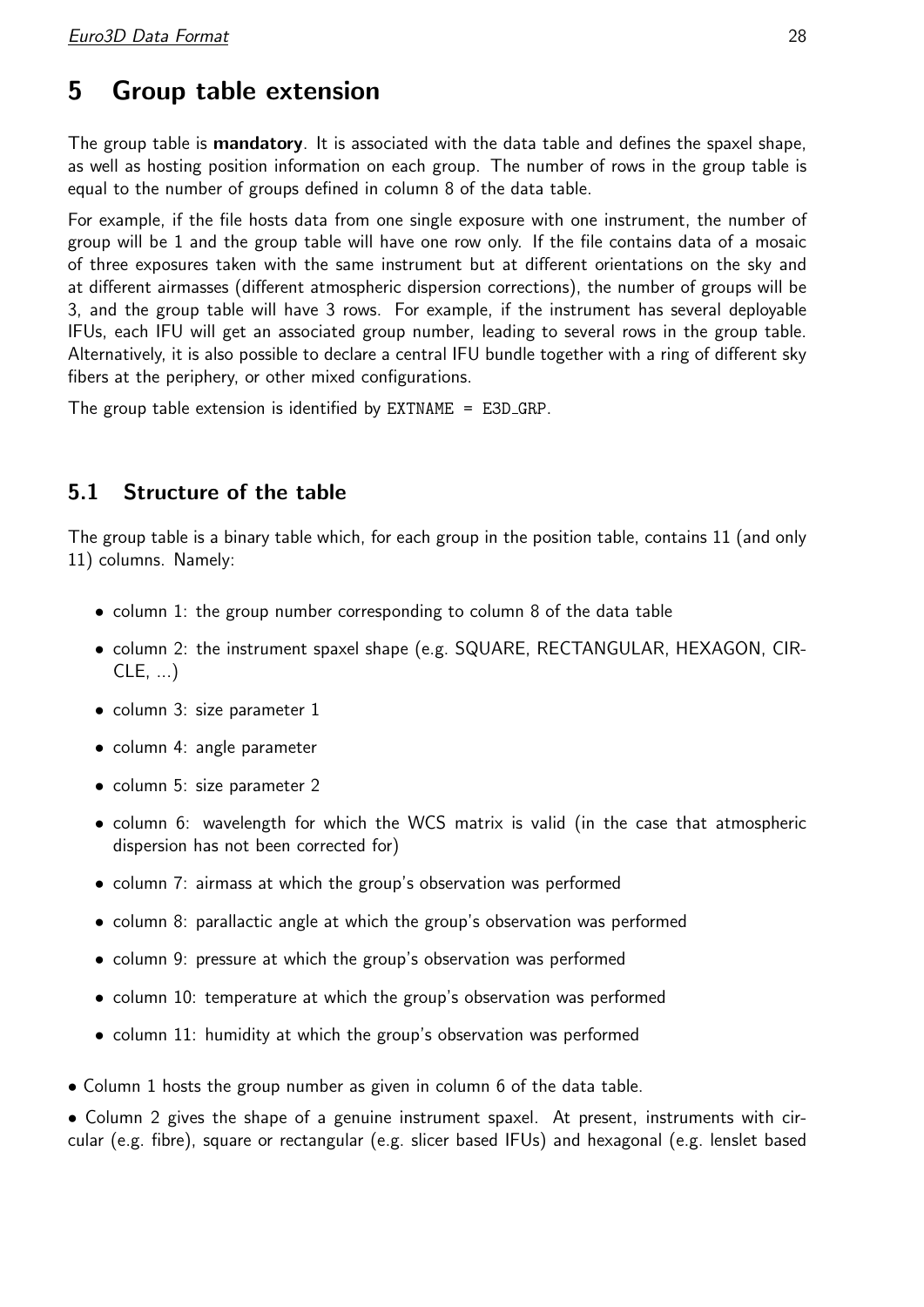IFUs) spaxels have been developed. Thus, valid entries to this column are: SQUARE, RECTANG, HEXAGON, CIRCLE.

• Columns 3 to 5 define each of these shapes by one or more parameters given in the columns 3 to 5. All three columns are mandatory, although only one or two might be used by certain shapes.

For the CIRCLE only the radius of the spaxel is needed, i.e. only column 3 will be considered. If the entry in column 2 is SQUARE or HEXAGON the columns 3 and 4 are required, providing the size and orientation as defined in Figs. [2](#page-36-0) and [3.](#page-36-1) If the entry in column 2 is RECTANG, columns 3, 4 and 5 are needed in order to define size 1, orientation and size 2 (column 3, 4 and 5, respectively) (see figures). Columns that have no valid entry for a given shape must be set to NaN.

• Columns 6 to 11 are needed if atmospheric dispersion corrections have to be made. The information is only processed if in the primary header the keyword E3D\_ADC is set to false. Column 6 gives the wavelength for which the WCS matrix given in the header of the position table is valid. Column 7 to 11 give the information necessary to compute the atmospheric correction.



<span id="page-36-0"></span>Figure 2: The figure is illustrating the size parameters for 'SQUARE', 'RECTANG', 'HEXAGON', 'CIRCLE' shaped spaxels, together with the definition of G SIZE1 and G SIZE2.



<span id="page-36-1"></span>Figure 3: Definition of the orientation G ANGLE for the shapes 'HEXAGON' and 'RECTANG': the angle is given in degrees, counter-clockwise. 'SQUARE' follows the same definition as 'RECTANG'.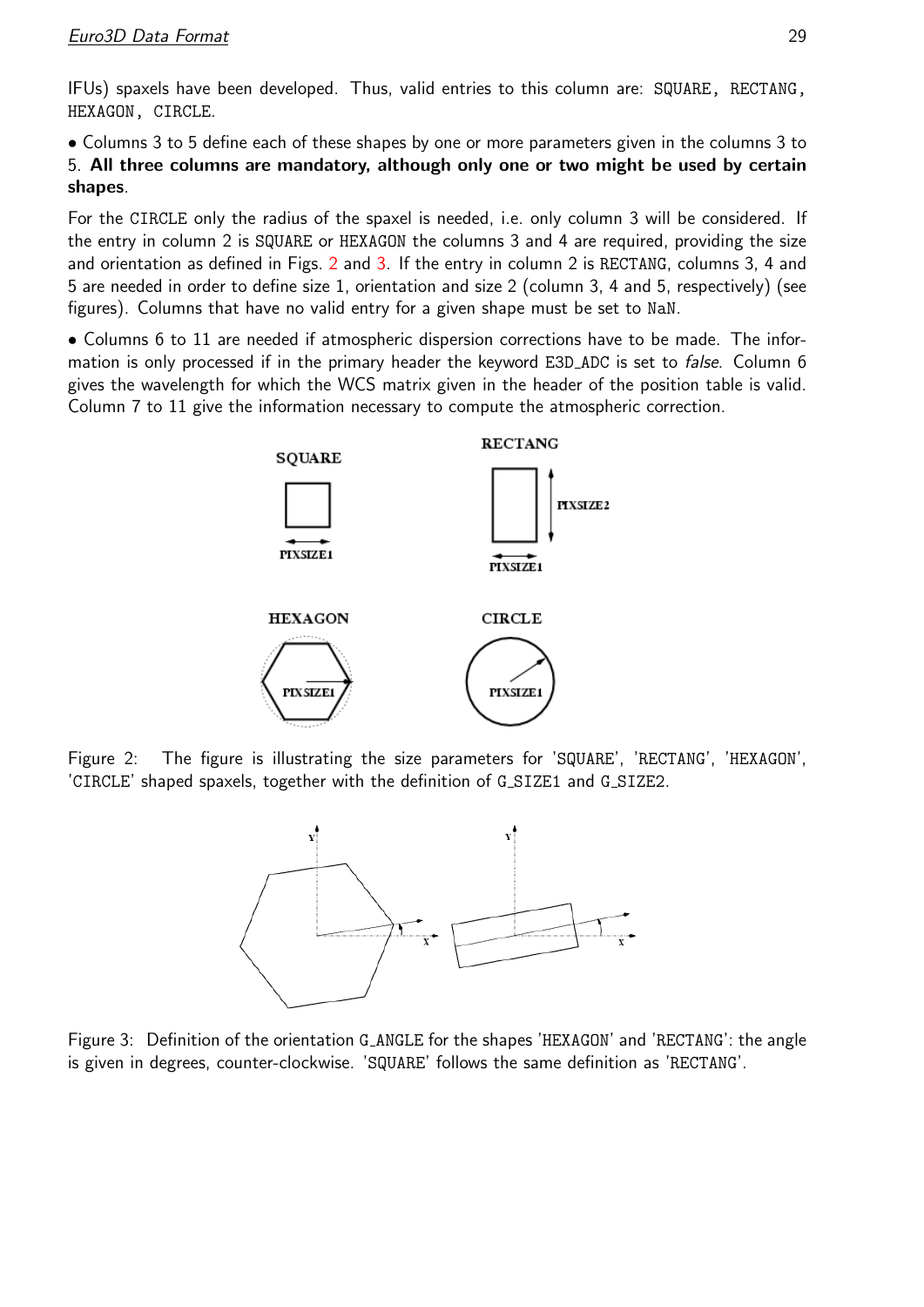# <span id="page-37-0"></span>5.2 Mandatory information

The following keywords (and their values when indicated) are mandatory:

 $XTENSTON = 'BINTABLE' : type of extension (binary table)$  $BITPLY = 8 : binary table$  $NAXIS = 2$ : table with rows and columns NAXIS1 = [INTEGER]: number of bytes per row NAXIS2 = [INTEGER]: number of rows (equal to the number of groups defined in the position table)  $PCOUNT = 0$ : always 0  $GCOUNT = 1:$  always 1 TFIELDS =  $11$ : number of columns fixed to 11 in the group extension EXTNAME = E3D GRP : extension name for Euro3D group table TFORM1 = 1B : field 1 contains one signed 8-bit integer TTYPE1 =  $'$ GROUP\_N': group number (in position table) TFORM2 = 1A : field 2 contains one 8-bit ASCII character string TTYPE2 =  $^{\prime}$ G\_SHAPE': type of spaxels in group n, allowed are SQUARE, RECTANG, HEXAGON, CIRCLE TFORM3 = 1D : field 3 contains one 64-bit float TTYPE3 =  ${}^{3}$ G\_SIZE1': first size parameter (use for all shapes) TUNIT3 = [STRING] : units of the parameter TFORM4 = 1D : field 4 contains one 64-bit float TTYPE4 =  $^{\circ}$ G\_ANGLE': orientation of the spaxel (used for all shapes but CIRCLE) TUNIT4 = [STRING] : units of the parameter TFORM5 = 1D : field 5 contains one 64-bit float TTYPE5 =  $^{\prime}$ G\_SIZE2': second size parameter (only used for RECTANG) TUNIT5 = [STRING] : units of the parameter TFORM6 = 1D : field 6 contains one 64-bit float TTYPE6 =  $G_POSWAV$ : wavelength for which the WCS is valid TUNIT6 = [STRING] : units of the wavelength TFORM7 = 1D : field 7 contains one 64-bit float TTYPE7 =  $\,$ 'G AIRMAS': airmass for ADC TFORM8 = 1D : field 8 contains one 64-bit float TTYPE8 =  ${^{\circ}G}$ -PARANG': parallactic angle for ADC TUNIT8 = [STRING] : units of the parallactic angle TFORM9 = 1D : field 9 contains one 64-bit float TTYPE9 = 'G PRESSU': pressure for ADC TUNIT9 = [STRING] : units of the pressure TFORM10 = 1D : field 10 contains one 64-bit float TTYPE10 =  $'G_TEMPER'$ : temperature for ADC TUNIT10 = [STRING] : units of the temperature TFORM11 = 1D : field 11 contains one 64-bit float TTYPE11 =  $'G_HUMID'$ : humidity for ADC TUNIT11 = [STRING] : units of the pressure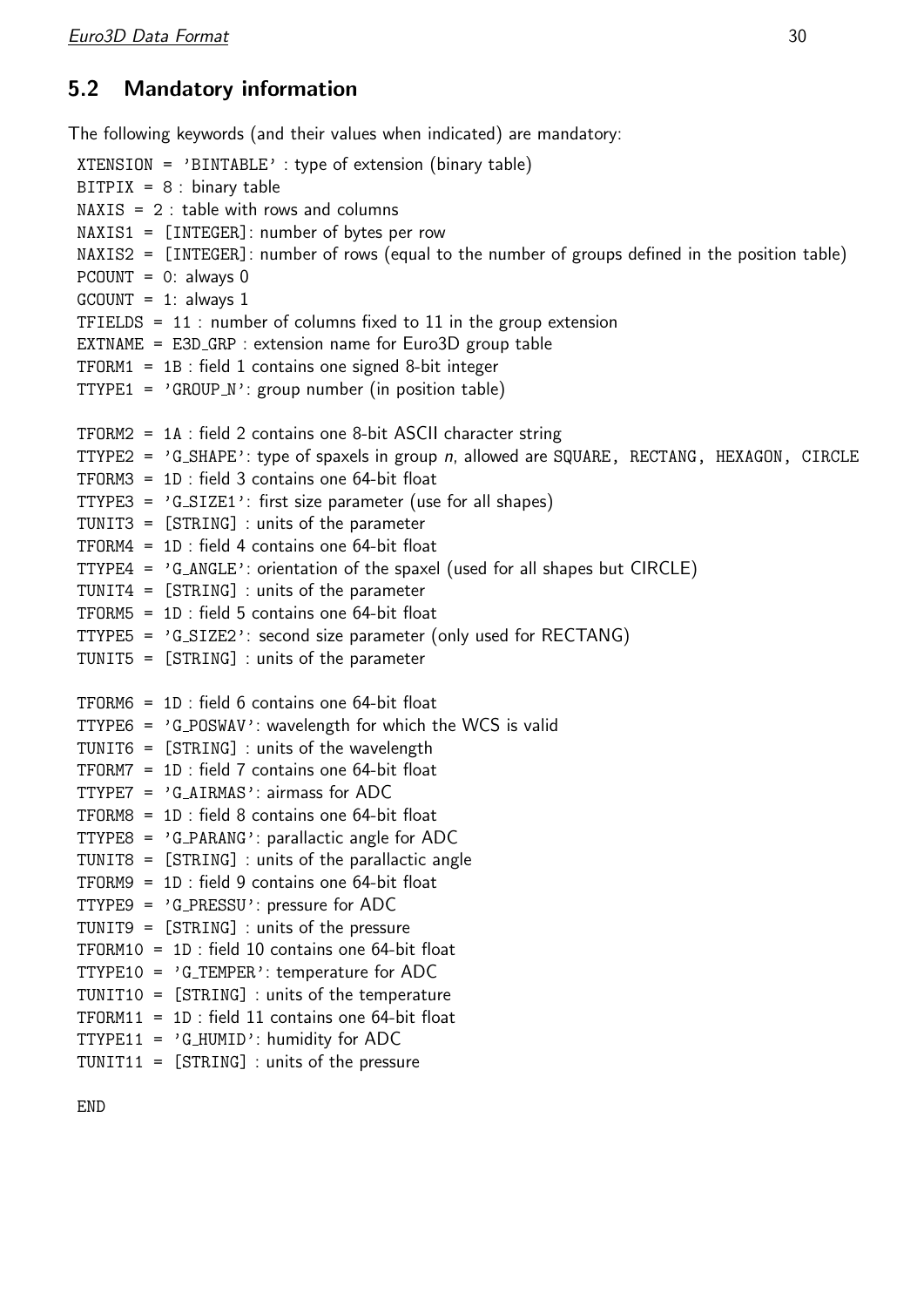### <span id="page-38-0"></span>5.3 Examples of a group table (header and content)

**Example 1:** Luke took a mosaic of two exposures of the Death Star. For the second exposure he rotated the 'Ultimate 3D Spectrograph' by 45 degrees with respect to the first position. His instrument has hexagonal spaxels. OWL is located on the moon Yavin 4 which is surrounded by a thick Nitrogen/Oxygen atmosphere, therefore both exposures need to be corrected for atmospheric dispersion. The group table of the file containing the mosaic of both exposures looks as follows:

Header

| XTENSION=         |    | 'BINTABLE'/ IMAGE extension type                            |
|-------------------|----|-------------------------------------------------------------|
| $BITPLY =$        |    | 8 / 32 bit integer                                          |
| $=$               |    | 2 / data array is 2 dimensional                             |
| $NAXIS1 =$        |    | 34 / number of bytes per row                                |
| $NAXIS2 =$        |    | 2 / number of groups                                        |
| $PCOUNT =$        | 0/ |                                                             |
| $GCOUNT =$        | 1/ |                                                             |
| TFIELDS =         |    | 10 / number of columns (8-10, here 9)                       |
| $EXTNAME =$       |    | 'E3D_GRP '/ Euro3D spectral extension                       |
| $TFORM1 =$        |    | 1B / the group number is given as a 8-bit integer           |
| TTYPE1 =          |    | 'GROUP_N '/ column 1 contains the group number              |
| $TFORM2 =$        |    | 1A / the shape is given as ASCII string                     |
| $TTYPE2 =$        |    | 'G_SHAPE '/ column 2 contains the shape keyword             |
| $TFORM3 =$        |    | 1D / field 3 contains one 64-bit float                      |
| TTYPE3 =          |    | 'G_SIZE1'/ first spaxel size parameter for the group        |
| TUNIT3 =          |    | 'ARCSEC '/ units of the parameter                           |
| $TFORM4 =$        |    | 1D / field 4 contains one 64-bit float                      |
| TTYPE4<br>$=$     |    | 'G_ANGLE'/ orientation of the spaxel                        |
| TUNIT4 =          |    | 'DEGREE '/ units of the parameter                           |
| $TFORM5 =$        |    | 1D / field 5 contains one 64-bit float                      |
| TTYPE5 =          |    | 'G_SIZE2'/ second spaxel size parameter for the group       |
| TUNIT5 =          |    | 'ARCSEC '/ units of the parameter                           |
| TFORM6<br>$=$     |    | 1D / the wavelength is given as a 64-bit float              |
| TTYPE6<br>$\,=\,$ |    | 'G_POSWAV'/ column 6 contains the wavelength for ADC        |
| TUNIT6 =          |    | 'ANGSTROM'/ units of the wavelength                         |
| $TFORM7 =$        |    | 1D / the airmass is given as a 64-bit float                 |
| TTYPE7 =          |    | 'G_AIRMAS'/ column 7 contains the airmass for ADC           |
| TFORM8<br>$=$     |    | 1D / the parallactic angle is given as a 32-bit float       |
| TTYPE8 =          |    | 'G_PARANG'/ column 8 contains the parallactic angle for ADC |
| TUNIT8<br>$=$     |    | 'DEGREE '/ units of the parallactic angle                   |
| $=$               |    | 1D / the pressure is given as a 64-bit float                |
| TTYPE9<br>$=$     |    | 'G_PRESSU'/ column 9 contains the pressure for ADC          |
| TUNIT9 =          |    | 'MILLIBAR'/ units of the pressure                           |
| $TFORM10 =$       |    | 1D / the temperature is given as a 64-bit float             |
| $TTYPE10 =$       |    | 'G_TEMPER'/ column 10 contains the temperature for ADC      |
| $TUNIT10 =$       |    | 'KELVIN '/ units of the temperature                         |
| $TFORM11 =$       |    | 1D / the humidity is given as 64-bit float                  |
| $TTYPE11 =$       |    | 'G_HUMID'/ humidity for ADC                                 |
| $TUNIT11 =$       |    | 'PERCENT'/ the humidity is given in percent                 |
|                   |    |                                                             |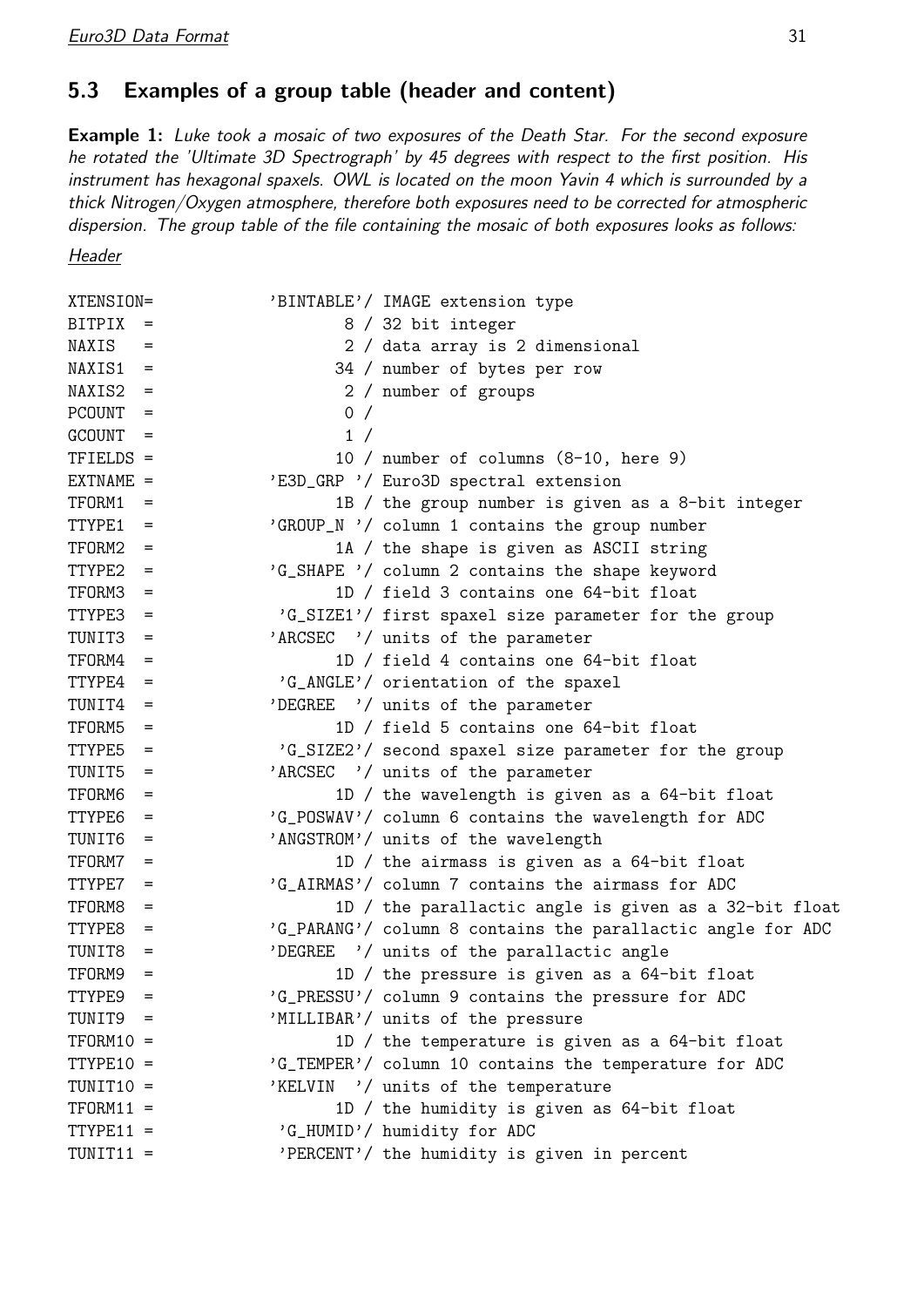**Content** 

| <b>GROUP_N</b> | G_SHAPE         | G_SIZE1 | G ANGLE | G SIZE <sub>2</sub> | G POSWAV            | <b>G_AIRMAS</b> | G_PARANG | <b>G PRESSU</b> | <b>G TEMPER</b> | <b>G_HUMID</b> |
|----------------|-----------------|---------|---------|---------------------|---------------------|-----------------|----------|-----------------|-----------------|----------------|
|                | 1 HEXAGON 0.453 |         |         |                     | NaN 5432.78         | 1.21            | 174      | 926             | 12.3            | 15.5           |
|                | 2 HEXAGON 0.453 |         |         |                     | 45 NaN 5432.78 1.17 |                 | 23.5     | 923             | 12.6            | 15.6           |

Example 2: Han Solo also managed to take a few pictures of the Death Star with the on-board cameras of his Millennium Falcon. The Millennium Falcon is carrying a survey 3D Spectrograph (two arrays of circular spaxels), as well as a short range 3D camera (rectangular pixels). Obi-Wan combined the three images of the two different IFUs (circular and rectangular spatial spaxels) into a mosaic. Images obtained from the spacecraft do not need to be corrected for atmospheric dispersion. The group table of the mosaic looks as follows:

**Header** 

| XTENSION=   |     |     | 'BINTABLE'/ IMAGE extension type                            |
|-------------|-----|-----|-------------------------------------------------------------|
| $BITPLY =$  |     |     | 8 / 32 bit integer                                          |
| $NAXIS =$   |     |     | 2 / data array is 2 dimensional                             |
| $NAXIS1 =$  |     |     | 34 / number of bytes per row                                |
| $NAXIS2 =$  |     |     | 3 / number of groups                                        |
| $PCOUNT =$  |     | 0 / |                                                             |
| $GCOUNT =$  |     | 1/  |                                                             |
| TFIELDS =   |     |     | 10 / number of columns (8-10, here 9)                       |
| EXTNAME =   |     |     | 'E3D_GRP '/ Euro3D spectral extension                       |
| $TFORM1 =$  |     |     | 1B / the group number is given as a 8-bit integer           |
| TTYPE1 =    |     |     | 'GROUP_N '/ column 1 contains the group number              |
| $TFORM2 =$  |     |     | 1A / the shape is given as ASCII string                     |
| $TTYPE2 =$  |     |     | 'G_SHAPE '/ column 2 contains the shape keyword             |
| $TFORM3 =$  |     |     | 1D / field 3 contains one 64-bit float                      |
| TTYPE3 =    |     |     | 'G_SIZE1'/ first spaxel size parameter for the group        |
| TUNIT3 =    |     |     | 'ARCSEC '/ units of the parameter                           |
| $TFORM4 =$  |     |     | 1D / field 4 contains one 64-bit float                      |
| TTYPE4 =    |     |     | 'G_ANGLE'/ orientation of the spaxel                        |
| TUNIT4 =    |     |     | 'DEGREE '/ units of the parameter                           |
| $TFORM5 =$  |     |     | 1D / field 5 contains one 64-bit float                      |
| TTYPE5 =    |     |     | 'G_SIZE2'/ second spaxel size parameter for the group       |
| TUNIT5 =    |     |     | 'ARCSEC '/ units of the parameter                           |
| TFORM6 =    |     |     | 1D / the wavelength is given as a 64-bit float              |
| TTYPE6 =    |     |     | 'G_POSWAV'/ column 6 contains the wavelength for ADC        |
| TUNIT6 =    |     |     | 'ANGSTROM'/ units of the wavelength                         |
| $TFORM7 =$  |     |     | 1D / the airmass is given as a 64-bit float                 |
| TTYPE7 =    |     |     | 'G_AIRMAS'/ column 7 contains the airmass for ADC           |
| TFORM8 =    |     |     | 1D / the parallactic angle is given as a 64-bit float       |
| TTYPE8      | $=$ |     | 'G_PARANG'/ column 8 contains the parallactic angle for ADC |
| TUNIT8 =    |     |     | 'DEGREE '/ units of the parallactic angle                   |
| TFORM9 =    |     |     | 1D / the pressure is given as a 64-bit float                |
| TTYPE9 =    |     |     | 'G_PRESSU'/ column 9 contains the pressure for ADC          |
| TUNIT9 =    |     |     | 'MILLIBAR'/ units of the pressure                           |
| $TFORM10 =$ |     |     | 1D / the temperature is given as a 64-bit float             |
|             |     |     |                                                             |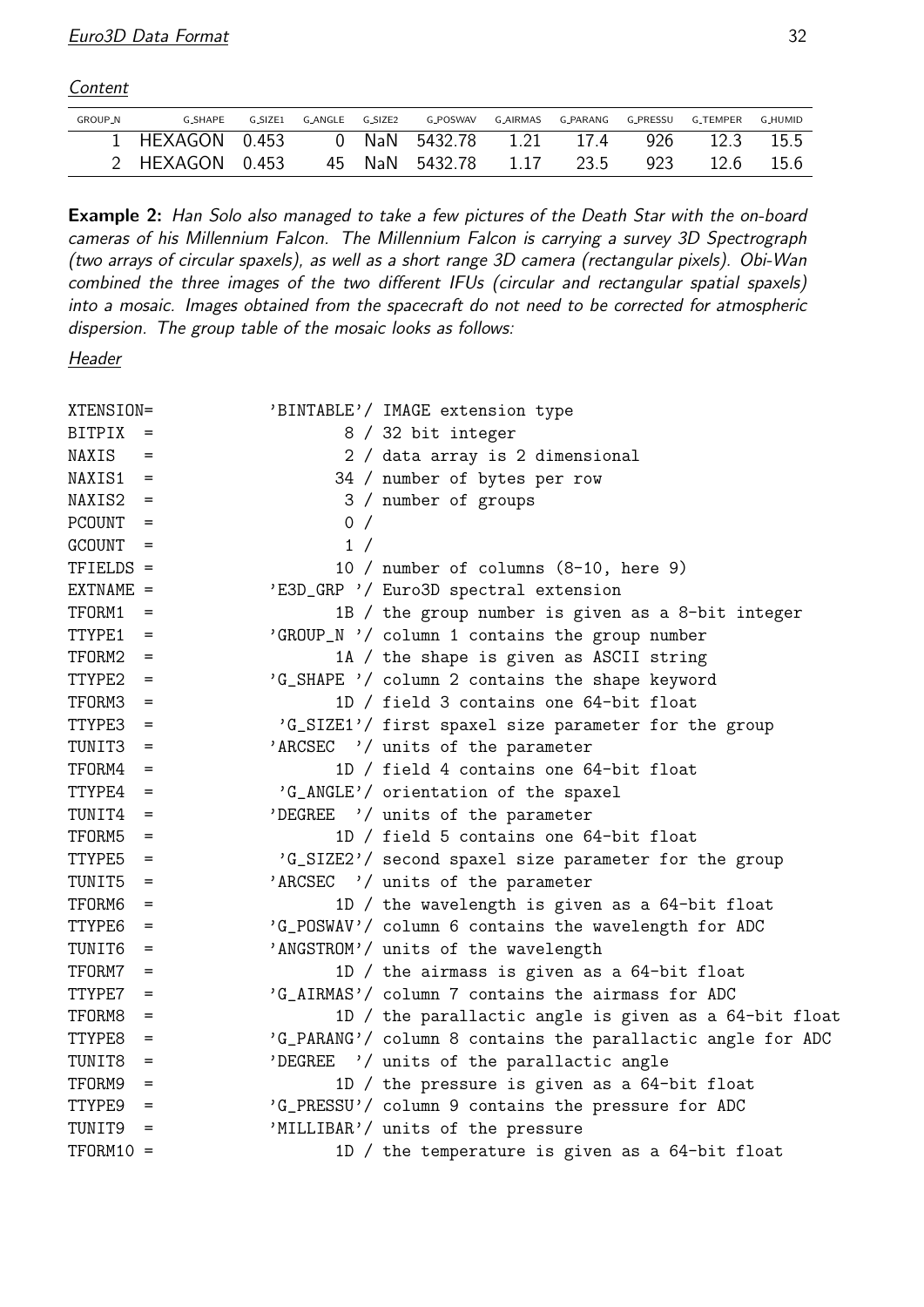## **Euro3D Data Format** 33

| $TTYPE10 =$ | 'G_TEMPER'/ column 10 contains the temperature for ADC |
|-------------|--------------------------------------------------------|
| $TUNIT10 =$ | 'KELVIN '/ units of the temperature                    |
| $TFORM11 =$ | 1D / the humidity is given as 64-bit float             |
| $TTYPE11 =$ | 'G_HUMID'/ humidity for ADC                            |
| $TUNIT11 =$ | 'PERCENT'/ the humidity is given in percent            |
| END         |                                                        |

**Content** 

| <b>GROUP_N</b> | <b>G_SHAPE</b>                | G SIZE1 | G_ANGLE | G_SIZE2 | G_POSWAV | <b>G_AIRMAS</b> | G_PARANG | <b>G_PRESSU</b> | G TEMPER | G_HUMID |
|----------------|-------------------------------|---------|---------|---------|----------|-----------------|----------|-----------------|----------|---------|
|                | CIRCLE 0.35 NaN               |         |         | – NaN   | NaN.     | NaN -           | NaN      | NaN.            | NaN      | NaN     |
|                | CIRCLE 0.35                   |         | NaN     | – NaN   | NaN.     | NaN             | NaN.     | NaN.            | NaN      | NaN     |
|                | 3 RECTANG  0.053  53.2  0.072 |         |         |         | NaN.     | NaN.            | NaN.     | NaN.            | NaN.     | NaN     |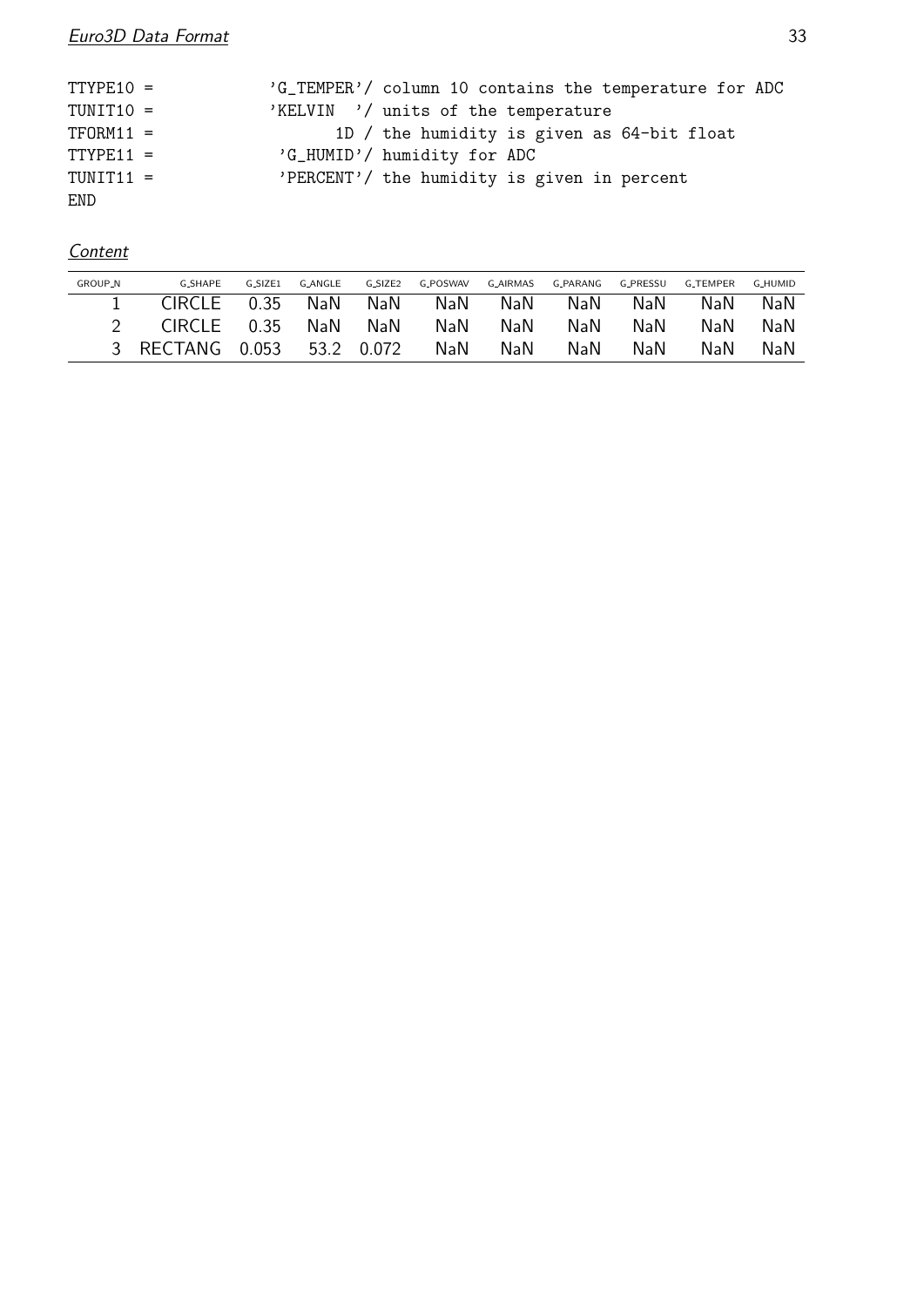# <span id="page-41-0"></span>6 Science table(s) extension

This extension is optional.

The science table extension is in binary table format and is used to store any scientific quantities derived from each spectrum. For example, these could be for galaxy spectra values such as the line of sight velocity and velocity dispersion, element abundances, etc...

The science table is optional. However, if present, the first column must contain the spectrum identifier, as in the data table, of the spectrum to which the data in this row corresponds.

Note that the spatial information is not repeated in the science table, but could be recovered from the data table if needed.

The science table extensions are identified by EXTNAME = E3D\_SCIn, where n is used to number each extension.

# <span id="page-41-1"></span>6.1 Mandatory information

If the extension is present, the following keywords and values are mandatory information to provide:

 $XTENSION = 'BINTABLE' : type of extension (binary table)$  $BITPLY = 8 : binary table$  $NAXIS = 2$  : table with rows and columns NAXIS1 = [INTEGER]: number of bytes per row  $NAXIS2 = [INTER]: number of rows ((equal to the number of rows in the spectrum extension)$ PCOUNT = [INTEGER]: number of bytes in extension beyond the binary table  $GCOUNT = 1:$  always 1 TFIELDS = [INTEGER] : number of columns TFORM1 = 1J : format of column  $1 = 1$  signed 32-bit integer TTYPE1 = 'SPEC ID': spatial element row number (in 2D spectra) ... EXTNAME = E3D\_SCI $n$ : extension name for Euro3D science table ...

END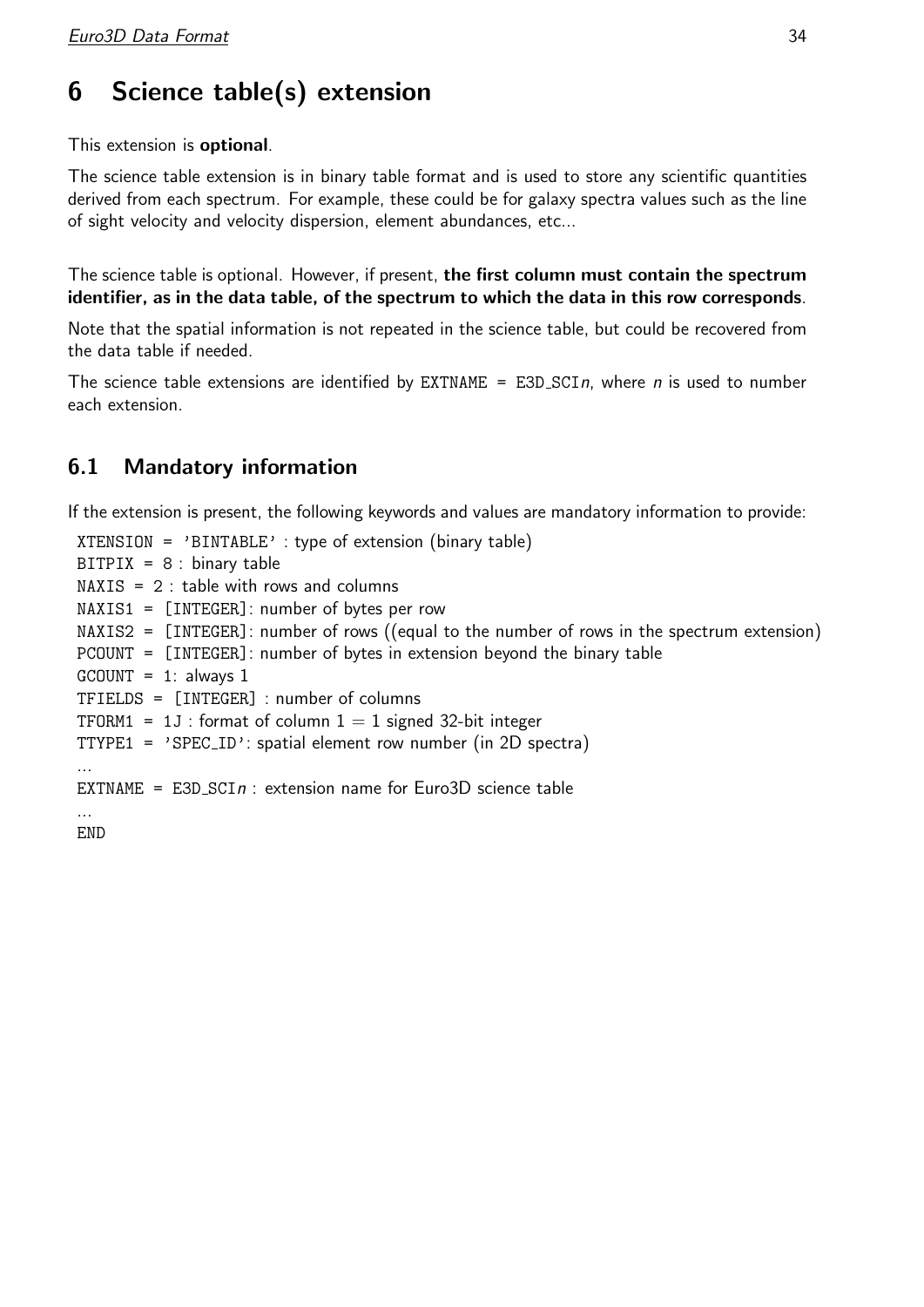# <span id="page-42-0"></span>A Example of a data extension header

Luke Skywalker observed the Death Star using the 'Ultimate 3D Spectrograph' on the OWL telescope owned by the Jedi Council. The data comply (of course) with the Euro3D format. Obi-Wan Kenobi did the data reduction and analysis (using the Power-auto-reduction software Euro3D), and published the results in the Jedi Journal of Science (Kenobi et al. 2011, JJoS 3475, 237).

Luke's 'Ultimate 3D Spectrograph' has 64×64 spaxels, each spectrum occupying 2048 detector pixels. He observed the Death Star in the optical light (4197.80  $A < \lambda < 9604.21$  Å).

| XTENSION=          |     | BINTABLE / type of extension (binary table)                    |
|--------------------|-----|----------------------------------------------------------------|
| $BITPLY =$         |     | 8 / must be 8 for a binary table                               |
| NAXIS              | $=$ | 2 / table with rows and columns                                |
| $NAXIS1 =$         |     | 32784 / number of bytes per row 16+(8+4+4)x2048                |
| $NAXIS2 =$         |     | 4096 / number of rows (spectra) here 64x64                     |
| PCOUNT             | $=$ | 0 / no data in the extension after the binary table            |
| $GCOUNT =$         |     | 1 / always 1 for binary tables                                 |
| TFIELDS =          |     | 12 / 12 and only 12 columns in the data table                  |
| $EXTNAME =$        |     | E3D_DATA / extension name for Euro3D position table            |
| $\cdots$           |     |                                                                |
| $CTYPES =$         |     | 'ANGSTROM'/ wavelength scale (along NAXIS1)                    |
| $CRVALS =$         |     | 4197.80 / reference wavelength                                 |
| $CDELTS =$         |     | 2.63985 / wavelength increment per pixel                       |
| $\cdots$           |     |                                                                |
| $TFORM1 =$         |     | 1J / spectrum ID expressed a one signed 32-bit integer         |
| $TTYPE1 =$         |     | SPEC_ID / spectrum ID                                          |
| $TFORM2 =$         |     | 1L / selection flag is a logical value (1bit)                  |
| $TTYPE2 =$         |     | SELECTED / selection flag\\                                    |
| .                  |     |                                                                |
| $TFORM3 =$         |     | 1J / field 3 contains one signed 32-bit integer                |
| $TTYPE3 =$         |     | 'NSPAX' / number of spaxels associated with the spectrum       |
| $\cdots$           |     |                                                                |
| $TFORM4 =$         |     | 1J / field 4 contains one signed 32-bit integer                |
| $TTYPE4 =$         |     | 'SPEC_LEN' / length of useful spectrum                         |
| $TFORM5 =$         |     | 1J / field 5 contains one signed 32-bit integer                |
| TTYPE5 =           |     | 'SPEC_STA' / starting vector element of the useful spectrum    |
| $\cdots$           |     |                                                                |
| TFORM6 =           |     | 1D / field 6 contains a 32-bit float                           |
| TTYPE6             | $=$ | 'XPOS' / spatial element X position                            |
| TUNIT6             | $=$ | 'ARCSEC' / units of the X coordinates                          |
| TFORM7             | $=$ | 1D / field 7 contains a 32-bit float                           |
| TTYPE7             | $=$ | 'YPOS' / spatial element Y position                            |
| TUNIT7             | $=$ | 'ARCSEC' / units of the X coordinates                          |
| TFORM8             | =   | 1J / field 8 contains one unsigned 8-bit integer               |
| TTYPE8             | =   | 'GROUP_N' / IFU group number                                   |
| $\cdots$<br>TFORM9 | $=$ | 1A / NSPAX=1 thus the entry is only one 8-bit ASCII char strin |
| TTYPE9             | $=$ | SPAX_ID / user ID for each spaxel                              |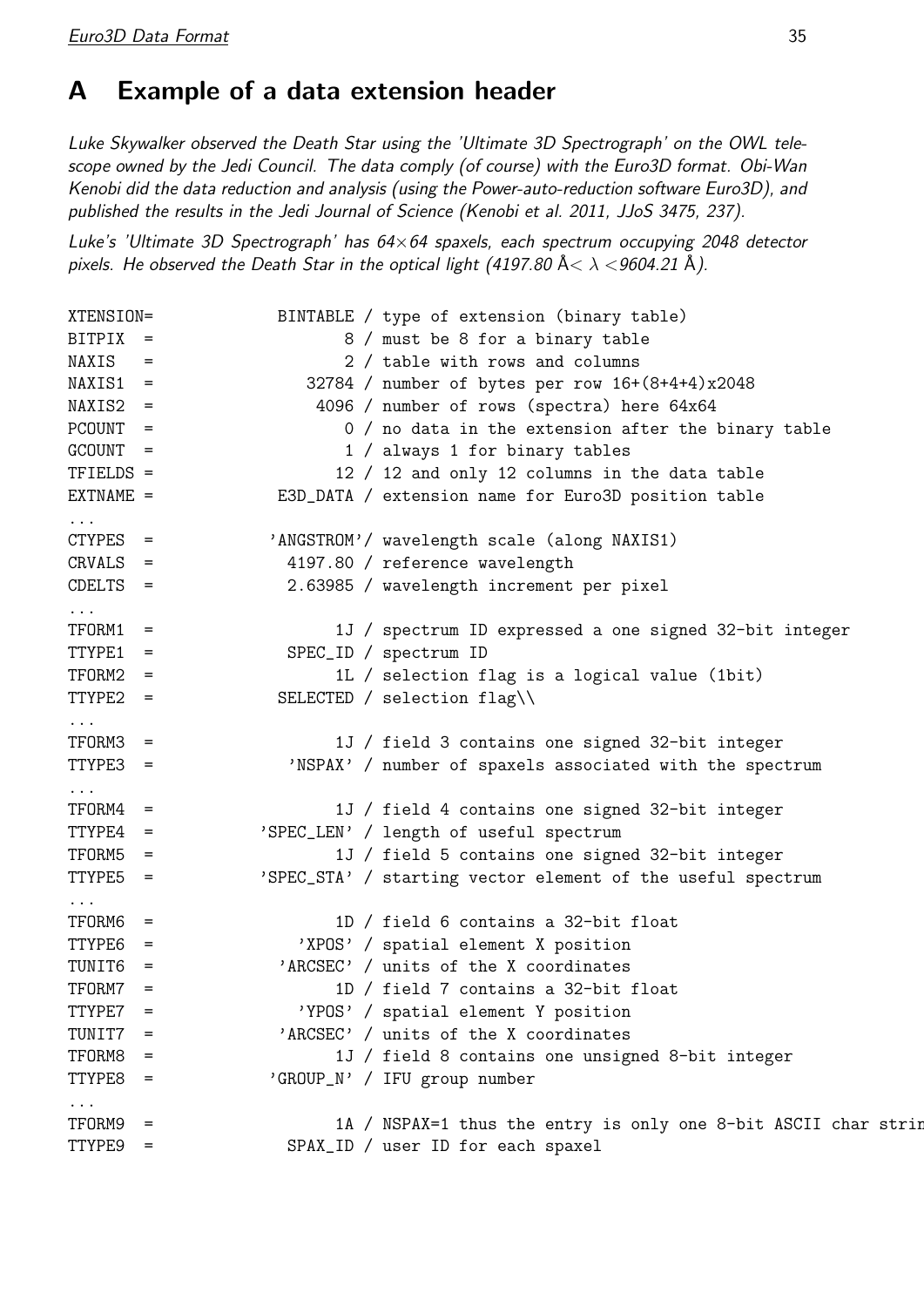| $TFORM10 =$                     |                   |  | 2048D / each spectrum covers 2048 detector pixels |
|---------------------------------|-------------------|--|---------------------------------------------------|
| $TTYPE10 =$                     |                   |  | 'DATA_SPE' / Data spectrum                        |
| $TFORM11 =$                     |                   |  | 2048J / each spectrum covers 2048 detector pixels |
| $TTYPE11 =$                     |                   |  | 'QUAL_SPE' / Data quality spectrum                |
| $TFORM12 =$                     |                   |  | 2048D / each spectrum covers 2048 detector pixels |
| $TTYPE12 =$                     |                   |  | 'STAT_SPE' / Statistical error spectrum           |
|                                 |                   |  |                                                   |
| TCTYP6                          | $=$               |  | 'RA' / axis type                                  |
| TCTYP7 =                        |                   |  | 'DEC' / axis type                                 |
| TCUNI6                          | $=$               |  | 'ARCSEC' / axis unit                              |
| TCUNI7                          | $=$               |  | 'ARCSEC' / axis unit                              |
| TCRVL6                          | $=$               |  | 1D / reference value                              |
| TCRVL7 =                        |                   |  | 1D / reference value                              |
| TCDLT6                          | $=$               |  | 1D / coordinate increment                         |
| TCDLT7 =                        |                   |  | 1D / coordinate increment                         |
| TCRPX6                          | $=$               |  | 1D / reference point                              |
| $TCRPX7 =$                      |                   |  | 1D / reference point                              |
| TP66<br>$\sim$ $\sim$ $\approx$ |                   |  | 1D / transformation matrix                        |
| TP67                            | $=$               |  | 1D / transformation matrix                        |
| TP76                            | $=$               |  | 1D / transformation matrix                        |
| TP77<br>$\sim$ $\sim$ $\sim$    |                   |  | 1D / transformation matrix                        |
| TC66<br>$\overline{a}$ =        |                   |  | 1D / transformation matrix                        |
| TC67                            | $=$               |  | 1D / transformation matrix                        |
| TC76                            | $=$               |  | 1D / transformation matrix                        |
| TC77                            | $=$               |  | 1D / transformation matrix                        |
| TWCS6                           | $=$               |  | 'Rest frame' / coordinate name                    |
| TWCS7                           | $=$               |  | 'Rest frame' / coordinate name                    |
| TCRD6                           | $\sim$ $=$        |  | 1D / random error                                 |
| TCRD7                           | $\qquad \qquad =$ |  | 1D / random error                                 |
| TCSY6                           | $=$               |  | 1D / systematic error                             |
| TCSY7                           | $=$               |  | 1D / systematic error                             |
|                                 |                   |  |                                                   |

...